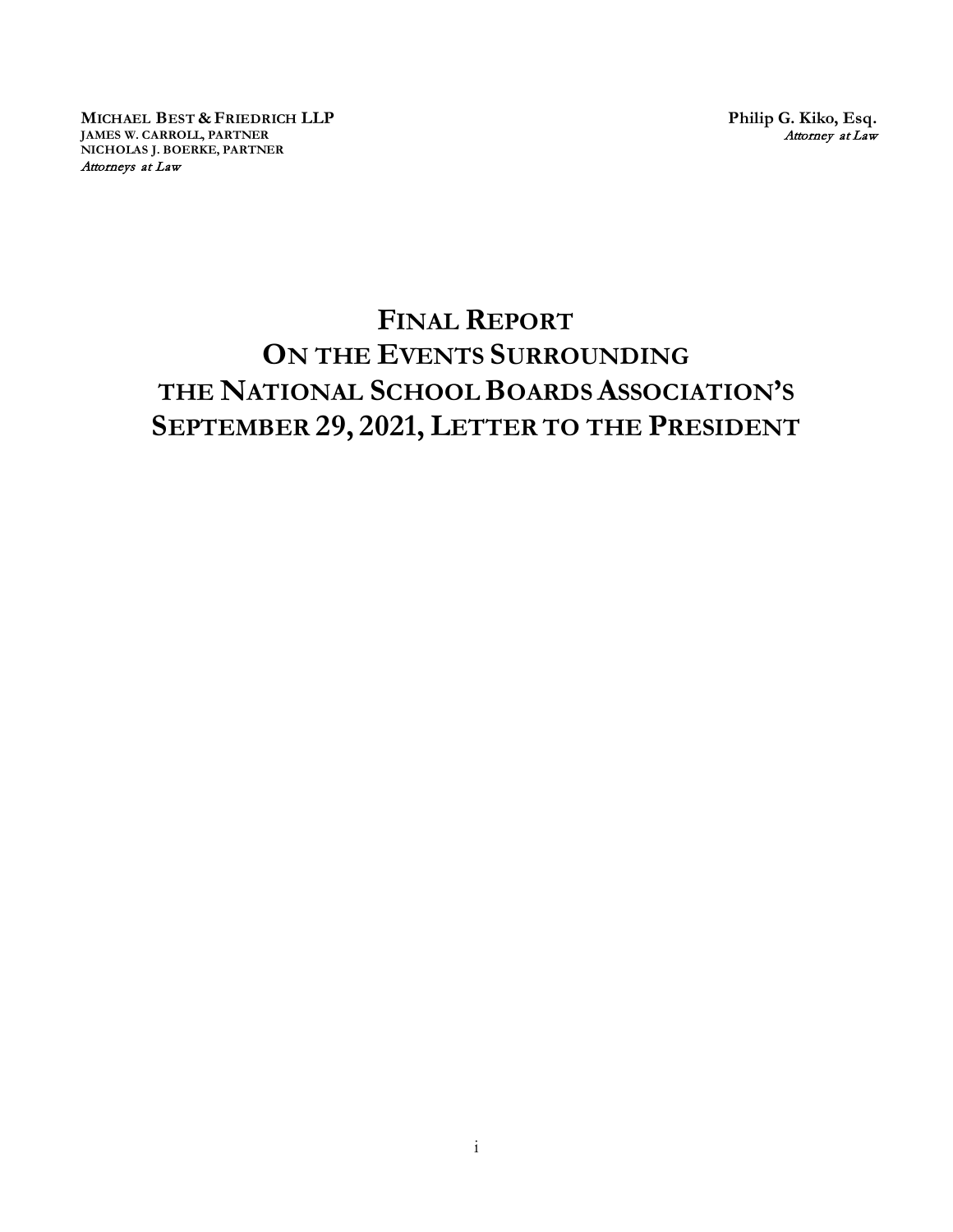|  | Table of Contents |
|--|-------------------|
|--|-------------------|

| Ι.    |  |        |  |
|-------|--|--------|--|
| П.    |  |        |  |
| A.    |  |        |  |
| Β.    |  |        |  |
| C.    |  |        |  |
| D.    |  |        |  |
| Е.    |  |        |  |
| III.  |  |        |  |
| А.    |  |        |  |
| B.    |  |        |  |
| C.    |  |        |  |
| D.    |  |        |  |
| Ε.    |  |        |  |
| IV.   |  |        |  |
| А.    |  |        |  |
| B.    |  |        |  |
| $C$ . |  |        |  |
| V.    |  |        |  |
| VI.   |  |        |  |
|       |  |        |  |
|       |  |        |  |
|       |  |        |  |
| VII.  |  |        |  |
|       |  |        |  |
|       |  | - 30 - |  |
|       |  |        |  |
|       |  |        |  |
|       |  |        |  |
|       |  |        |  |
|       |  |        |  |
| VIII. |  |        |  |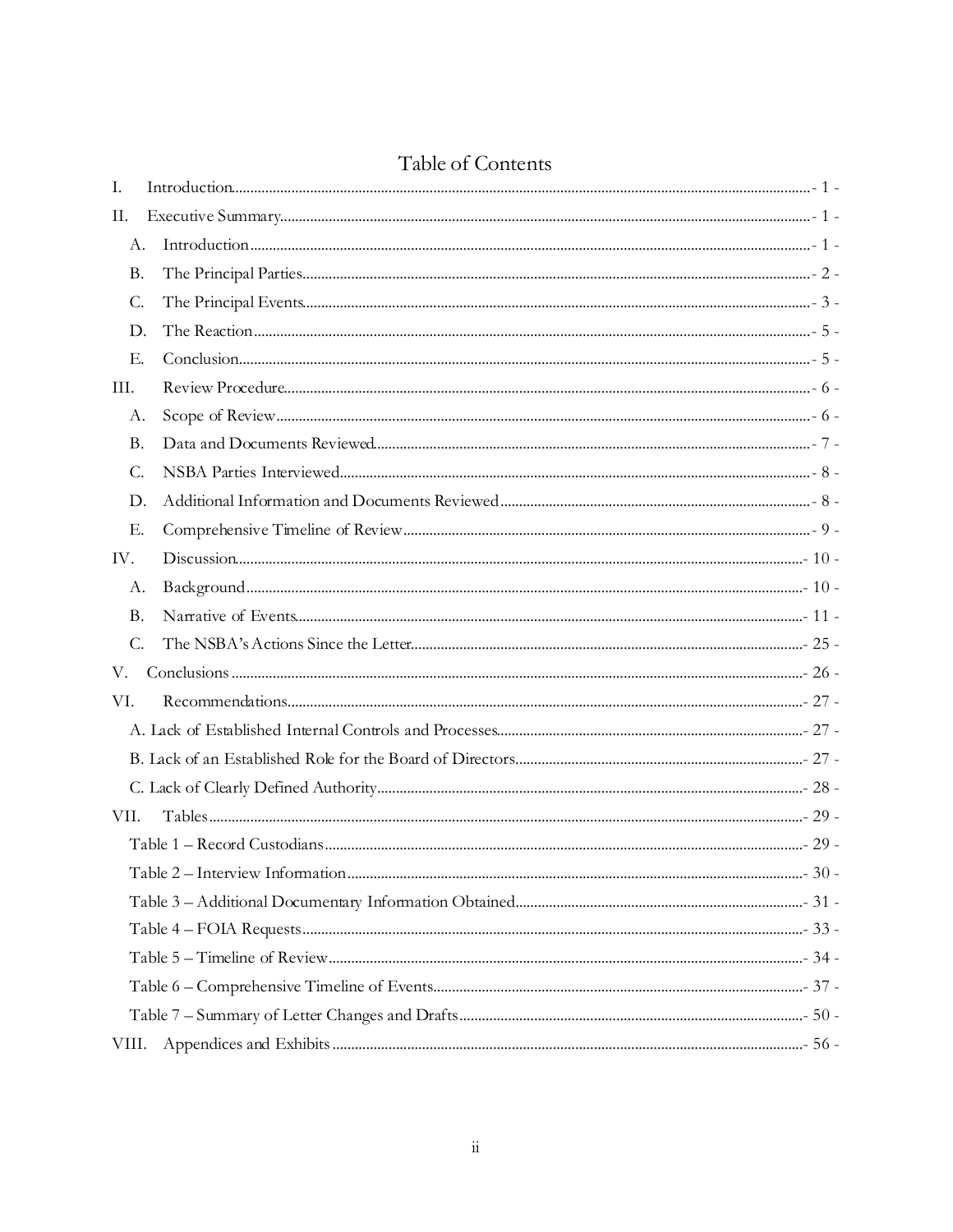## **I. INTRODUCTION**

The National School Boards Association ("NSBA") retained attorney Philip Kiko and the law firm of Michael Best & Friedrich LLP (collectively, "Counsel") to conduct a review of the events and procedures surrounding the September 29, 2021, letter to the President (the "Letter") requesting federal investigation of and assistance with events at school board meetings and alleged threats against school board members across the nation (this "Review").

The purpose of the Review is to relate to the NSBA and the Board of Directors all facts surrounding the decision to write the Letter, the drafting of the Letter, and the initial response to the Letter.

## **II. EXECUTIVE SUMMARY**

#### **A. INTRODUCTION**

The NSBA is a national organization of state associations of local school boards. A purpose of the NSBA is to advocate on behalf its state association members for the advancement of equitable, excellent, and locally controlled public education. The Board of Directors has the authority and responsibility to ensure its advocacy is consistent with the Beliefs and Resolutions that are approved by the NSBA's Delegate Assembly. To provide dayto-day oversight, the Board of Directors is authorized to hire an executive director for the organization and to elect and empower an Executive Committee to manage the NSBA's business affairs between meetings of the Board of Directors. An organizational chart, reflecting the organization staff structure of the NSBA as of the approximate date of the Letter, is attached for reference as Appendix Exhibit 83.

On September 29, 2021, the NSBA sent the Letter, signed by Mr. Chip Slaven ("Mr. Slaven"), the then-Interim CEO and Executive Director of the NSBA, and Dr. Viola Garcia ("Dr. Garcia"), the then-President of the NSBA Board of Directors, to President Joseph R. Biden, Jr. ("President Biden") requesting "federal assistance" at local school board meetings, including "federal law enforcement and other assistance" to "deal with the growing number of threats of violence and acts of intimidation [allegedly] occurring across the nation." The Letter, however, was not authorized or approved by the Board of Directors or the Executive Committee. Moreover, evidence shows that no one on the Board of Directors, other than the four officers of the NSBA, reviewed the draft letter before it was finalized and sent to the White House.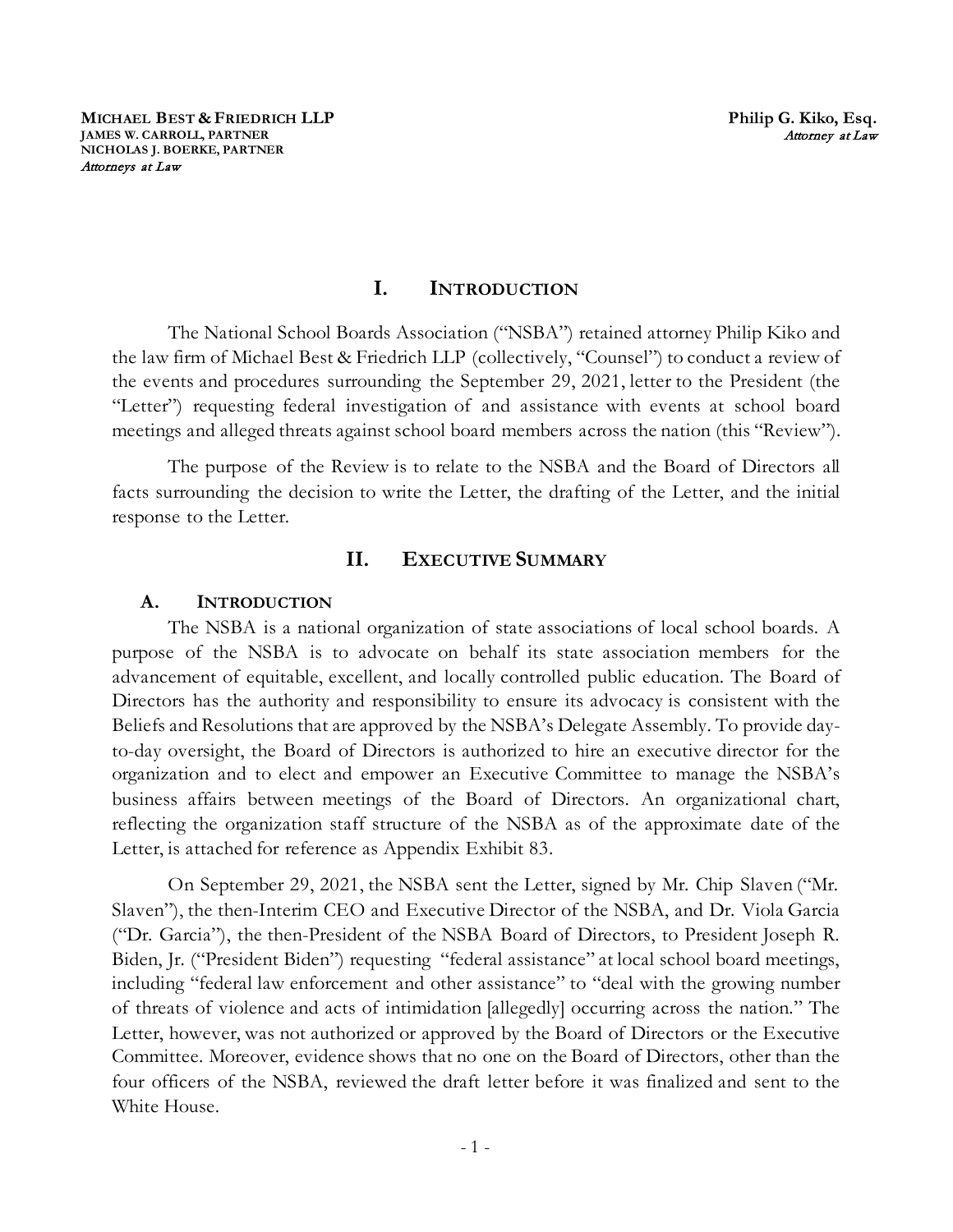The Letter asked that the "federal government investigate, intercept, and prevent the current threats and acts of violence against public school officials through existing statutes, executive authority, interagency and intergovernmental task forces, and other extraordinary measures . . ." and "specifically solicit[ed] the expertise and resources of the U.S. Department of Justice, Federal Bureau of Investigation (FBI), U.S. Department of Homeland Security, and U.S. Secret Service, including its National Threat Assessment Center." The Letter further requested that such threats and acts be considered "the equivalent to a form of domestic terrorism" requiring "expedited review by the U.S. Departments of Justice, Education, and Homeland Security, along with the appropriate training, coordination, investigations, and enforcement mechanisms from the FBI, including technical assistance necessary from, and state and local coordination with, its National Security Branch and Counterterrorism Division" and suggested enforcement "under the Gun-Free School Zones Act, the PATRIOT ACT with regards to domestic terrorism, the Matthew Shephard and James Byrd Jr. Hate Crimes Prevention Act, the Violent Interference with Federally Protected Rights statutes, the Conspiracy Against Rights statute," and executive orders.

The Letter initially received positive and cooperative feedback from the White House. The Department of Justice issued a response three days later through a memo from the Attorney General directing the FBI to coordinate with the respective United States Attorneys in response to the Letter and its requests. The Letter received significant political and media attention. As a result, the NSBA has faced criticism for the Letter as well as a decline in its membership, posing challenges for the future of the organization.

This report discusses our findings about the origin, drafting, review, and approval of the Letter and the NSBA's response to the fallout from NSBA membership and the public.

#### **B. THE PRINCIPAL PARTIES**

 The Letter was principally directed, reviewed, and approved by Mr. Slaven. The principal drafter of the Letter, under the direction of Mr. Slaven, was Deborah Rigsby, the NSBA's Program Director, Lobbying & Federal Legislation ("Ms. Rigsby"). Jane Mellow, NSBA's Interim Chief Advocacy Officer ("Ms. Mellow") played an active role in coordinating drafting and editing the contents of the letter. Jason Amos, NSBA's Director of Communications ("Mr. Amos") worked closely with Mr. Slaven and Ms. Mellow to provide advance copies of the Letter to media outlets and to intentionally draw significant attention to the Letter both before and after it was publicly released.

Although the Letter was the progeny of Mr. Slaven with active assistance from his staff and some of his NSBA colleagues, the White House, namely White House Senior Advisor to the President Mary C. Wall ("Ms. Wall"), had advance knowledge of the planned Letter and its specific contents and interacted with Mr. Slaven regarding the Letter during its drafting. In addition, evidence indicates that White House officials discussed the existence of the Letter, its requests, and the contents of the Letter with Department of Justice officials more than a week before the Letter was finalized and sent to President Biden.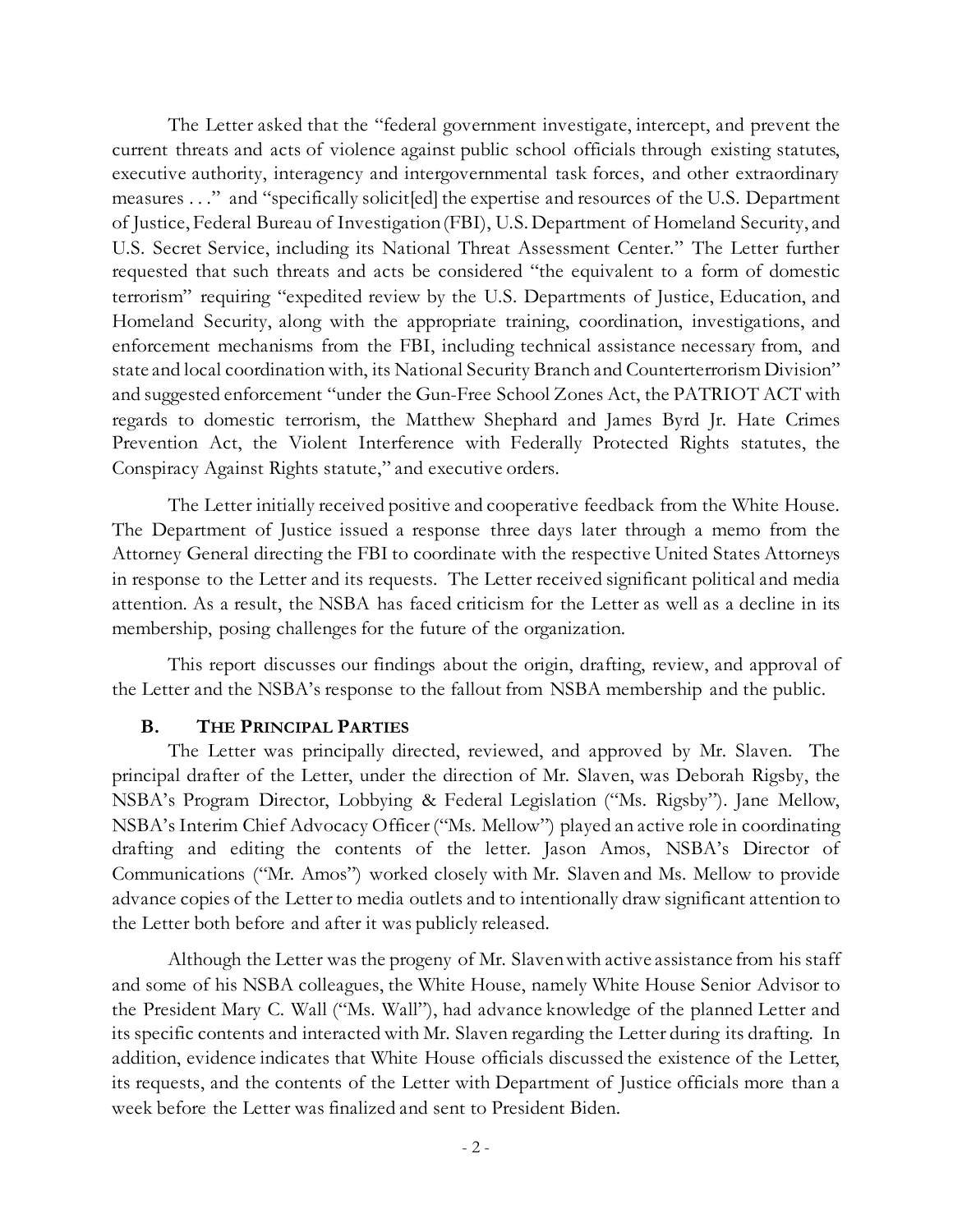#### **C. THE PRINCIPAL EVENTS**

On September 9, 2021, Mr. Slaven directed Ms. Rigsby, through Ms. Mellow, to begin work on the document that would become "the Letter." Emails and interviews evidence that Mr. Slaven began considering the notion of requesting federal involvement or federal law enforcement intervention at, or with regard to, local school board meetings as early as late August 20211. Ultimately, Mr. Slaven did not act on his idea until September 8-9, 2021.

In his interview with Counsel, Mr. Slaven said that he made the decision to send the Letter and request federal assistance or intervention on September 8, 2021. Mr. Slaven stated that he came to this decision after reading the September 8, 2021, article in POLITICO, in which he was quoted, entitled "*Critical race theory turning school boards into GOP proving grounds*."2 Mr. Slaven said he was influenced by the article mentioning that "The Proud Boys" had "showed up twice to school board meetings in Nashua, N.H." Also on September 8, NSBA's then-Immediate Past-President, Charlie Wilson ("Mr. Wilson"), forwarded to Mr. Slaven a "threatening" letter sent to a school board and superintendent in Worthington, Ohio.

On September 9, Mr. Slaven began acting on the issue. Specifically, Mr. Slaven called to direct Ms. Mellow, who emailed to direct Ms. Rigsby, to begin drafting the Letter. Ms. Mellow also directed NSBA's research analyst to compile a list of "egregious examples" of incidents that occurred at local school board meetings to be included in the Letter. Also on September 9, Mr. Slaven participated in a call with Ms. Wall, during which he expressed his concern directly to Ms. Wall "over the many threats school board members are receiving" and requested assistance from the White House. Ms. Wall responded to Mr. Slaven the same day, thanking him for participating in the White House call and requesting they confer directly regarding Mr. Slaven's concerns.

Over the next several weeks, Mr. Slaven coordinated the efforts of Ms. Rigsby and Ms. Mellow to produce the Letter. Simultaneously, Mr. Slaven continued discussions with the White House, through Ms. Wall, on the topics contained in the Letter. On September 14, 2021, Mr. Slaven conferred with Ms. Wall on a call where she requested NSBA's list of "egregious examples" of alleged school board threats and disruptions. On September 21, 2021, pursuant to Ms. Wall's requests, Mr. Slaven provided the White House with an advance summary of the Letter's contents and its list of requests for federal intervention, along with the previously requested list of "egregious examples," so White House officials could "include" the planned contents of the Letter in discussions with Department of Justice officials on September 22, 2021. Although other NSBA staff members do not appear to have interacted with the White House or other Administration officials directly regarding the Letter,

<sup>1</sup> At least one board member recalled Mr. Slaven discussing the letter, in concept, while in Louisville, Kentucky, for the 2021 Summer Leadership Seminar. Some evidence also suggests Miguel Cardona, Secretary of Education, during an August 16, 2021, townhall with NSBA members and leadership, discussed disruptions in local school board meetings and

<sup>&</sup>lt;sup>2</sup> See Daniel Payne, Critical race theory turning school boards into GOP proving grounds, POLITICO, Sep. 9, 2021, https://www.politico.com/news/2021/09/08/critical-race-theory-school-boards-510381 (last accessed 3 May 2022).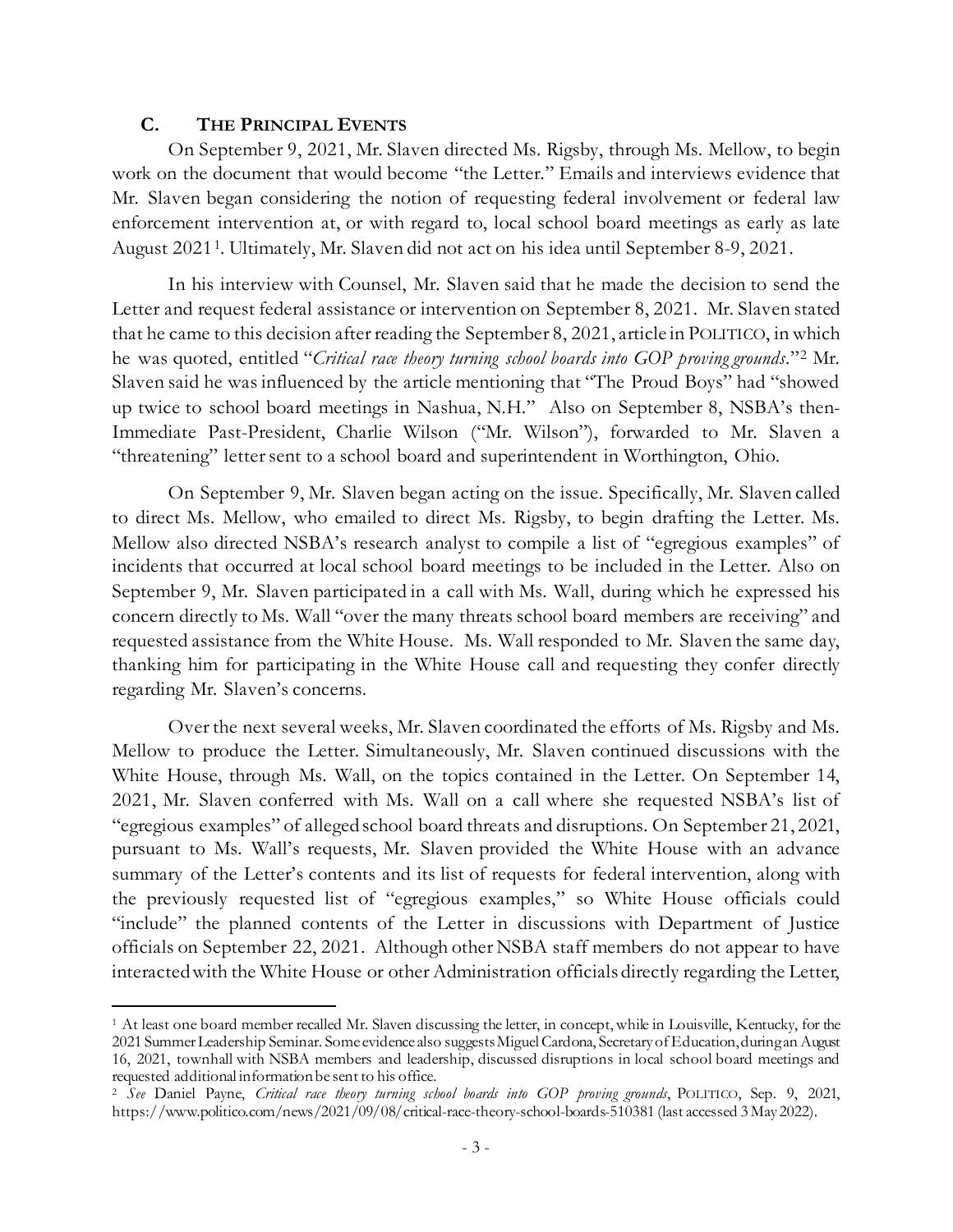communications between staff members show that some were aware of Mr. Slaven's ongoing conversations with the White House regarding the Letter.

Inside the NSBA, the evidence revealed limited knowledge about the drafting and existence of the Letter before it was officially sent to the White House. The Review did not find evidence that most NSBA officers, board members, senior staff, or executives contributed to or were aware of the Letter while the Letter was being drafted. The Letter was not shared with other NSBA executives or senior staff until September 24, 2021. On that day, Ms. Rigsby, at the direction of Mr. Slaven, shared the Letter via email with Francisco Negrón ("Mr. Negrón"), NSBA's Chief Legal Officer, Renee Joe ("Ms. Joe"), NSBA's Interim Chief Transformation Officer, Mr. Amos, and Elena Kukanova-Carpenter ("Ms. Kukanova-Carpenter), NSBA's Interim Chief Financial Officer. Ms. Rigsby stated that Mr. Slaven had already approved the Letter but asked whether these individuals thought "further information was needed" for the Letter. Ms. Rigsby's email received limited comment from its recipients. Given the limited response, Ms. Mellow contacted Mr. Negrón directly via telephone. According to Mr. Negrón, he expressed his opinion to Ms. Mellow that the letter had not been written in the voice of the NSBA. After Ms. Rigsby's email and Ms. Mellow's phone call, no one made substantive changes to the draft Letter.

On September 26, 2021, Mr. Slaven shared a draft of the Letter via email with the NSBA's officers—Dr. Garcia, its President, Frank Henderson, Jr. ("Mr. Henderson"), its President-Elect, Mr. Wilson, its Immediate Past President, and Kristi Swett ("Ms. Swett"), its Secretary-Treasurer. In response to Mr. Slaven's email, the officers all expressed their approval without proposing substantive changes to the Letter. The officers' only request was that Dr. Garcia be added as a signatory to the Letter. No other members of the NSBA's Board of Directors were provided with a draft of the Letter nor given any opportunity to review or provide comment on whether to send such a Letter or on the contents of the Letter. On September 29, 2021, Mr. Slaven shared the Letter with the NSBA's Board of Directors to notify them that the Letter had been sent to the White House.

Externally, the evidence shows the NSBA notified both the White House, media, and interest groups of the Letter in advance of the formal sending of the Letter to the White House. On September 21, 2021, Ms. Wall requested an advance copy of the Letter to provide to her White House and Department of Justice colleagues "to see if there might be any options we can pursue here . . . ." Mr. Slaven responded with "an internal NSBA document" with the alleged "egregious examples" of incidents that was used "as a reference point to help draft the letter we plan to send," and outlined the federal actions that the NSBA was requesting. NSBA also shared advance draft copies of the Letter and discussed its contents in interviews with select media outlets. Mr. Amos gave Axios the exclusive opportunity to first report on the Letter and was able to field and answer questions from reporters on the contents of the Letter before the Letter was formally sent to the White House. On September 29, 2021, Mr. Slaven formally sent the letter to President Biden via email to Julie Rodríguez ("Ms. Rodríguez"),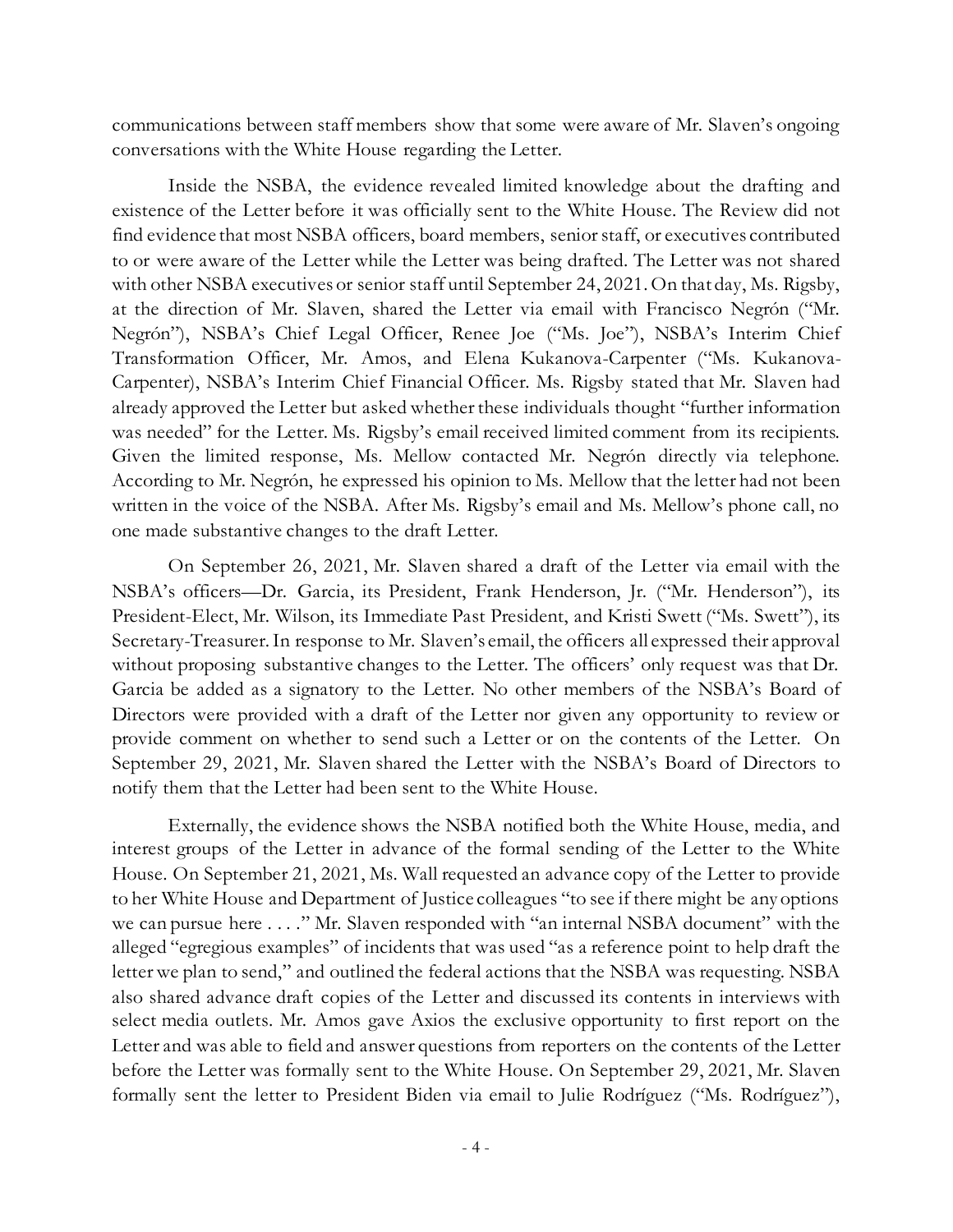Deputy Assistant to the President and Director of the Office of Intergovernmental Affairs, Katherine Pantangco, Policy Advisor to the Office of Intergovernmental Affairs, and Ms. Wall as well as to Aaliyah Samuel ("Ms. Samuel"), Deputy Assistant Secretary of the Department of Education, and Kimberly Watkins-Foote ("Ms. Watkins-Foote"), Acting Director of the National Engagement Team of the Department of Education.

## **D. THE REACTION**

Immediately following the issuance of the Letter, reaction from the NSBA staff and the Administration was swift and positive. On September 29, 2021, Ms. Wall thanked Mr. Slaven for "sending in advance" and said, "we remain committed to working with you . . . we know [educators]/you all need to be protected now more than ever." On the same day, Ms. Watkins-Foote thanked Mr. Slaven for the "heads up." On September 30, 2021, Ms. Rodríguez thanked Mr. Slaven for his "leadership" and stated that she looked "forward to our continued work together." On October 6-7, 2021, Ms. Samuel checked-in via email with Mr. Slaven because "I know its [sic] been a lot" and thanked Mr. Slaven for his "leadership."

On October 1, the Department of Homeland Security requested a meeting with NSBA staff regarding the Letter and NSBA's request for federal assistance. Although DHS requested a meeting directly with NSBA staff and the meeting was at one point scheduled for October 21<sup>st</sup>, this meeting was eventually cancelled. On October 4, the Attorney General issued a memorandum in response to the Letter promulgating "a series of measures designed to address the rise in criminal conduct directed toward school personnel." On the same day, Ms. Wall requested the personal phone numbers for Mr. Slaven and Dr. Garcia. The next day, on October 5, 2021, President Biden called Dr. Garcia and thanked her for letting him know about what was happening at the local level and for Dr. Garcia discussing the Letter on television.

The reaction to the Letter from non-officer members of the NSBA's Board of Directors was mixed. Evidence showed mostly negative reactions from NSBA membership, the public, and the media. Prior to the reaction to the Letter, two state associations had suspended their membership and eight states were considering whether to renew their membership. By November 5, 2021, seven state associations had terminated their memberships and an additional seven state associations were considering termination.

## **E. CONCLUSION**

On September 29, 2021, Mr. Slaven sent the Letter to President Biden, requesting federal intervention. The Letter was the result of twenty days of research and drafting by the NSBA under the direction of Mr. Slaven. While directing NSBA staff in drafting the letter, Mr. Slaven was simultaneously discussing his efforts with Ms. Wall, a White House official, and providing the White House, through Ms. Wall, with advance information regarding the contents of the Letter. Evidence indicates that Ms. Wall used advance information from Mr. Slaven regarding the planned Letter and its specific content to "include in discussions" with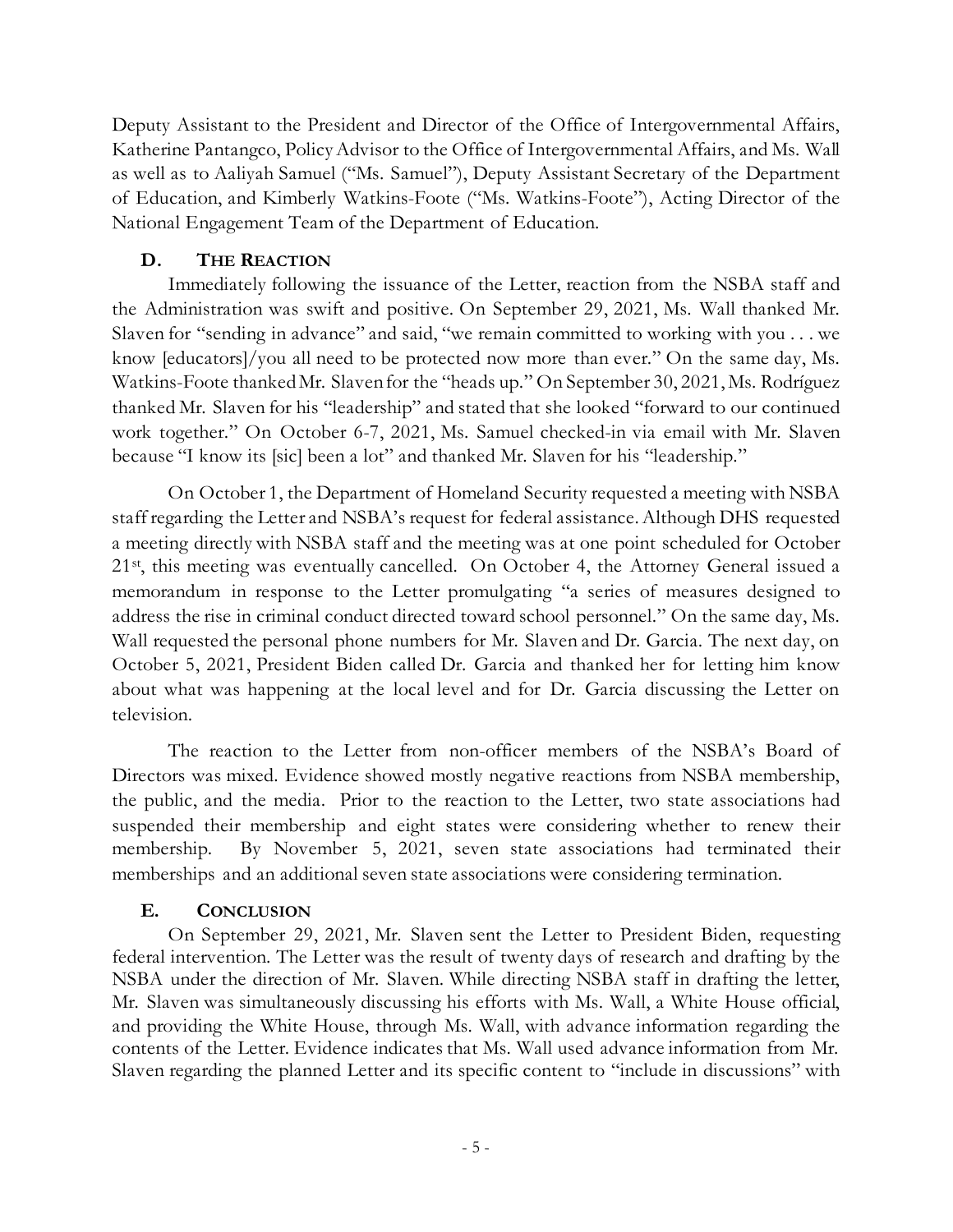"other [White House] offices" and Department of Justice before the Letter was finalized and sent to President Biden.

Based on the records received in this Review and statements made to Counsel in interviews, it is clear that Mr. Slaven made the decision to write the Letter and for the NSBA to publicly make the request for federal assistance. Mr. Slaven was the only person at the NSBA who had full knowledge of the preparation, drafting, and strategy considerations surrounding the Letter. Staff members involved in the creation of the Letter only had partial knowledge related to their personal involvement in the Letter. Except for Ms. Mellow, Mr. Slaven did not consult any other executive staff member, NSBA officer, or any member of the Board of Directors on the contents of the Letter before Mr. Slaven approved a final draft of the Letter. Mr. Slaven did mention the plan to write "a letter" to the President requesting federal assistance for school boards and schools during the September 14 quarterly Organization of State Associations Executive Directors (OSAED) Liaison meeting and on the NSBA's Executive Director listserv on September 17, but received little to no responses, questions, or feedback in either case. Notably, Mr. Slaven's advance references to the planned Letter did not include details of the specific content contained in the Letter.

Further, the evidence also showed that the NSBA did not have a procedure in place for approving or reviewing the creation, drafting, distribution, or publishing of advocacy letters sent on behalf of the NSBA. Specifically, there was neither written policy nor historical precedent discovered by Counsel during the Review that required or encouraged Mr. Slaven to notify or consult with NSBA's officers or Board of Directors while drafting, revising, approving, or distributing the Letter. Evidence indicated that, in most circumstances, NSBA staff routinely engaged in advocacy with governmental entities without consulting NSBA officers or the Board of Directors. Regarding this Letter, it appears that Mr. Slaven did consult with high level NSBA staff members and the NSBA officers prior to sending the Letter to the White House. During these consultations, there is no evidence that anyone suggested to Mr. Slaven that the Letter should not be sent or that substantive changes should be made before sending.

After the Letter was sent, the NSBA received positive feedback from the White House. Dr. Garcia received a personal phone call from President Biden to discuss the Letter. Within three business days, the Department of Justice issued a memorandum, directing federal action in response to the Letter. However, NSBA's members also experienced significant negative attention. As a result, NSBA attempted to mitigate the negative response through engagement of a crisis management firm.

#### **III. REVIEW PROCEDURE**

#### **A. Scope of Review**

This Review was conducted independently from the influence of the NSBA, its staff, or Board of Directors ("NSBA Parties"). The NSBA Parties did not impose any constraints on the Review and provided their full cooperation. The NSBA provided access to all relevant materials Counsel requested. In August 2021, the NSBA issued a document hold that included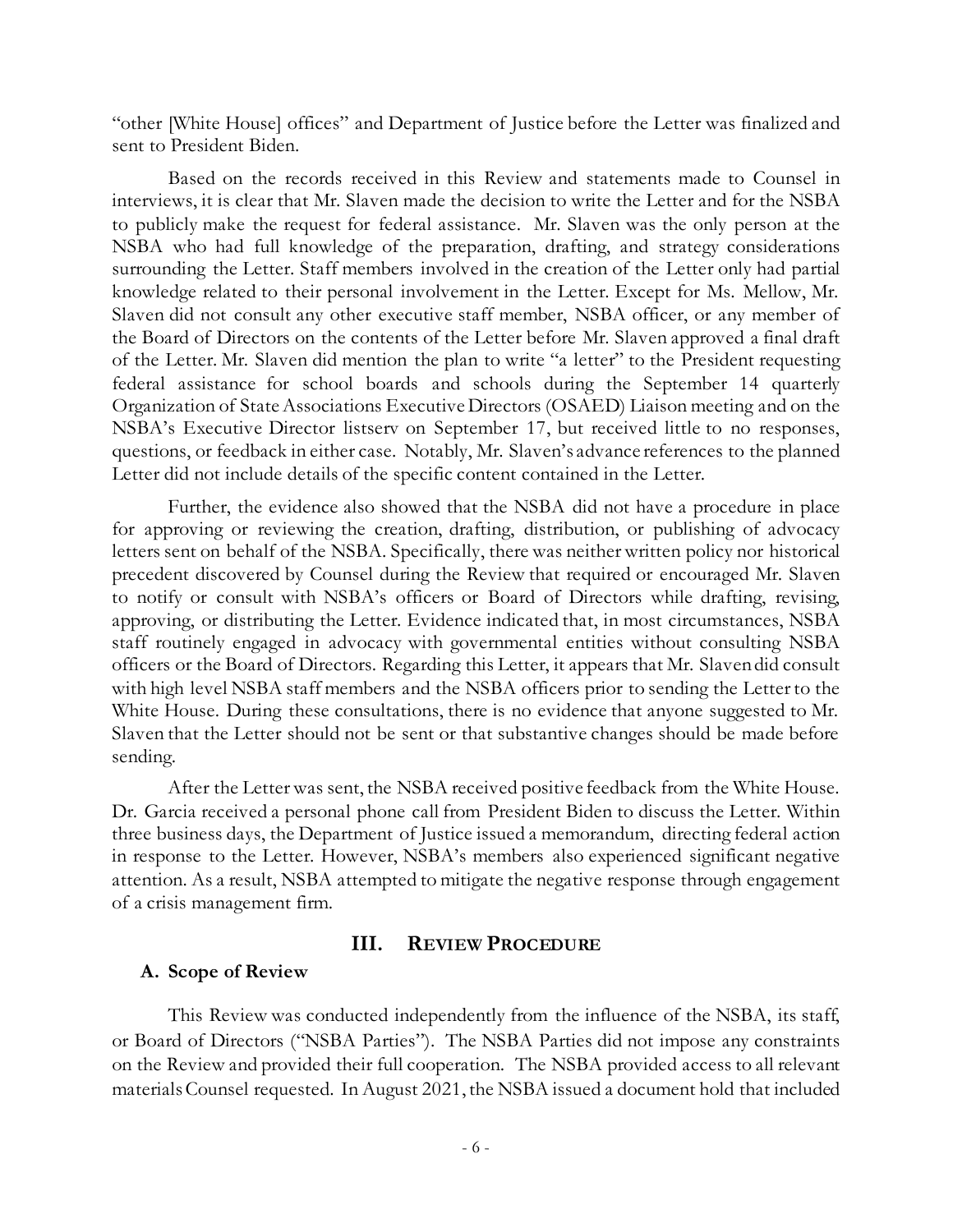information potentially relevant to the Letter within the custody or control of the NSBA. Subsequently, the document hold was re-iterated on November 23, 2021, and February 14, 2022, for any information potentially relevant to the Letter within the custody or control of the NSBA. Counsel was able to request an interview with any individual for any amount of time and Counsel's independent e-discovery vendor was provided with administrative access to NSBA's electronically stored documents and other data as explained below. Counsel conducted interviews of thirty individuals, including NSBA staff and other NSBA Parties.

Counsel further conducted an exhaustive search of publicly available data, documents, and news articles and reports. Counsel also issued formal FOIA requests for any information and documents related to or referencing the Letter or the NSBA to the U.S. Department of Justice, U.S. Department of Education and U.S. Department of Homeland Security. Lastly, Counsel made a formal request for assistance and cooperation with this Review by the White House through the production of any information and documents related to or referencing the Letter, the NSBA or Mr. Slaven.

Counsel reached the analysis and conclusions set out herein at the end of an extensive and thorough review and based them on the totality of the evidence collected and reviewed. Counsel investigated all matters they believe were relevant to reaching their conclusions and to achieve the goals set forth by the NSBA for this Review. To the extent that additional evidence is found after the closing of this Review, the findings or conclusions of this report may be subject to change.

#### **B. Data and Documents Reviewed**

Counsel began by reviewing internal NSBA electronic files. To ensure Counsel received relevant materials, Counsel identified thirteen document custodians at the National School Boards Association ("NSBA Custodians") who were most likely to have information relevant to the Letter. The NSBA Custodians were selected based on their role at the NSBA during the relevant time surrounding the Letter, preliminary discussions with NSBA Parties and the publicly available information surrounding the Letter, among other considerations. The Custodians consisted of Mr. Slaven, Ms. Mellow, Ms. Rigsby and Mr. Amos, among the others listed in **Table 1** of this Report.

After confirming the identity of the Custodians, Counsel set a relevant time in which to review the Custodian's files. The relevant period was determined to be from May 1, 2021, through December 7, 2021.

Based on the search parameters described above, Counsel received 334,296 files, approximating 155 gigabytes of data, from NSBA's internal Microsoft office platform, including, documents, photographs, recordings, records, and communications (the "Documents"). The Documents included all NSBA Microsoft Outlook data, including calendar files and email correspondence, Microsoft SharePoint data and documents, Microsoft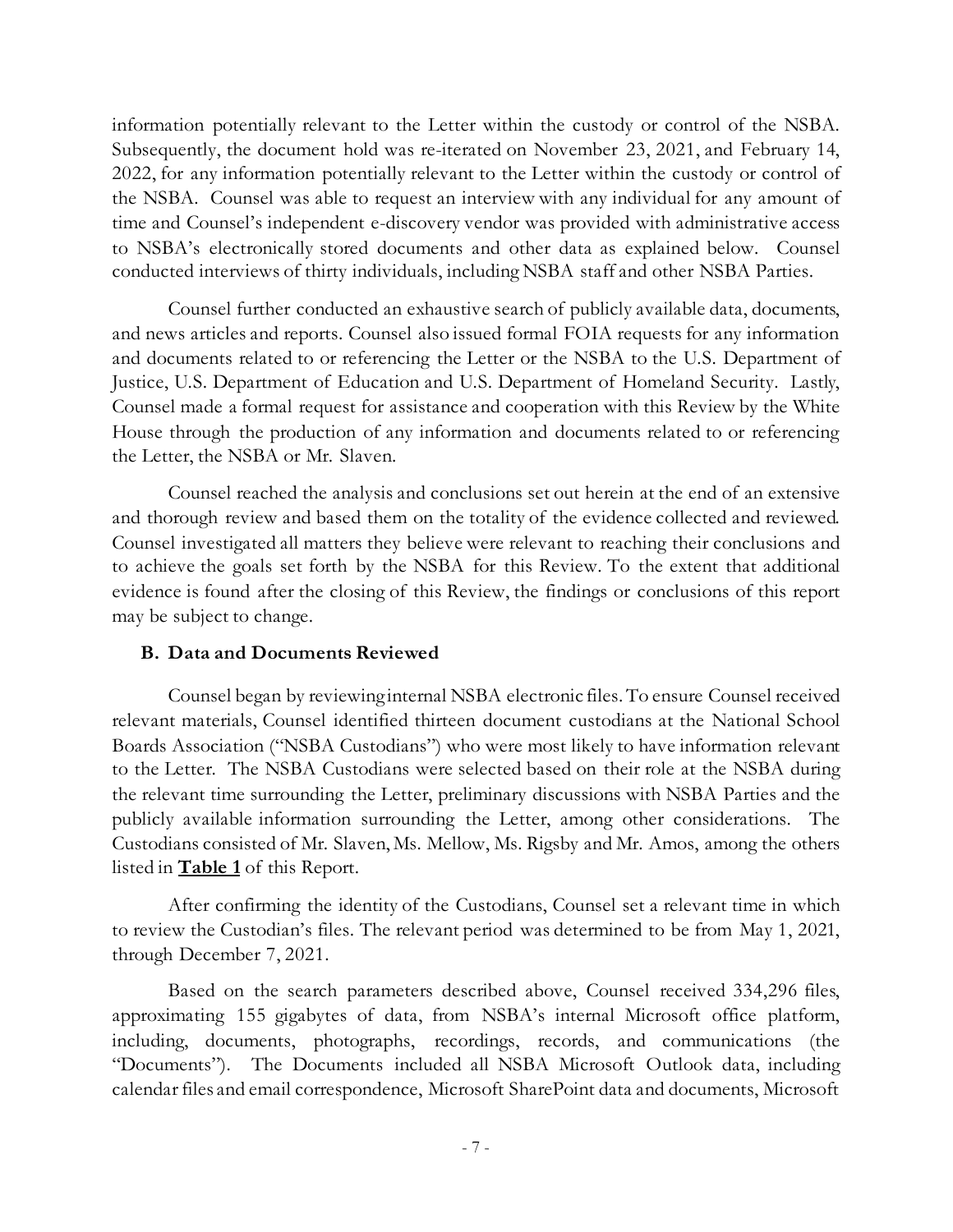One Drive data and documents, and Microsoft Teams data and documents for all 13 Custodians.

Using relevant search terms, domain addresses, and dates, the Counsel reviewed over 22,000 documents, of which approximately 5,000 were responsive to the Review. Using ediscovery tools and protocol, Counsel reviewed a broad range of materials. Counsel also reviewed correspondence from potentially relevant non-custodians who communicated with NSBA staff and executives, including non-custodians from the White House, Department of Justice, Department of Education and Department of Homeland Security.

#### **C. NSBA PARTIES INTERVIEWED**

In addition to the hundreds of thousands of files obtained and searched and thousands of documents reviewed Counsel interviewed thirty individuals with personal knowledge and/or involvement with the NSBA and the circumstances surrounding the Letter. These thirty interviews, many of which lasted between one to three hours, were conducted between March 10, 2022, and April 26, 2022, as detailed in the Interview Information contained in **Table 2** of this Report.

The individuals interviewed included both NSBA staff and executives as well as NSBA Board Members and officers of the NSBA Board. All of the principal actors, Mr. Slaven, Ms. Mellow, Ms. Rigsby and Mr. Amos were interviewed, and their recorded interviews and transcripts provided to the NSBA along with all other individuals interviewed.

#### **D. ADDITIONAL INFORMATION AND DOCUMENTS REVIEWED**

In addition to the NSBA's internal servers, Counsel has also identified other possible sources of relevant information, including (1) staff member mobile devices, (2) staff member personal emails, (3) Board of Directors personal emails, (4) file servers and communication devices used by officials at the United States Departments of Education, Justice, and Homeland Security, and (5) file servers and communication devices used by officials in the Executive Office of the President within the White House. Counsel was not given or able to obtain direct access to these potential sources of information. As a result, to the extent other relevant information is located within these sources, Counsel was required to rely upon the cooperation of third parties to review, identify, and produce responsive information.

Despite lacking direct access to these additional sources of information, Counsel did make efforts to collect additional information from the sources identified above. During interviews with staff and board members, Counsel specifically asked witnesses to review their personal devices and accounts, identify potentially relevant information, and produce copies to Counsel. Although Counsel did not receive additional materials from every witness, Counsel did receive some additionally responsive information, which is detailed in Table 3 of this Report.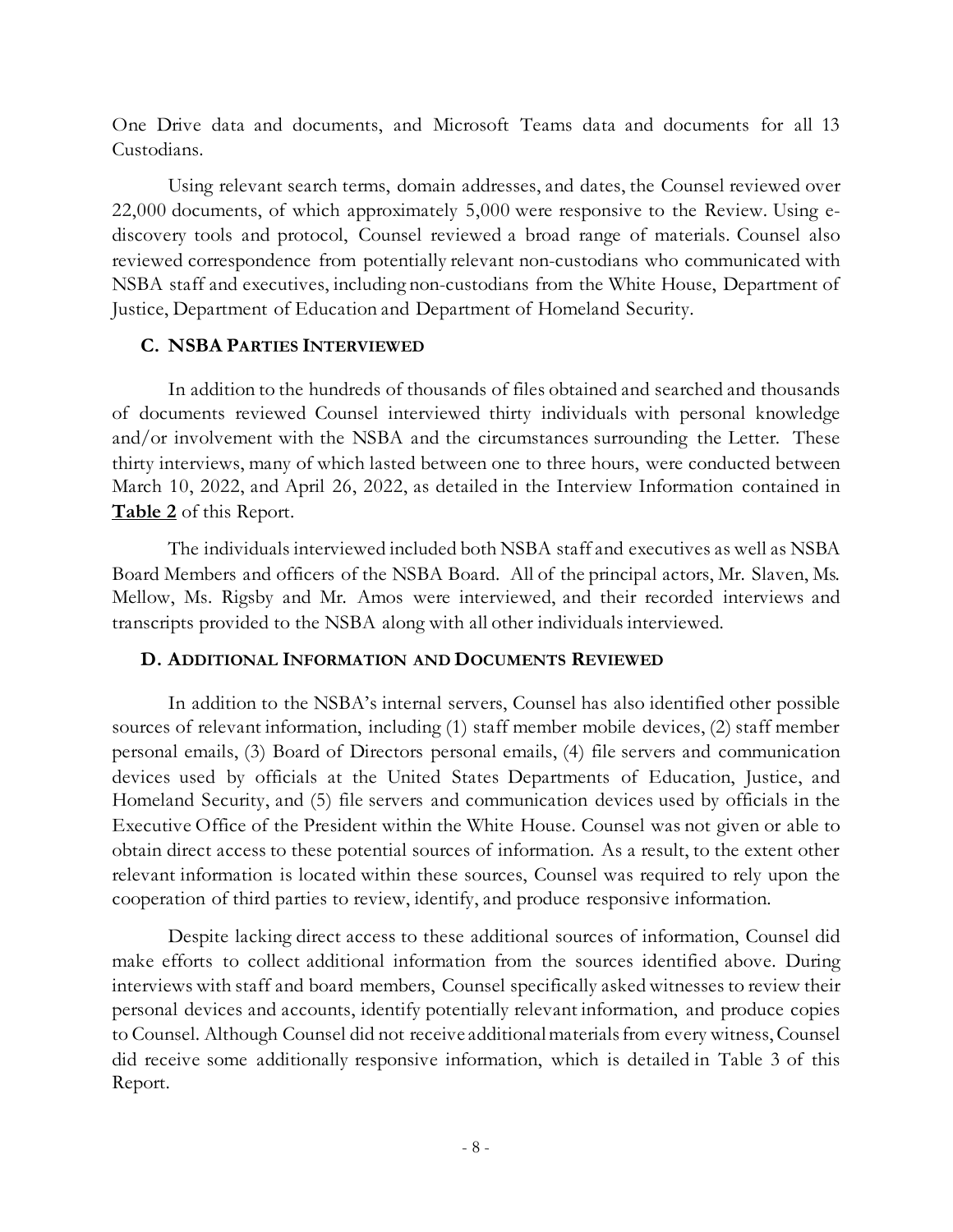In addition to requesting additional documentary evidence from witnesses, Counsel has also requested documentary evidence from other third parties. On March 23, 2022, Counsel sent Freedom of Information Act requests to the U.S. Departments of Justice, Education and Homeland Security asserting requests detailed in Table 4 of this Report.

On April 5, 2022, Counsel also communicated with the White House Office, requesting any and all information, documents, records, or communications, related to or referencing (1) the NSBA dated between August 1, 2021, and December 31, 2021, or (2) the Letter.

While Counsel has received communications from federal agencies acknowledging the FOIA requests, to date, Counsel has not yet received documents in response to the FOIA requests. To date, Counsel has not received any response to its request for cooperation and documents from the White House.

In the week following the April 25, 2022 interview of Mr. Slaven, counsel for Mr. Slaven provided four sets of documents, (1) a PDF copy of the "opening statement" read by Mr. Slaven at the beginning of his interview, (2) a 210 page PDF containing various documents, including news articles, emails and text messages, (3) a PDF of a PowerPoint presentation prepared by Mr. Slaven regarding the Letter and including a timeline of events surrounding the Letter and (4) a copy of a letter dated October 25, 2021 from counsel for Mr. Slaven to counsel for NSBA, Thomas L. McCally. All documents provided by Mr. Slaven are included in Appendix Exhibit 84 of this Report and were taken into consideration when drafting this Report.

#### **E. COMPREHENSIVE TIMELINE OF REVIEW**

The Review consisted of three main phases. The first phase of the Review was initial document collection and review. On February 8, 2022, Counsel and NSBA initiated ediscovery efforts with Innovative Driven, the selected e-discovery vendor, to perform a forensic data export of NSBA files for Counsel's review. Over the course of several weeks, Counsel, NSBA, and Innovative Driven worked together to define the scope of the data extract as well as the execution of the data extract. Data became progressively available for Counsel's review starting from February 27, 2022, through March 9, 2022. Beginning February 28, 2022, Counsel began its review of the initial files received from the NSBA. Detailed information related to the identity of witnesses and their dates of interview can be found within **Table 5** of this of this Report.

The second phase of the Review was interviews. Counsel began requesting interviews on March 8, 2022. Interviews began on March 10, 2022 and were substantially complete on April 1, 2022. However, due to circumstances outside of Counsel's control, two interviews occurred after April 1, 2022. Specifically, Mr. Slaven submitted to an interview on April 25, 2022, after discussions with Mr. Slaven's counsel, and Becky Fles submitted to an interview on April 26. 2022. Ultimately, Counsel interviewed thirty individuals. Detailed information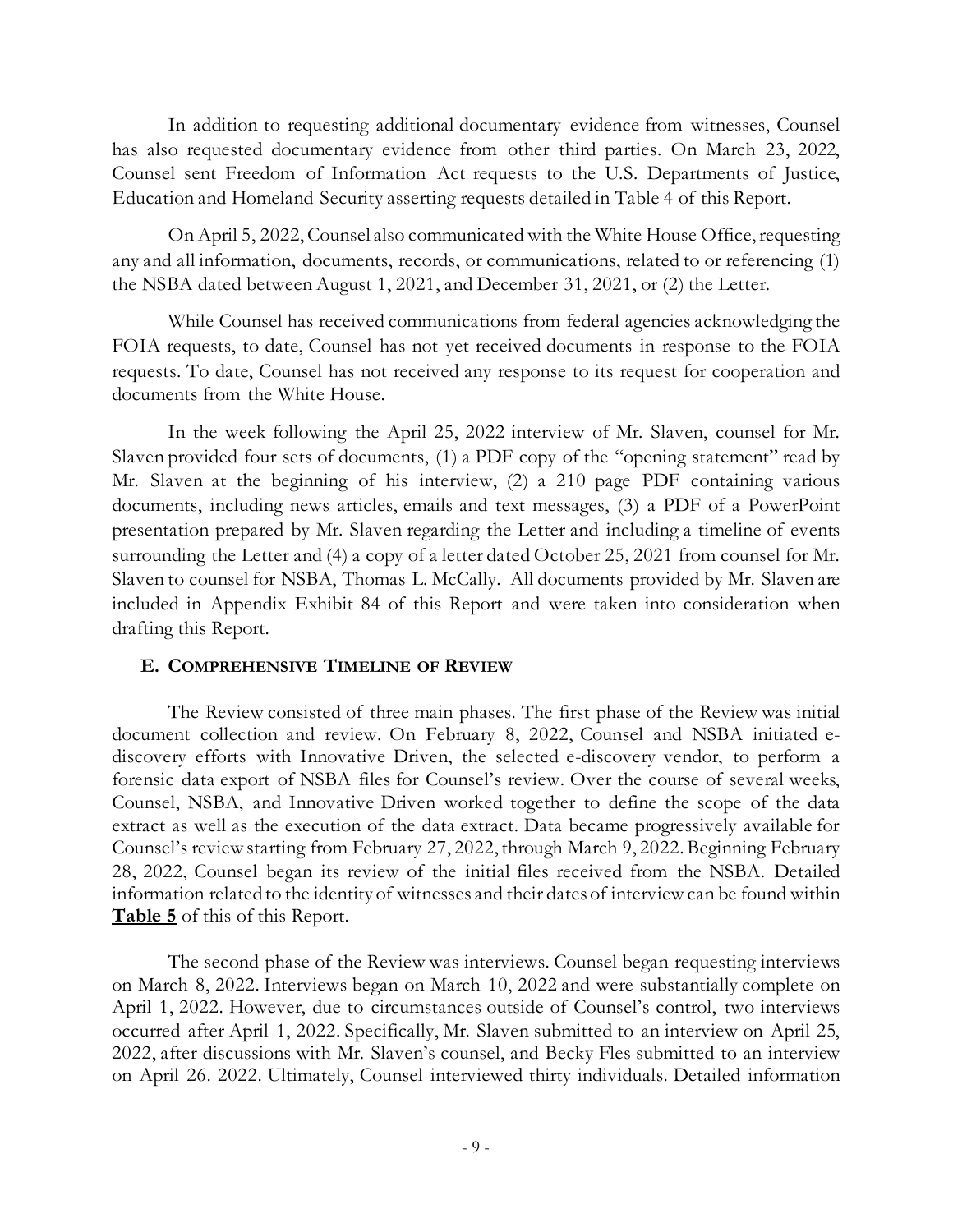related to the identity of individuals interviewed and their dates of interview can be found within **Table 2** of this Report.

During the second phase of the Review, Counsel used witness interviews in attempts to identify additional responsive documents and information. This included corroboration through witness statements that Counsel had received all potentially responsive files from NSBA as well as attempts to identify potentially relevant information in the custody of witnesses that would not have been produced from NSBA servers. Counsel's efforts corroborated the completeness of the data extraction from NSBA and yielded some additional materials that were responsive.

The third phase of the Review was reporting. Counsel's report was a synthesis of all the relevant information Counsel received from the document productions and witness interviews. The drafting process began in late March 2022 and continued until May of 2022.

## **IV. DISCUSSION**

#### **A. BACKGROUND**

The NSBA is a national organization whose "core purpose . . . is to work exclusively with and through its member state school board associations . . . to ensure each student everywhere has access to an excellent and equitable public education . . . governed by high performing school board leaders." To accomplish this goal, an explicit purpose of the NSBA is to "focus its efforts on [a]dvocating for and defending high quality education and school board governance before the executive, legislative, and judicial branches of government" and "[p]ositively influence public opinion regarding such matters."

Four elected officers lead the organization: President, President-Elect, Immediate Past President, and Secretary-Treasurer. The Delegate Assembly elects two officers each year: President-Elect and Secretary Treasurer. The President-Elect has no specific enumerated duties; the role is limited to "duties as from time to time may be assigned by the President or the Board of Directors" or acting in the capacity of the President when the President is absent, unable to act, or unwilling to act. After a one-year term, the President-Elect automatically becomes the President. The President's duties are to preside at all NSBA meetings and "to perform all duties incident to the officer President and such other duties as may be prescribed from time to time by the Board of Directors." Likewise, the President becomes the Immediate Past President after a one-year presidency. The sole explicit function of the Immediate Past President is to serve as the *ex officio* chair of the National Nominating Committee.

The NSBA also has a Board of Directors. The Board of Directors is tasked with "supervision, control and direction of the affairs of the Association." This includes authority and duty to hire and direct the NSBA Executive Director. The Board of Directors is composed of NSBA's four officers, fifteen directors elected by the Delegate Assembly, and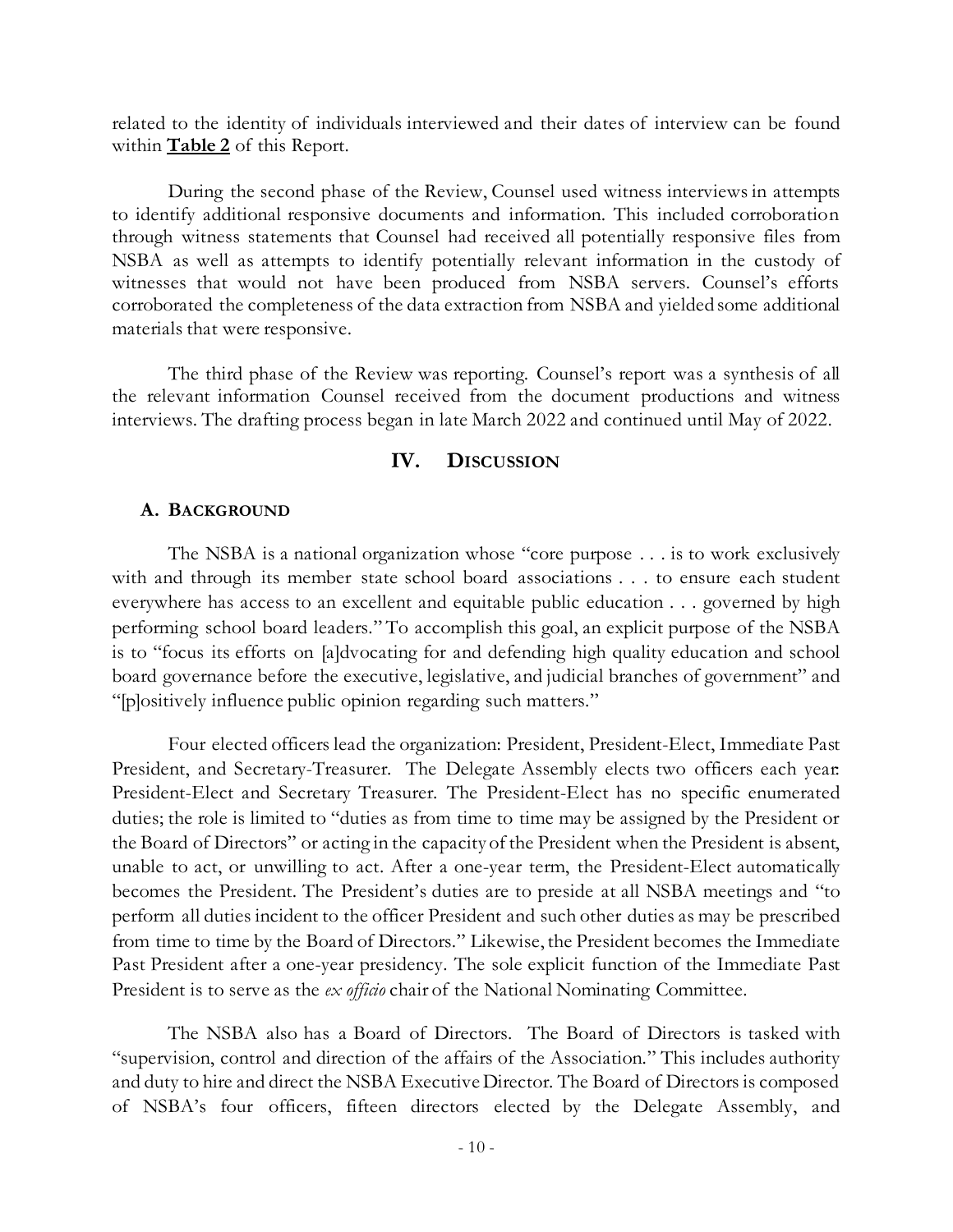representatives of the Council of Urban Boards of Education, the National Black Council of School Board Members, the National Hispanic Council of School Board Members, and the National American Indian/Alaska Native Council of School Board Members. The NSBA's Executive Director and CEO is an *ex officio* member of the Board of Directors, without voting rights, as is the chair of OSAED. Notably, the Board of Directors is only obliged to meet twice a year.

Between meetings of the Board of Directors, the NSBA's Executive Committee is responsible for "administering the property, funds and business affairs of the Association." These responsibilities are meant to be addressed through the exercise of "all powers and authority granted by the Board of Directors" through an enabling resolution. Its membership includes the four officers and three additional members to be elected by the Board of Directors from among its members. The NSBA's Executive Director and CEO is also a non-voting member of the Executive Committee, *ex officio*. The Executive Committee is required to report to the full Board of Directors regarding the state of the NSBA and all actions taken by the Executive Committee in the interim between board meetings.

The narrative of events as follows below outlines the circumstances and communications before, during, and after the Letter's release. This narrative is the product of the extensive data and documents reviewed and interviews conducted by Counsel mentioned above.

## **B. NARRATIVE OF EVENTS**

In 2021, NSBA was presented with a unique set of challenges. Nearly a full year into the COVID-19 pandemic, NSBA staff worked almost entirely remotely. The NSBA's Board of Directors had not met in person in over a year. By late June 2021, the chief executive officer and the chief administrative officer had resigned. In response to these circumstances, the Board of Directors elected to designate Mr. Slaven as NSBA's interim Executive Director and interim Chief Executive Officer while it conducted a search for a permanent candidate.

Meanwhile, in the spring of 2021, the Biden Administration started work on a returnto-school plan centered on policies intended to help students and teachers transition safely back to in-person learning in the classroom for the upcoming fall semester. <sup>3</sup> Chief among the policies included spending \$81 billion of funds from the "American Rescue Plan" which was intended "to not only get more schools opened safely [but] work to close the gaps in education equity that the pandemic has exacerbated."4 In support of this plan, the Department of Education began engaging with teachers, parents, members of the public, and special interest

<sup>3</sup> *See* Press Release, U.S. Dep't of Educ., Biden-Harris Administration to Announce New Actions to Help Schools Reopen Safely and Meet Students' Needs (March 24, 2021), https://www.ed.gov/news/press-releases/biden-harris-administration -announce-new-actions-help-schools-reopen-safely-and-meet-students%E2%80%99-needs. <sup>4</sup> *Id*.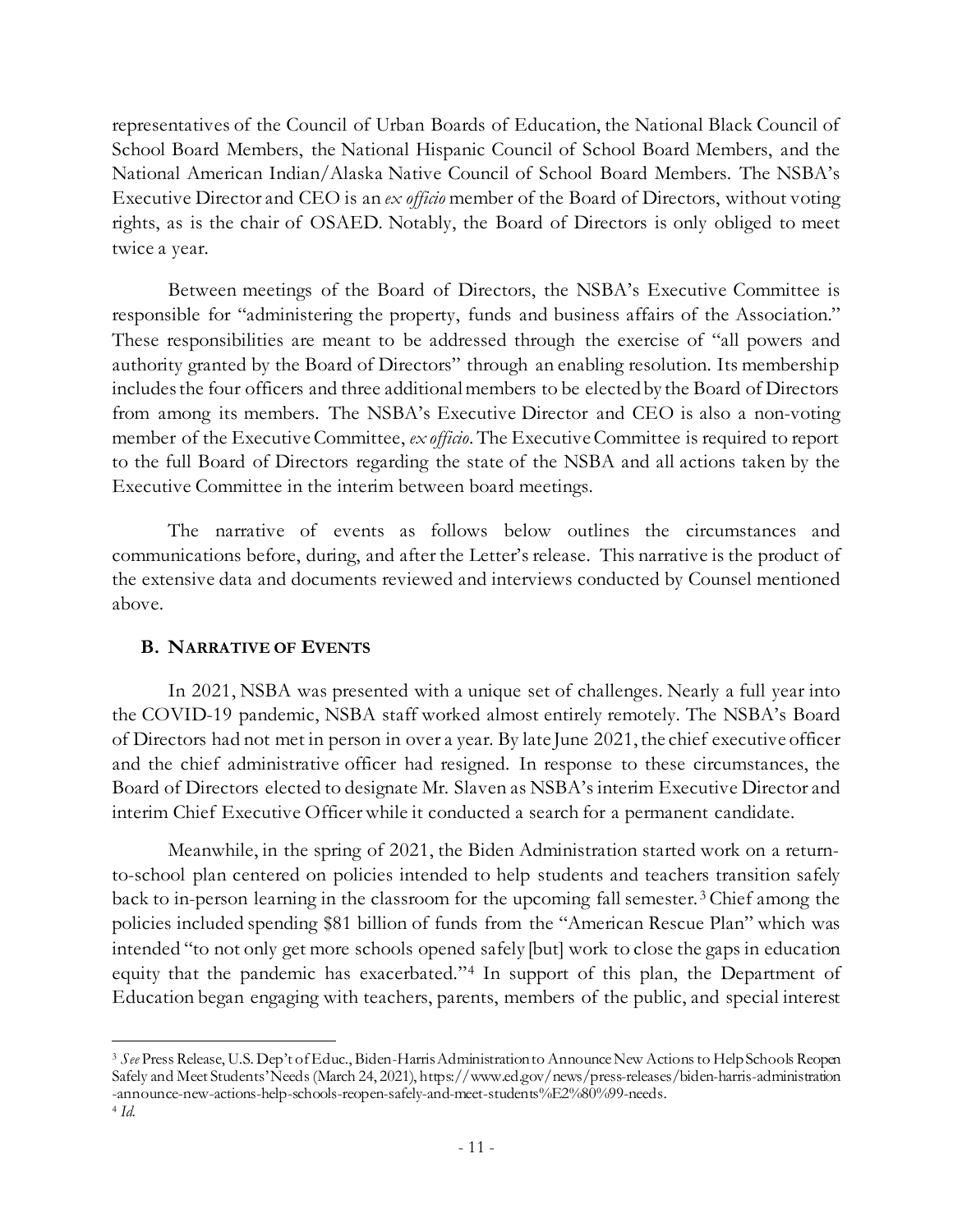groups about the challenges and concerns they expected to face in the wake of the waning pandemic. <sup>5</sup> The NSBA was one such special interest group. Throughout the summer of 2021, the NSBA participated in a number of discussions with the Administration to "give a national voice" to the concerns it believed its member school boards and state associations expected to face in the coming months. <sup>6</sup> These discussions ranged from open public dialogues to private conversations with Department of Education staff in an effort to provide input on the Administration's proposals. 7

While the NSBA participated in return-to-school discussion in Washington DC, some local school boards experienced increased public attention and debate related to mask mandates, vaccine policies, and critical-race theory (CRT). School board meetings became the venue in which these sensitive topics were publicly discussed, sometimes passionately and sometimes contentiously.<sup>8</sup> News outlets began to publish stories about discrete instances of rising tension and increased activism at local school board meetings around the country. In July 2021, these media outlets started reaching out to the NSBA for statements related to the increased activism. <sup>9</sup> NSBA agreed to some of these requests, repeatedly stating over the following weeks that the increased activism was a concern. The national media attention prompted a few local school board members to reach out to the NSBA directly with first and second-hand stories and safety concerns related to the rise in activism. As a result of the media interview requests and the outreach from the local board members, Mr. Slaven began prioritizing the issues occurring at local school board meetings for NSBA attention. <sup>10</sup>

In late July, Mr. Slaven participated in a conference call with a Deputy Assistant Secretary in the Department of Education and raised, among other issues, his growing concerns about the increased public activism at school board meetings. <sup>11</sup> This dialogue with the Department of Education gave rise to several more town-hall style conversations with

<sup>5</sup> *Id*. 6 *See* E-mail from Aaliyah Samuel, Deputy Assistant Secretary, Dep't of Educ., to Anna Chavez (May 7, 2021) (appendix exhibit 1); *see also*, E-mail from Aaliyah Samuel, Deputy Assistant Secretary, Dep't of Educ., to Anna Chavez (July 1, 2021) (appendix exhibit 2); E-mail from Aaliyah Samuel, Deputy Assistant Secretary, Dep't of Educ. to Chip Slaven (July 20, 2021) (appendix exhibit 3); E-mail from Aaliyah Samuel, Deputy Assistant Secretary, Dep't of Educ. to Chip Slaven (July 27, 2021) (appendix exhibit 4); E-mailfrom Chip Slaven to Aaliyah Samuel, Deputy Assistant Secretary, Dep't of Educ. (Aug. 1, 2021) (appendix exhibit 5).

<sup>7</sup> *Id*. 8 *See* Julia Wong, *Masks off: how US school boards became 'perfect battlegrounds' for vicious culture wars*, THE GUARDIAN, Aug. 24, 2021, https://www.theguardian.com/us-news/2021/aug/24/mask-mandates-covid-school-boards; *see also*, E-mail from Charlotte Blain to Chip Slaven (Aug. 24, 2021) (appendix exhibit 6).

<sup>9</sup> *See* E-mail from Bianca Quilantan, Education Reporter, POLITICO, to Jason Amos(June 28, 2021) (appendix exhibit 7); *see also*, E-mail from Jason Amos to Chip Slaven (July 9, 2021) (appendix exhibit 8); E-mail from Jason Amos to Chip Slaven (July 22, 2021) (appendix exhibit 9).

<sup>10</sup> *See* E-mail from Chip Slaven to Bob Wise, Bob Wise LLC (Aug. 27, 2021) (appendix exhibit 10); *see also*, E-mail from Charlotte Blane to Renee Joe (Aug. 26, 2021) (appendix exhibit 11); E-mail from Charlie Wilson, Vice President, Worthington Schools Board of Education to Chip Slaven, Dr. Viola Garcia, Kristi Swett, Board Member, Salt Lake City School District, and Frank Henderson (Sept. 8, 2021) (appendix exhibit 12).<br><sup>11</sup> *See* E-mail from Chip Slaven to Aaliyah Samuel, Deputy Assistant Secretary, Dep't of Educ. (July 20, 2021) (appendix

exhibit 13); *see also*, E-mail from Chip Slaven to Aaliyah Samuel, Deputy Assistant Secretary, Dep't of Educ. (Aug. 1, 2021) (appendix exhibit 14).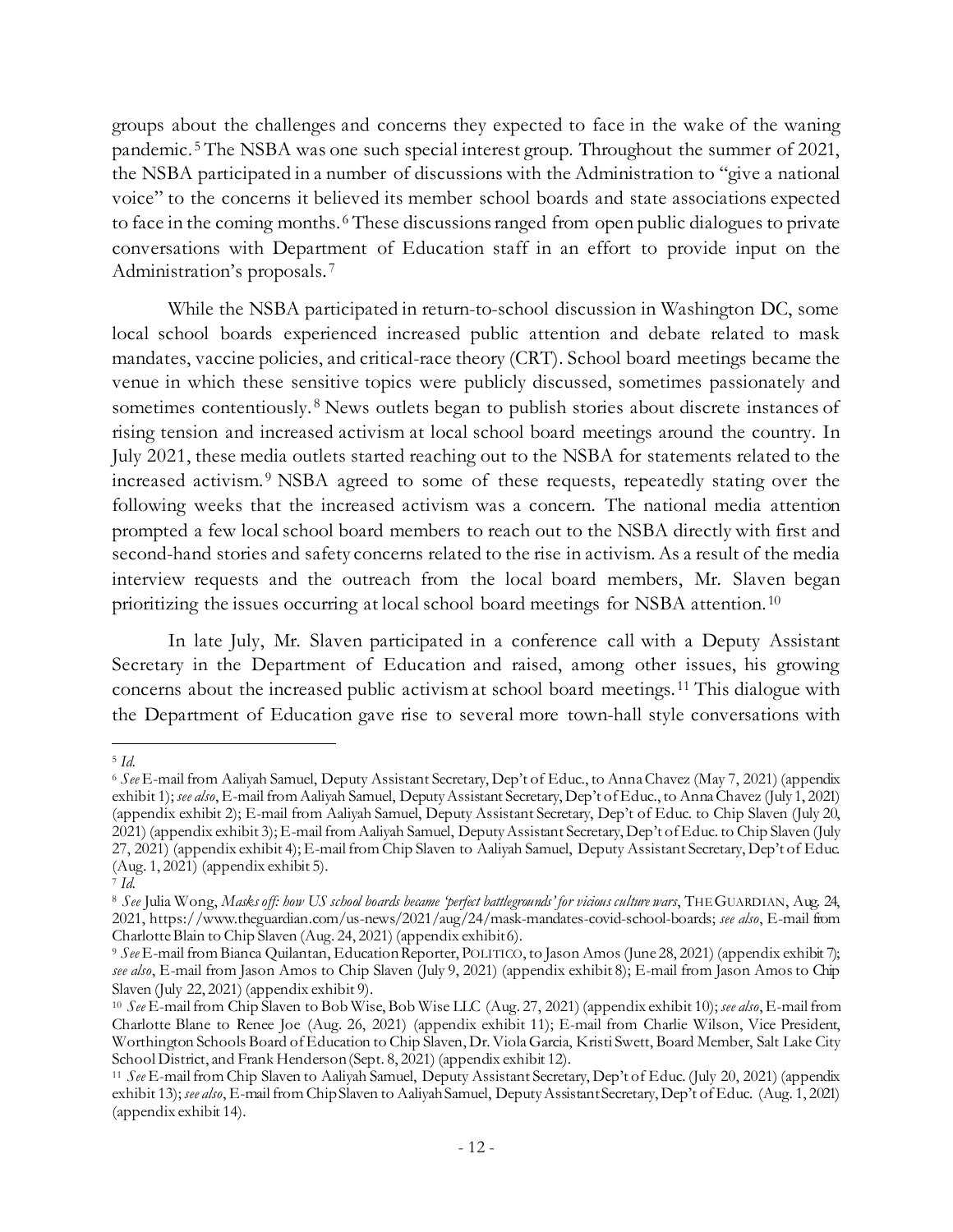Secretary Cardona throughout August, wherein Mr. Slaven related specific instances of activism he considered inappropriate based on the conversations he was having with local school board members. <sup>12</sup> The Department followed up with NSBA after these town-hall conversations.

During interviews for this Review, some NSBA Members stated their belief that these interactions with the Department of Education led to, or contributed to, the creation of the Letter. This belief appeared to have been predicated on a document entitled, "Frequently Asked Questions About the National School Boards Association's Letter to President Biden," which stated, "prior to the letter, NSBA had b[leen in regular communication with the White House and U.S. Department of Education."13 Some witnesses even expressed surprise by Secretary Cardona's public statement that he had not requested the Letter. Nevertheless, Counsel's Review did not find communications between the Department and the NSBA that indicated the Department specifically requested the NSBA make an official request for aid or federal intervention. Moreover, by early September, Mr. Slaven started communicating, via correspondence to various local school board officials and NSBA staff, that he was exploring his options to address these concerns, including contacting the Department of Justice and the Department of Homeland Security directly to ask for threat-assessment support. <sup>14</sup>

Mr. Slaven ultimately decided to write the Letter and request federal intervention on September 8. Specifically, Mr. Slaven stated to Counsel during his interview that September 8, 2021, was when he determined the NSBA should request federal intervention, saying, "when I finally decided we really needed to do something was when I read the article that was in POLITICO about 'The Proud Boys' on September the Eighth."15 The POLITICO article on September 8, 2021 was entitled "Critical race theory turning school boards into GOP proving grounds" and in which Mr. Slaven was quoted as claiming that CRT was not being taught in school and that "[i]t goes back to: What can we make stick on the wall? Ah, it must be critical race theory."16

Also on September 8, Mr. Slaven received multiple emails from NSBA's then-Immediate Past President, Mr. Wilson, regarding CRT and alleged threats surrounding school boards. Namely, Mr. Wilson forwarded to Mr. Slaven a "threatening" letter sent to a member of the Worthington Board of Education in Worthington, Ohio. In the letter that Mr. Wilson forwarded to Mr. Slaven, the author focused on a demand that CRT be removed from all

<sup>12</sup> *Id*. 13 *See* Frequently Asked Questions About the National School Boards Association's Letter to the President from the National School Boards Association (Oct. 2021) (appendix exhibit 15).

<sup>14</sup> *See* E-mail from Chip Slaven to Bob Wise, Bob Wise LLC (Aug. 27, 2021) (appendix exhibit 10); *see also*, E-mail from Chip Slaven to Charlie Wilson, Vice President, Worthington Schools Board of Education, Dr. Viola Garcia, Frank Henderson, Kristi Swett, Board Member, Salt Lake City School District (Sept. 8, 2021) (appendix exhibit 16).

<sup>15</sup> *See* Interview with Chip Slaven (Apr. 25, 2022) at 32:59 – 33:29.

<sup>16</sup> Daniel Payne, *Critical race theory turning school boards into GOP proving grounds*, POLITICO, Sept. 8, 2021, https://www.politico.com/news/2021/09/08/critical-race-theory-school-boards-510381.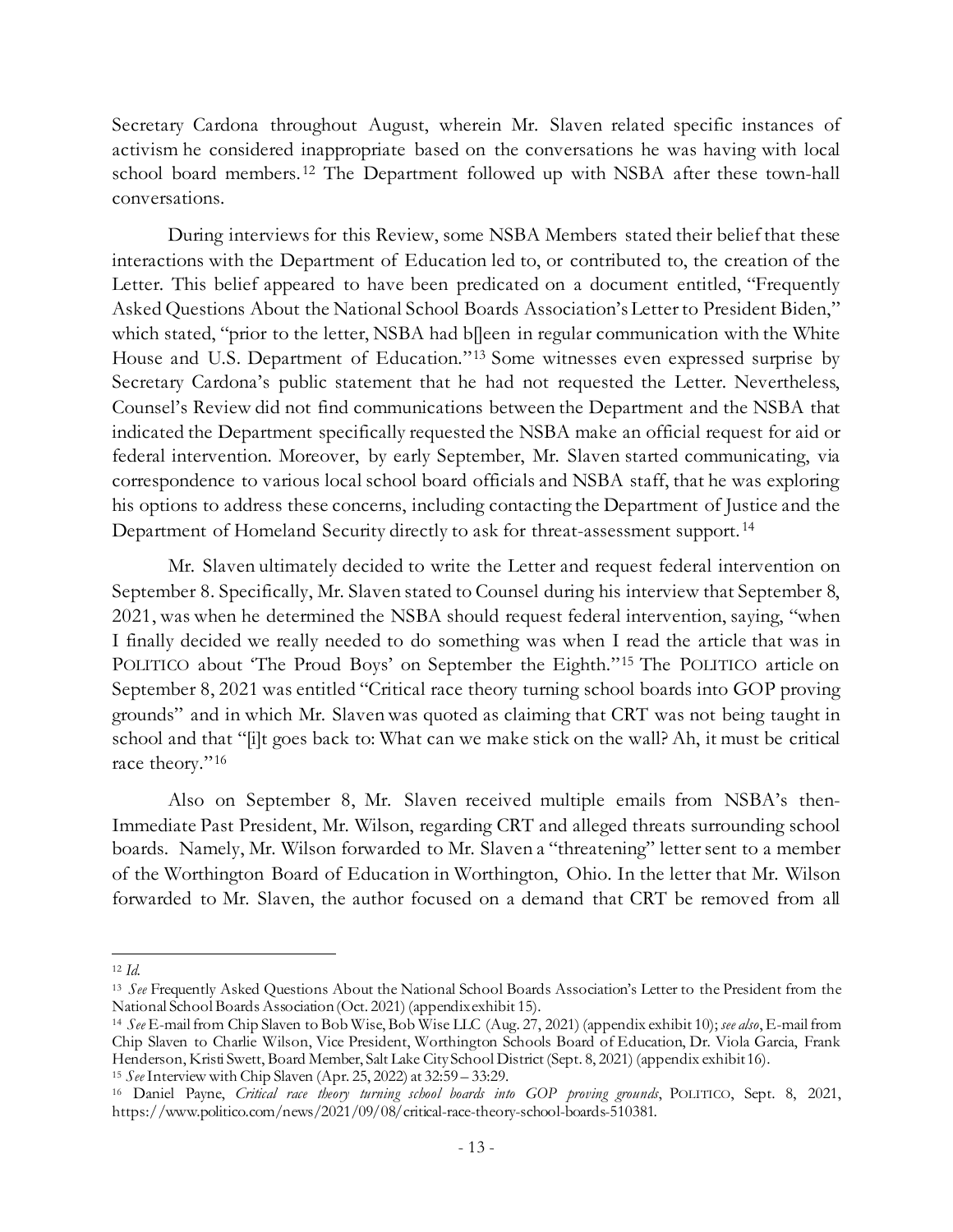schools. 17 Mr. Slaven responded to Mr. Wilson and the other NSBA officers, including then NSBA President, Dr. Garcia, stating:

> "I have been very concerned over these issues for several weeks. This rhetoric is troubling and reminds me of similar language during the 1990's after Waco and Ruby Ridge. I have been exploring several options to try and address these issues including contacting the Department of Justice and/or Department of Homeland Security and asking for threat assessment for school boards and public schools."18

On September 9, Mr. Slaven directed Deborah Rigsby, via Jane Mellow, to draft a letter to "either the Attorney General or the Director of the FBI" for a threat assessment of the risk to school board members and public schools in the wake of what he deemed "confrontational tactics" being seen across the country. <sup>19</sup> His direction consisted of broad outlines about what should be included in the forthcoming Letter but was silent on the specifics. Ms. Rigsby began to work on the initial draft of the Letter, which would not circulate within the NSBA until September 17. Notably, the September 17 draft would ultimately contain most of the substantive content included in the Letter's final form.

In conjunction with directing Ms. Rigsby to draft the Letter, Ms. Mellow contemporaneously asked NSBA's Senior Research Analyst, Jinghong Cai, to "pull together some of the instances of threatening meetings from the media" to be included in the Letter.<sup>20</sup> NSBA's research analyst immediately compiled the requested instances, sending Ms. Mellow and Ms. Rigsby a list of twenty-eight instances from the media occurring in sixteen states,<sup>21</sup> which were eventually included within the Letter and ultimately provided to the White House as the "egregious examples" along with a summary of the Letter on September 21 as discussed below.

Also on September 9, Mr. Slaven participated in a special advance briefing call with the White House about the Administration's forthcoming "Plan to Stop the Delta Variant and Boost COVID-19 Vaccinations" and President Biden's speech that same day. <sup>22</sup> During the advance briefing call, Mr. Slaven emailed NSBA staff, instructing them to draft a statement for release following the Administration's announcement that would include the substantive points of the briefing. <sup>23</sup> The NSBA drafted the statement while also including language about

<sup>17</sup> *See* E-Mail from Charlie Wilson to Chip Slaven (Sept. 8, 2021) (appendix exhibit 17). 18 *Id.*

<sup>&</sup>lt;sup>19</sup> *See* E-mail from Jane Mellow to Deborah Rigsby (Sept. 9, 2021) (appendix exhibit 18).<br><sup>20</sup> *Id. See* E-mails between Jinghong Cai, Jane Mellow and Deborah Rigsby (Sept. 10, 2021) (appendix exhibit 19).

<sup>&</sup>lt;sup>22</sup> See E-mail from Mary Wall, Senior Policy Advisor, White House COVID-19 Response Team, to Chip Slaven (Sept. 9, 2021) (appendix exhibit 20).

<sup>&</sup>lt;sup>23</sup> See E-mail from Chip Slaven to Jane Mellow, Deborah Rigsby, Ralph Forsht, Renee Joe, Charlotte Blane, Jaclyn Goddette, and Jinghong Cai (Sept. 9, 2021) (appendix exhibit 21).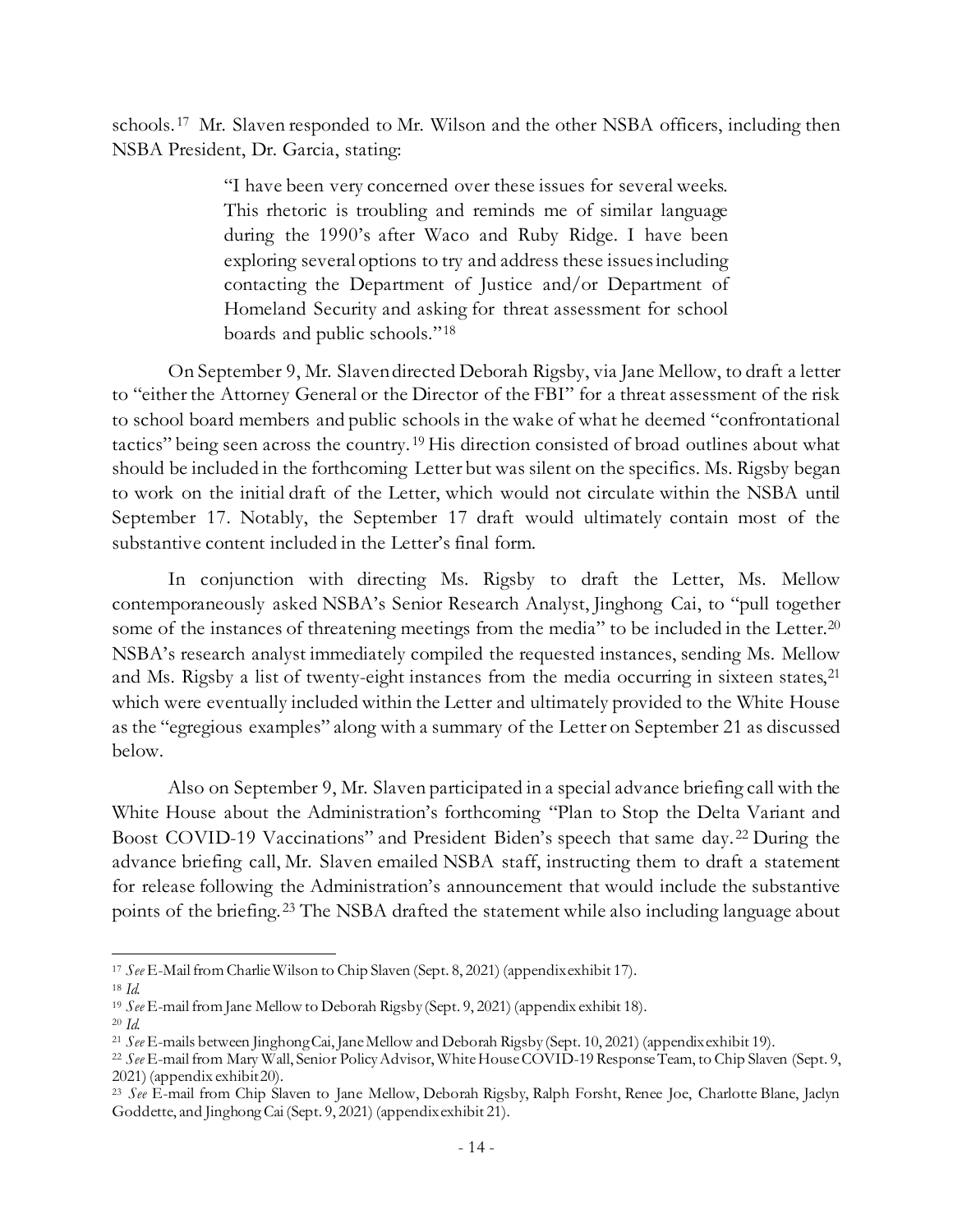the "in-person threats, abuse, and harassment" that school boards were continuing to face, further stating that the President's plan to provide support, "financial and otherwise," during the return to school process would allow board members to make decisions to keep children and educators safe. <sup>24</sup> Over the next few weeks, NSBA staff members began to email news stories to each other about specific instances of "violence" at school board meetings. <sup>25</sup>

The NSBA's September 9 statement in support of the Administration generated two notable responses. The first was from an executive director of a state board association that was an NSBA member, expressing frustration to Mr. Slaven that her local board was struggling with the NSBA because the state board was frequently receiving information from other sources before they received it from NSBA. <sup>26</sup> Mr. Slaven defended his decision to release the statement when he did, stating that the NSBA did so at his direction in an effort to ensure the statement was both timely and factually accurate. <sup>27</sup> He also indicated that he was fostering a relationship with the Administration that he did not want to sour by leaking the substance of the President's address prior to its release. 28

The second notable response came from Ms. Wall, who began email correspondence with Mr. Slaven on September 9, 2021 about what they could do to "support members making tough calls on behalf of kids."29 Mr. Slaven responded by stating that, in addition to his concerns over public schools and the health of students and staff, he worries about the "many threats school board members are receiving," and asked for any help that the White House can provide to "better prepare [board members] with information and resources."30 This amounted to the first known communication with the White House about the rising concerns Mr. Slaven had started to voice to others in the preceding several weeks. The two continued their dialogue through email and telephone over the course of the next few weeks, <sup>31</sup> and while Mr. Slaven discussed the NSBA's plan to send the Letter and ask for formal federal assistance with the White House, including sending the White House a detailed summary of the contents of the Letter and "egregious examples,"32 he did not share a draft or an advance

<sup>24</sup> *See* Press Release, NSBA, National School Boards Association Statement on Biden Plan to Stop the Delta Variant and Boost COVID-19 Vaccinations (Sept. 9, 2021) (appendix exhibit 22), https://www.nsba.org/News/2021/biden-plan-

stop-delta-variant-statement.<br><sup>25</sup> E.g., E-mail from Jane Mellow to Deborah Rigsby and Chip Slaven (Sept. 10, 2021) (appendix exhibit 23).<br><sup>26</sup> See E-mail from Gina Patterson, Executive Director, Virginia School Boards Ass (appendix exhibit 24). 27 *Id*. 28 *Id*. 29 *See* E-mail from Mary Wall, Senior Policy Advisor, White House COVID-19 Response Team, to Chip Slaven (Sept. 9,

<sup>2021) (</sup>appendix exhibit 25).<br><sup>30</sup> *Id.*<br><sup>31</sup> *See* E-mail from Mary Wall, Senior Policy Advisor, White House COVID-19 Response Team, to Chip Slaven (Sept. 11,

<sup>2021) (</sup>appendix exhibit 26). 32 *See* E-mail from Chip Slaven to Mary Wall, Senior Policy Advisor, White House COVID-19 Response Team, (Sept. 21,

<sup>2021) (</sup>appendix exhibit 27).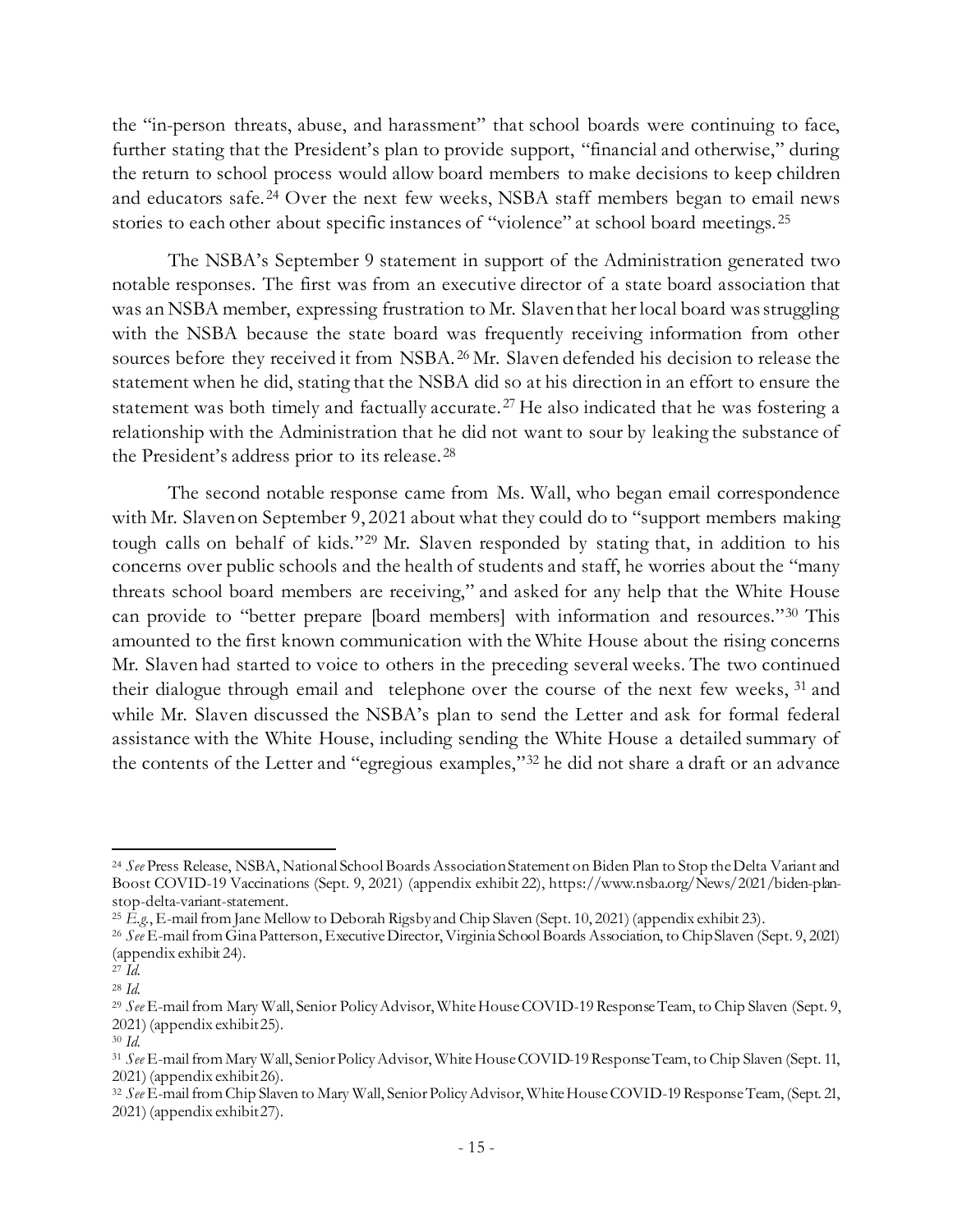copy of the actual Letter prior sending the final Letter to the White House on September 29, 2021. <sup>33</sup>

Counsel's Review shows that Mr. Slaven first shared his plan to send the Letter with the NSBA during the mid-September meeting of the OSAED. During that meeting, Mr. Slaven mentioned to NSBA Members that he had plans to send the President a letter,<sup>34</sup> however, he did not share specific language or the requests for federal action that were ultimately contained in the Letter. <sup>35</sup> After the OSAED meeting, Mr. Slaven drafted a summary of his presentation in which he noted that he had informed the OSAED meeting participants of his addressing the issue of threats and violence with a Senior Policy Advisor from the Administration and that OSAED members met his comment with "eye rolling, the shaking of the head 'no,' grimacing and frowning."36 Several state executive directors voiced concerns that they were not receiving updates about certain information, and an argument ensued between Mr. Slaven and an executive director about repeated failures of the NSBA to disseminate information to its members in a timely and accurate manner. 37

Around the same time in September, the National Association for Secondary School Principals ("NASSP") issued a statement calling on federal officials to protect school leaders from threats and violence, <sup>38</sup> and members of the American Federations of Teachers ("AFT") and National Education Association ("NEA") voiced their support of the statement. <sup>39</sup> Not long after the NASSP letter, the Executive Director of Advocacy & Governance for The School Superintendents Association ("AASA") began a dialogue with the NSBA about issuing a joint statement, calling for an end to threats and violence against school boards. <sup>40</sup> Mr. Slaven and Dr. Garcia approved the proposal for joint-statement and draft language was prepared by members of both the NSBA and AASA. During the drafting process, it became clear the AASA and NSBA took divergent positions on the appropriate response from the federal government. At one point, the AASA went so far as to say it did not want to call for federal intervention as it considered such intervention to be "a recipe for disaster and not at all a role

<sup>33</sup> *See* E-mail from Chip Slaven to Jane Mellow, Deborah Rigsby, and Jason Amos (Sept. 29, 2021) (appendix exhibit 28); *see also*, E-mail from Mary Wall, Senior Policy Advisor, White House COVID-19 Response Team, to Chip Slaven (Sept.

<sup>29, 2021) (</sup>appendix exhibit 29). 34 *See* Notes from Chip Slaven (Sept. 19, 2021) (appendix exhibit 30); *see also*, Slaven, C. (Oct. 19, 2021). *Letter to the President* 

<sup>&</sup>lt;sup>35</sup> See Interview with Chip Slaven (Apr. 25, 2022) at 1:07:30-1:13:00.

<sup>36</sup> *Id*. 37 *Id*. 38 *See* Press Release, National Association of Secondary School Principals, NASSP Calls on Federal Officials to Protect School Leaders from Threats and Violence (Sept. 16, 2021) (appendix exhibit 32), https://www.nassp.org/news/nassp-

calls-on-federal-officials-to-protect-school-leaders-from-threats-and-violence/.<br><sup>39</sup> *See* E-mail from Ronn Nozoe, Chief Executive Officer, NASSP, to Alexis Holmes, Manager of Education Policy &<br>Practice, NEA, and Marla U

<sup>&</sup>lt;sup>40</sup> See E-mail from Chip Slaven to Noelle Ellerson Ng, Associate Executive Director, AASA (Sept. 16, 2021) (appendix exhibit 34).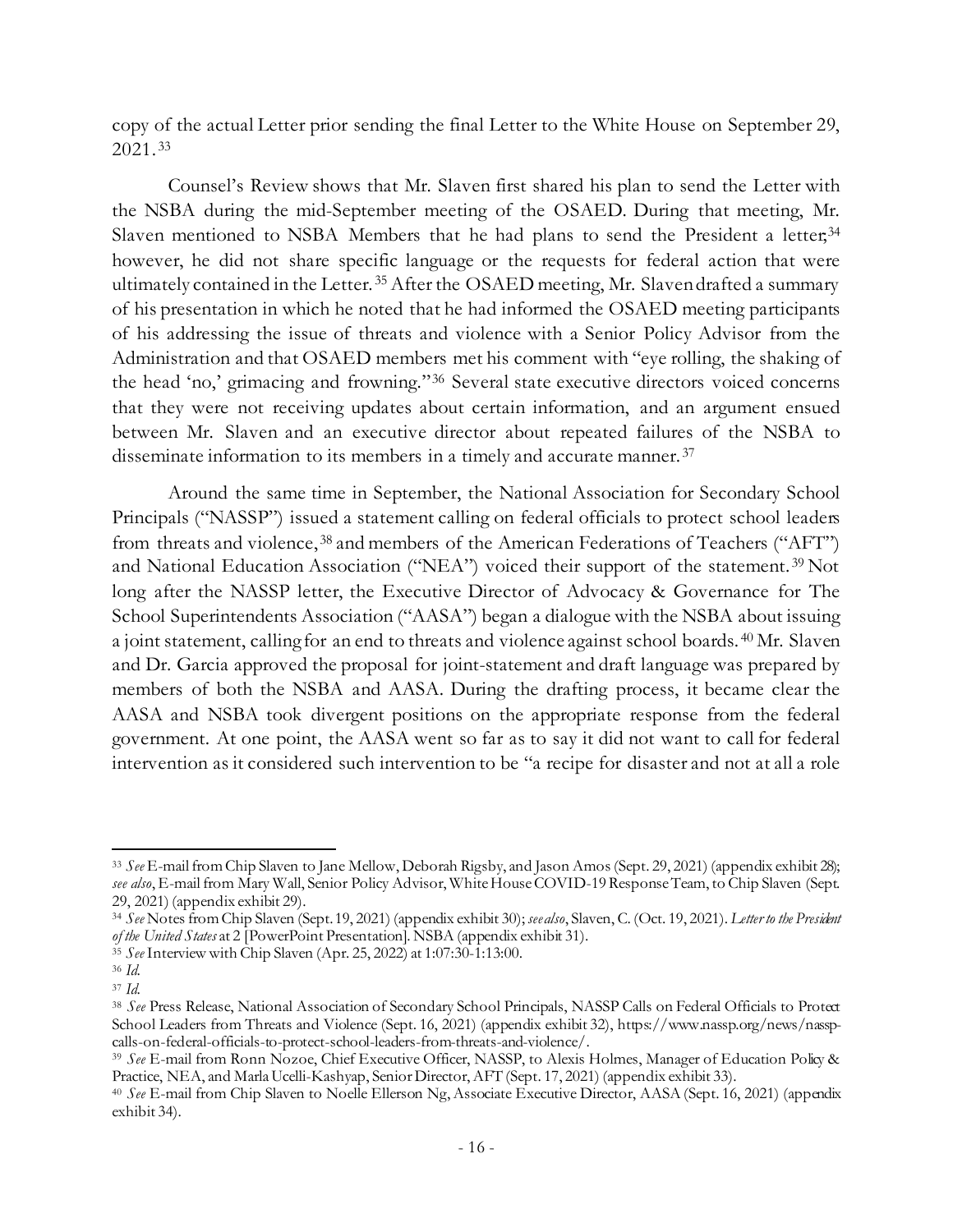for the fed[eral government] in school board meetings"<sup>41</sup>—an opinion that was not revealed to be voiced anywhere within NSBA's staff in this Review.

On September 17, Ms. Rigsby completed the initial draft of the Letter. After Ms. Rigsby circulated the draft for review, the Letter received various substantive revisions by Ms. Mellow, Mr. Slaven, and Ms. Rigsby over the course of the next two weeks. <sup>42</sup> The initial draft of the Letter, however, would include most of the substantive content contained in the final version, including President Biden as the recipient, the request for the assistance of the Department of Justice, FBI, Homeland Security, and Secret Service, and references to the PATRIOT Act.43 As part of this Review a comprehensive summary of the various drafts of the Letter and specific edits following the initial September 17 draft is included in **Table 7**. Some of the more relevant changes to the letter during its drafting are as follows:

- Mr. Slaven added to the opening paragraph: "America's public schools and its education leaders are under an immediate threat. The National School Boards Association (NSBA) respectfully asks for immediate federal law enforcement and other assistance to deal with the growing number of threats of violence and acts of intimidation occurring across the nation." (The second "immediate" would be removed before the final version). 44
- Mr. Slaven added to the fifth paragraph: "NSBA respectfully asks that a joint collaboration among federal law enforcement agencies, state and local law enforcement, and with public school officials be undertaken to focus on these threats. NSBA specifically solicits the expertise and resources of the U.S. Department of Justice, Federal Bureau of Investigation (FBI) . . ."45
- Mr. Slaven added, after the reference to the PATRIOT Act: "in regards to domestic terrorism."46
- Mr. Slaven added to the end of the Letter: "NSBA believes public discussions and transparency by local school board members are important for the safe and effective operations of schools. It is vital that public discourses be encouraged in a safe and open environment in which varying viewpoints can be offered in a peaceful manner. Our children are watching the examples of the current debates and we must encourage a positive debate even with different opinions. However . . . "47

<sup>41</sup> *See* E-mail from Noelle Ellerson Ng, Associate Executive Director, AASA to James Minichello, Director of Communications, AASA (Sept. 22, 2021) (appendix exhibit 35).<br><sup>42</sup> See Letter Draft (Sept. 17, 2021) (appendix exhibit 36); see also, Letter Changes Summary (Table 7).<br><sup>43</sup> See E-mail from Deborah Rigsby to Chip Slaven and

<sup>44</sup> *See* Draft of the Letter in redline (appendix exhibit 38).

<sup>45</sup> *Id.*

<sup>46</sup> *Id.*

<sup>47</sup> *Id.*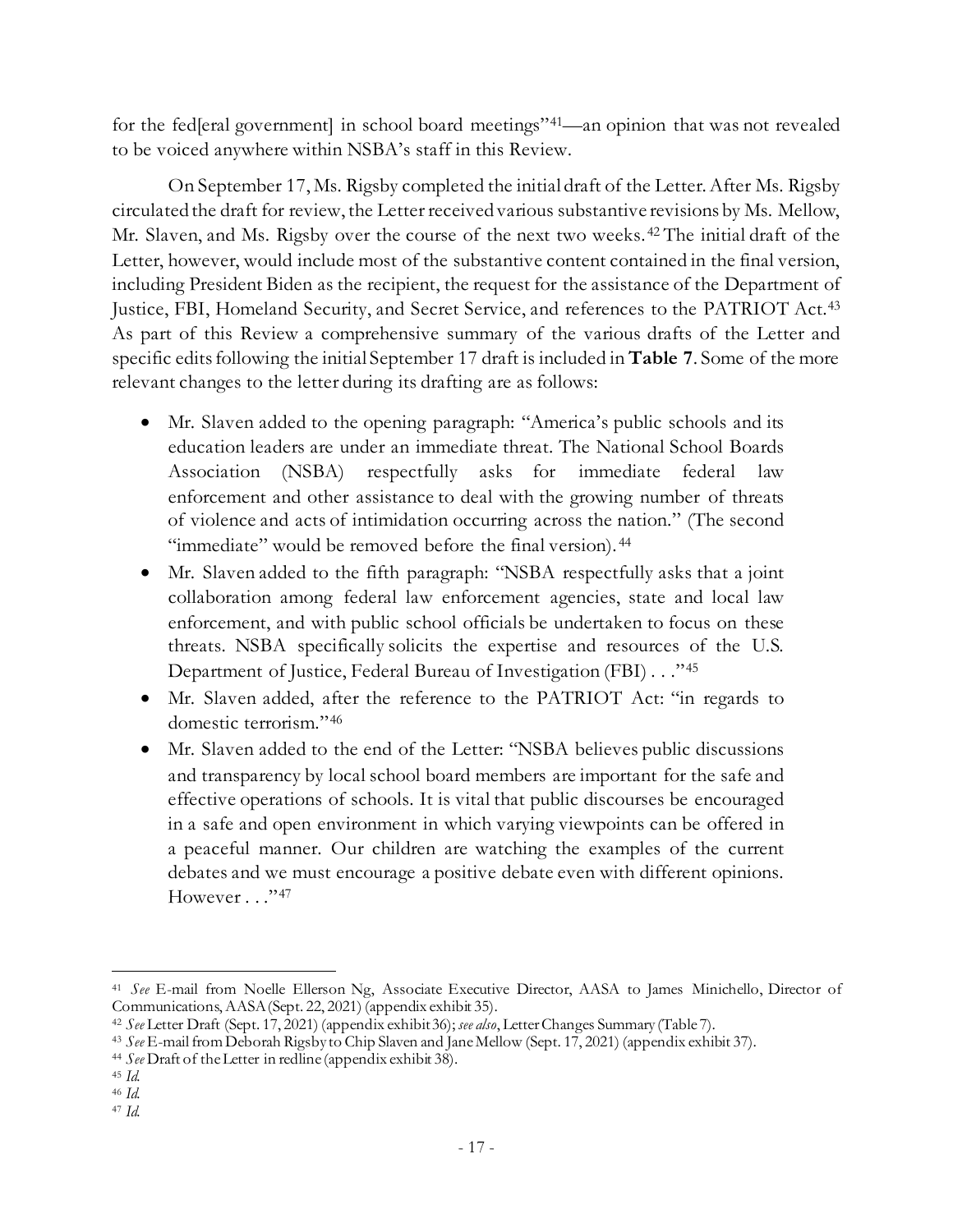- Mr. Slaven decided to remove the following language: "Further, in egregious circumstances and via coordination with local and state authorities, we ask that the Army National Guard and its Military Police be deployed to certain school districts and related events where students and school personnel have been subjected to acts and threats of violence."<sup>48</sup>
- Mr. Slaven, through Ms. Mellow, directed that the use of the word "intervention" be changed to "assistance" in the headline and throughout the letter. Mr. Slaven was concerned that "intervention" would draw a negative reaction from some. 49

Notably, in his interview, Mr. Slaven expressed that he edited the letter to clarify that the request to utilize the PATRIOT Act was not with regard to al Qaeda or foreign adversaries, but with regard to the fact that "we were concerned over folks here in this country."50

Also on September 17, the same day that the initial draft of the Letter was sent to Mr. Slaven and Ms. Mellow, Mr. Slaven responded to a question on the OSAED's listserv about a national response showing empathy for the situation being faced by many school board members. <sup>51</sup> Mr. Slaven gave notice about the forthcoming joint statement with AASA and outlined the NSBA's plan to send a very detailed letter calling attention to the problem, which he expected would lay out very specific requests for action. <sup>52</sup> Though Mr. Slaven indicated that the Letter would be shared with state association executive directors before its release, he did not provide a copy of the Letter until after it was sent to the White House and fewer than twenty-four hours before it was unembargoed for release to the press. 53

On September 21, Ms. Wall reached out to Mr. Slaven requesting the "egregious examples" that Mr. Slaven promised to send to her.<sup>54</sup> Mr. Slaven initially responded to Ms. Wall indicating that (i) his staff would work to send her "some of the most egregious examples" by the next day and (ii) reminding Ms. Wall that, as he mentioned to her a week earlier, "NSBA is also planning to send the President a letter requesting federal assistance."55 Ms. Wall responded to Mr. Slaven for more information on the planned Letter and the egregious examples because of a planned meeting between White House officials and the Department of Justice the next morning, September 22.<sup>56</sup> Specifically, Ms. Wall emailed Mr. Slaven as follows:

<sup>48</sup> *See* Draft of the Letter in redline (appendix exhibit 39).

<sup>49</sup> *See* E-mail from Jane Mellow to Deborah Rigsby and Jason Amos (Sept. 28, 2021) (appendix exhibit 40).

<sup>50</sup> *See* Interview with Chip Slaven (Apr. 25, 2022) at 1:20.00 – 1:22.00.

<sup>51</sup> *See* E-mail from Chip Slaven to Thomas Bertrand, Executive Director, Illinois Association of School Boards (Sept. 17, 2021) (appendix exhibit 41).<br><sup>52</sup> Id.<br><sup>53</sup> Id.; *see also*, E-mail from Chip Slaven to NSBA Board of Directors (Sept. 29, 2021) (appendix exhibit 42).<br><sup>54</sup> *See* E-mails between Chip Slaven and Mary Wall, Senior Policy Adv

<sup>43). 55</sup> *Id.*

<sup>56</sup> *Id.*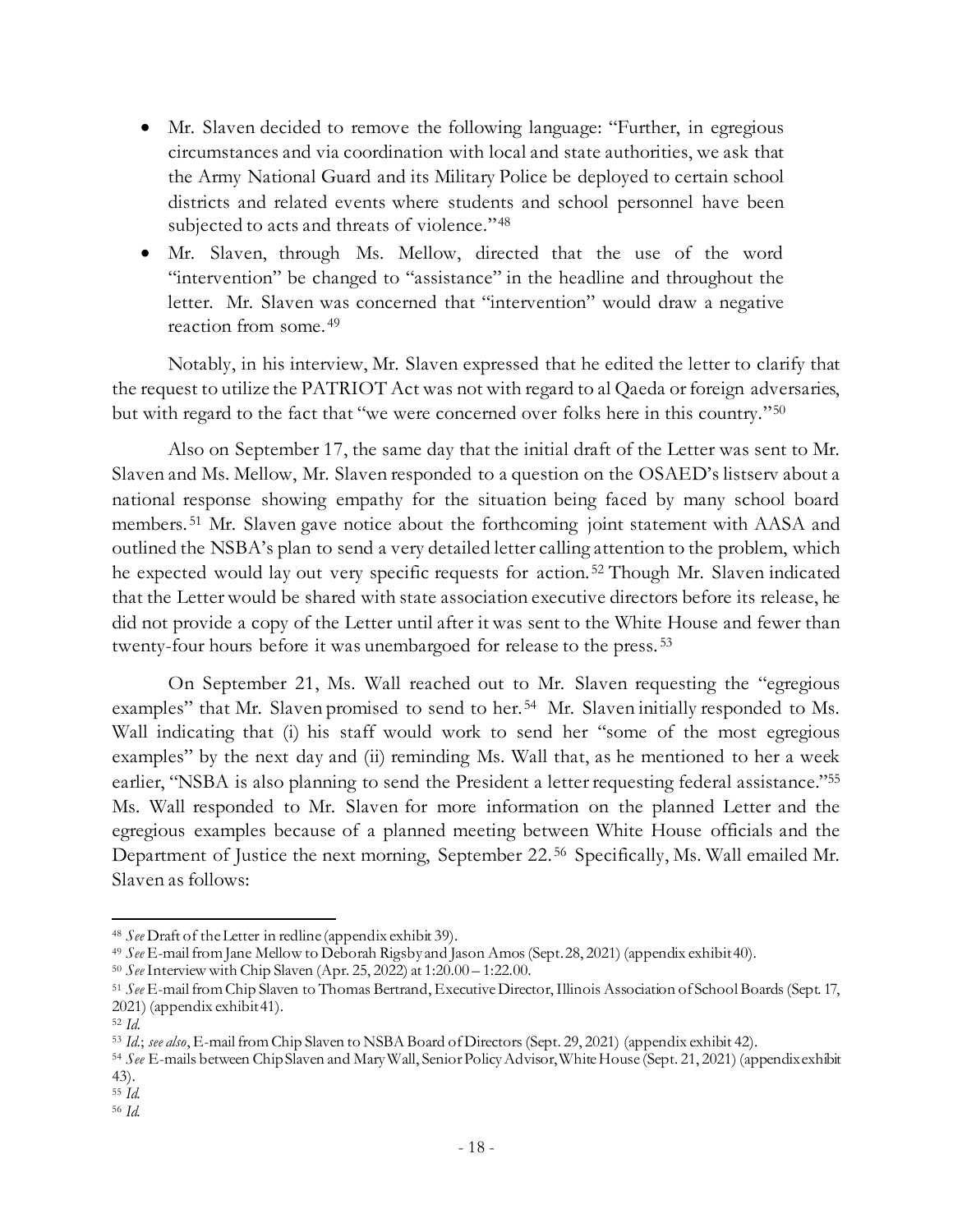"Is there any way we can take a look at the letter in advance of release? In specific, I'm meeting w[ith] colleagues from other [White House] offices and [the Department of Justice] tomorrow morning to see if there might be any options we can pursue here, so if you have concrete recommendations in your letter (e.g. the threat assessment you mentioned), would be good to know so I can include in discussions."57

Based on Ms. Wall's notice of the White House meeting with the Department of Justice, Mr. Slaven sent a copy of NSBA's list of "egregious examples" prepared by NSBA's research analyst to Ms. Wall with a detailed summary of the Letter's contents and requests for intervention. Specifically, Mr. Slaven responded thanking Ms. Wall for letting him know about the meeting between the White House and Department of Justice and stating that he wanted to prepare her for the meeting "with as much information as possible."58 In addition to attaching NSBA's list of egregious examples and indicating that it was used "as a reference point to help draft the letter," Mr. Slaven summarized various "incidents", including "reports of Proud Boys showing up at various school board meetings and teaming-up with antimaskers, QAnon followers now considering running for school board elections" and stating that "[t]his seems like a test drive for issues during the upcoming national campaigns. I would not be surprised if there are intentional social media campaigns from foreign powers or other bad operators also popping up like what happened during the 2016 election."59

Mr. Slaven further wrote: 60

"I want to help you with your meeting tomorrow so I am providing some bullets below that I hope will be useful to you. Please bear in mind the letter is not final yet and we are still vetting through our legal team as well as our officers. But I can tell you that the areas for consideration I am interested in terms of federal requests and/or recommendations are below. I think our goals are the same so we want to offer as much information to you as we can in advance. Please just don't consider them formal until our official letter comes. There could be changes or modifications tomorrow, but our interest is in the following areas:

- NSBA would like to see a joint collaboration among federal law enforcement agencies, state and local law enforcement, and public-school officials to focus on the threats to public schools and how to deal with them.
- NSBA is interested in getting the assistance and resources of the U.S. Department of Justice, Federal Bureau of Investigation

<sup>57</sup> *Id.*

<sup>58</sup> *Id.*

<sup>59</sup> *Id.*

<sup>60</sup> *Id.*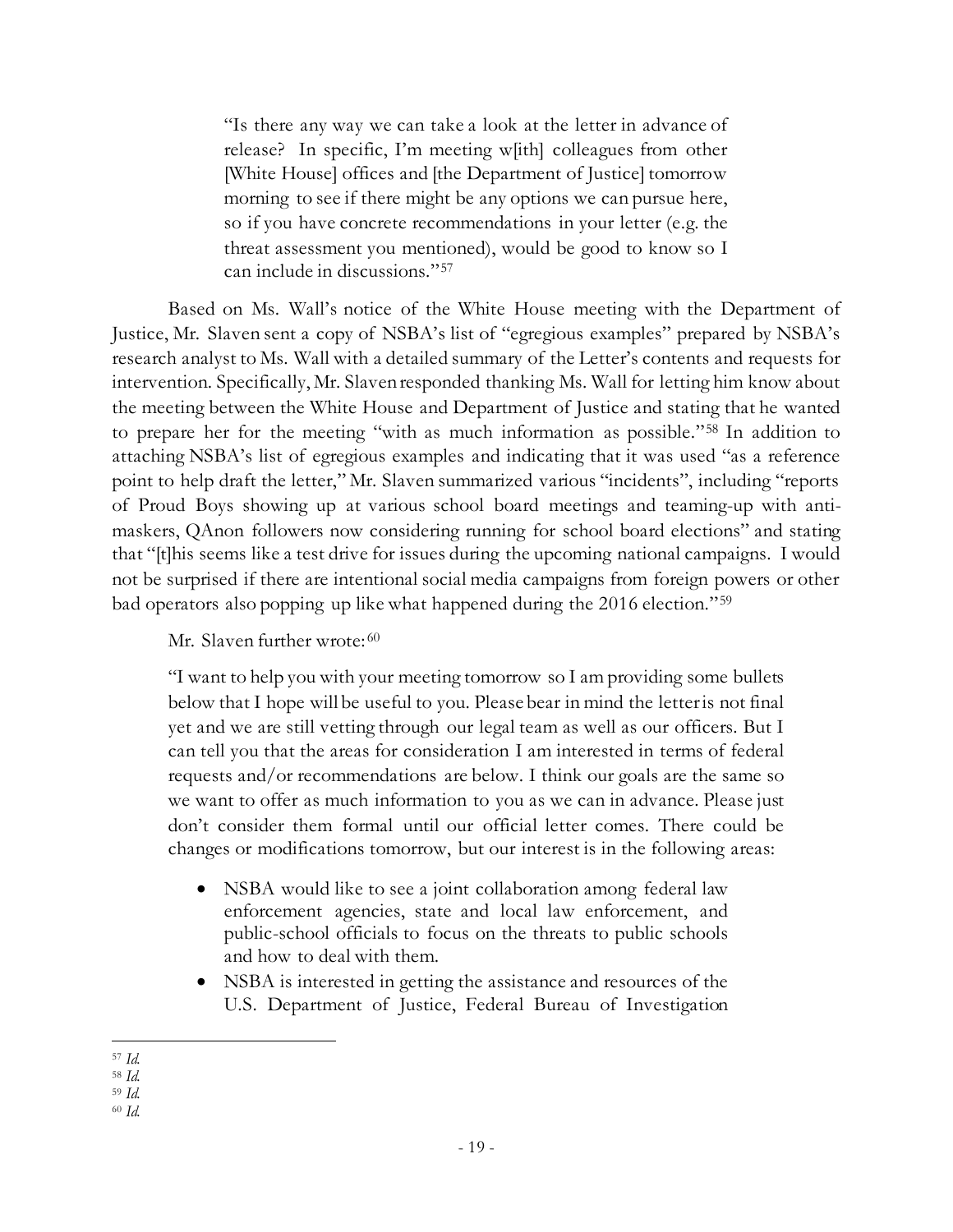(FBI), U.S. Department of Homeland Security, U.S. Secret Service, and its National Threat Assessment Center regarding the level of risk to public school children, educators, board members, and facilities/campuses. We would also like to see the assistance of the U.S. Postal Inspection Service to intervene against threatening letters and cyberbullying attacks that have been transmitted to students, school board members, district administrators, and other educators.

- NSBA is considering requesting a joint expedited review by the U.S. Departments of Justice, Education, and Homeland Security, along with the appropriate training, coordination, investigations, and enforcement mechanisms from the Federal Bureau of Investigation (FBI), including any technical assistance necessary from, and state and local coordination with, its National Security Branch and Counterterrorism Division, as well as any other federal agency with relevant jurisdictional authority and oversight.
- Additionally, NSBA is interested in a review of appropriate enforceable actions against these crimes and acts of violence under the Gun-Free School Zones Act, the PATRIOT Act in regards to domestic terrorism, Matthew Shepard and James Byrd Jr. Hate Crimes Prevention Act, Violent Interference with Federally Protected Rights statute, Conspiracy Against Rights statute, an Executive Order to enforce all applicable federal laws for the protection of students and public school district personnel, and any related measure.

Evidence revealed limited input from inside the NSBA, including much of its staff and the Board of Directors, regarding the contents of the Letter by anyone other than the principal actors before it was final and sent to the White House. The Review did not find evidence that NSBA officers, board members, senior staff, or executives contributed to or were aware of the Letter while the Letter was being drafted, except as otherwise specified in this report.

After September 21, the Letter underwent final revisions by NSBA staff and a nearfinal embargoed copy was provided to Mr. Amos in preparation for submission to media outlets. 61 The Letter was not shared with other NSBA executives or senior staff, except for Mr. Slaven, Ms. Mellow and Ms. Rigsby, until September 24, 2021.<sup>62</sup> On that day, Ms. Rigsby, at the direction of Mr. Slaven, shared the Letter via email with Mr. Negrón, Ms. Joe, Mr. Amos, and Ms. Kukanova-Carpenter. 63 Ms. Rigsby stated that Mr. Slaven had already approved the Letter but asked whether these individuals thought "further information was needed" for the

<sup>61</sup> *See* E-mail from Deborah Rigsby to NSBA Staff (Sept. 24, 2021) (appendix exhibit 44). 62 *Id.*

<sup>63</sup> *Id.*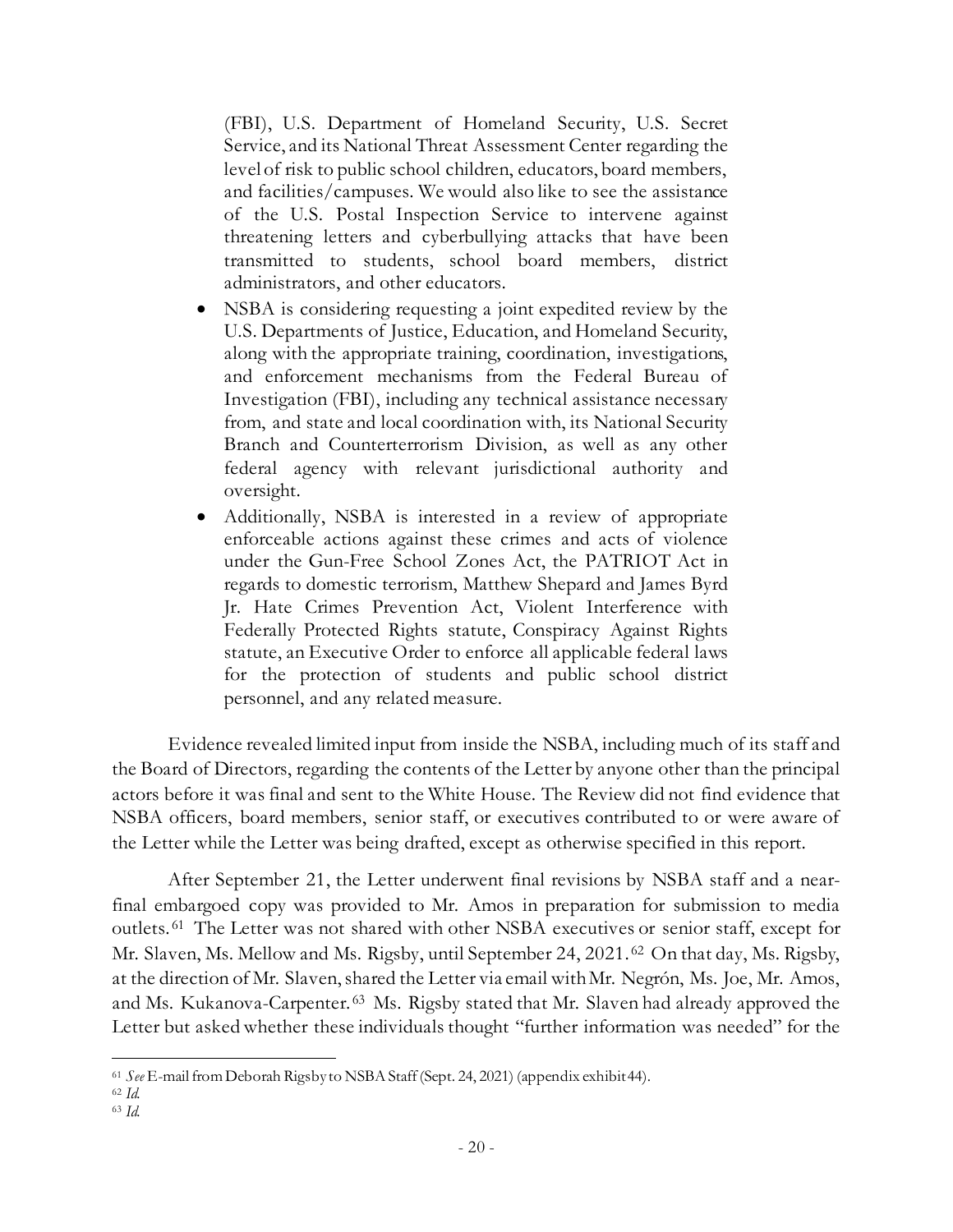Letter. <sup>64</sup> Ms. Rigsby's email received limited comment from its recipients. <sup>65</sup> Given the limited response, Ms. Mellow contacted Mr. Negrón directly via telephone. According to Mr. Negrón, he expressed his opinion to Ms. Mellow that the letter had not been written "in the NSBA voice."<sup>66</sup>

After Ms. Rigsby's email and Ms. Mellow's phone call, no one made substantive changes to the draft Letter. On September 26, Mr. Slaven emailed the Letter to Dr. Garcia, Mr. Henderson, Ms. Swett, and Mr. Wilson for their review. <sup>67</sup> The parties provided minor typographical edits and agreed that Dr. Garcia should be a signatory to increase the Letter's impact. <sup>68</sup> Counsel did not find any evidence that non-officer members of the Executive Committee were consulted about the Letter prior to the Letter being finalized and sent to the White House. On September 28, an embargoed copy of the Letter was sent to media outlets<sup>69</sup> and the NSBA started drafting a press release to accompany its publication. <sup>70</sup>

Notably, Mr. Slaven's drafting, directing, approving, and sending of the Letter did not explicitly violate NSBA policies or procedures. The Review did not find evidence of an internal policy or procedure governing the drafting and publishing of advocacy materials on behalf of the NSBA. While the Board of Directors is tasked with directing the organization's executive director, Counsel did not find evidence in document review or witness interviews that the Board of Directors had provided explicit direction to Mr. Slaven or his predecessors on quality control measures for advocacy materials. Instead, the Review found evidence that Board Members and officers knew NSBA staff routinely advocated with public officials and government agencies on behalf of the organization without receiving any direction, feedback, or quality review from the Board of Directors, the Executive Committee, or NSBA's officers. As a result, the Review indicates that Mr. Slaven had limited direction or oversight by the Board of Directors, Executive Committee, or officers and that the limited direction and oversight was consistent with the history and culture of the NSBA.

Notwithstanding the foregoing, the Review also revealed the Letter was a relatively unique advocacy project for the NSBA. No one interviewed by Counsel could recall the NSBA engaging in advocacy with the President with such a long letter or with such specific examples and requests. Interviewees were only familiar with the NSBA's general advocacy activities, which typically consisted of interacting with lower-level Administration officials, participating

<sup>64</sup> *Id.*

<sup>65</sup> *See* E-mail correspondence between NSBA staff (Sept. 24-27, 2021) (appendix exhibit 45).

<sup>66</sup> *See*Interview with Francisco Negron (Mar. 21, 2022) at 22:00 – 28:30.

<sup>67</sup> *See* E-mail from Chip Slaven to Kristi Swett, Board Member, Salt Lake City School District (Sept. 27, 2021) (appendix exhibit 46); *see also*, E-mail from Charlie Wilson,Vice President, Worthington Schools Board of Education, to Chip Slaven, Viola Garcia, Frank Henderson, and Kristi Swett (Sept. 26, 2021) (appendix exhibit 47).<br><sup>68</sup> *Id.*<br><sup>69</sup> *See*, *e.g.*, E-mail from Jason Amos to Andrew Kreighbaum, Reporter, Bloomberg (Sept. 28, 2021) (appendix exhibit 48)

*See also*, E-mail from Jason Amos to Jennifer Calfas, Reporter, The Wall Street Journal (Sept. 28, 2021) (appendix exhibit 49).

<sup>70</sup> *See* E-mail from Jason Amos to NSBA Staff (Sept. 28, 2021) (appendix exhibit 50).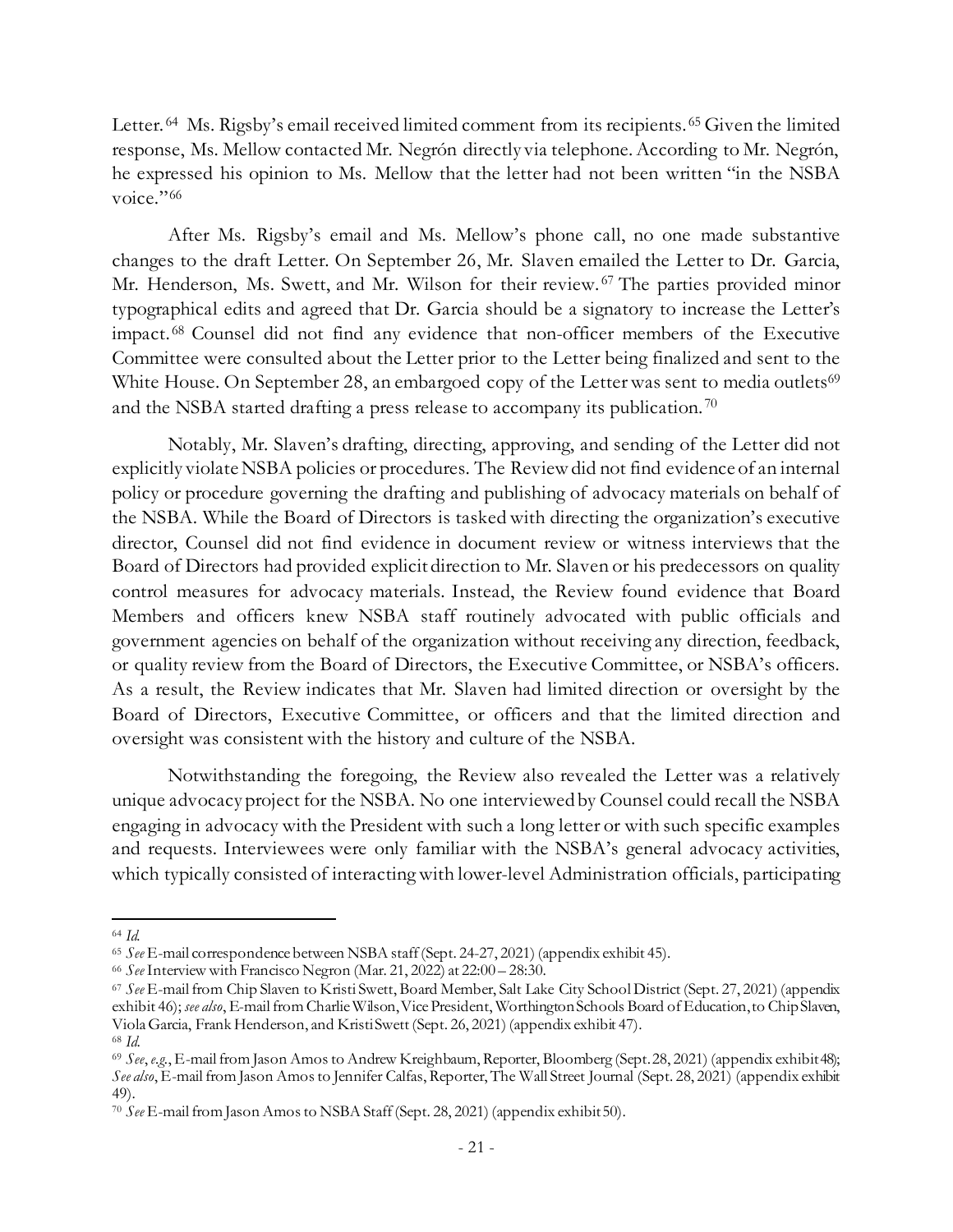in the administrative rulemaking procedure, and facilitating communication through townhalls and teleconferencing.

The Letter was sent to the White House on September 29 at 3:00 P.M. EST<sup>71</sup> via email to Ms. Rodríguez, Deputy Assistant to the President and Director of the Office of Intergovernmental Affairs, Katherine Pantangco, Policy Advisor to the Office of Intergovernmental Affairs, and Ms. Wall of the Executive Office of the President as well as to Ms. Samuel, Deputy Assistant Secretary, and Ms. Watkins-Foote, Acting Director of the National Engagement Team, of the Department of Education. Later that day, Mr. Slaven sent the Letter to the NSBA Board of Directors at 8:18 P.M. EST.<sup>72</sup> The Letter was unembargoed the following day. After the public release of the Letter, there was an immediate backlash from some members of the public in the form of emails, phone calls, letters, messages, and social media posts. <sup>73</sup> Ms. Joe directed NSBA staff not to engage with these communications directly as much of the public correspondence being received was aggressive in tone. <sup>74</sup> On October 1, two days after notice of the Letter was provided to the NSBA Board of Directors, directors started replying to Mr. Slaven's email—the one that included the Letter—with objections to its contents. <sup>75</sup> Several Board Members suggested an investigation into the Letter's origins and asked for measures to reprimand those responsible for conceiving and approving it. <sup>76</sup>

On October 1, Julia Treanor of the School Safety Task Force, Cybersecurity and Infrastructure Security Agency within the Department of Homeland Security requested a meeting with NSBA staff regarding the Letter and NSBA's request for federal assistance. 77On October 4, in response to the Letter, Anthony Coley, a Senior Advisor to the Attorney General opened up a dialogue via email with the NSBA on behalf of the Department of Justice to discuss steps to address the threats the Letter referenced. <sup>78</sup> The Department of Justice discussed a forthcoming memo that the Attorney General intended to issue, and a copy of that memo was provided to Mr. Slaven shortly before its release. <sup>79</sup> In response to that memo, members of the Senate Committee on the Judiciary responded to the Attorney General, citing several examples of conduct touched on in the Letter and characterized those instances as ones involving frustrated parents exercising their free speech rather than instances akin to

<sup>71</sup> *See* E-mail from Chip Slaven to Julie Rodríguez, Executive Office of the President, White House (Sept. 29, 2021)

 $\frac{1}{27}$  *See* E-mail from Chip Slaven to the NSBA Board of Directors (Sept. 29, 2021) (appendix exhibit 42).

<sup>73</sup> *See*, *e.g.*, E-mail from Jason Amos to Jaclyn Goddette and Charlotte Blane (Sept. 30, 2021) (appendix exhibit 52). 74 *See* E-mail from Renee Joe to NSBA Staff (Oct. 1, 2021) (appendix exhibit 53).

<sup>75</sup> *See* E-mail from Chip Slaven to the NSBA Board of Directors (Sept. 29, 2021) (appendix exhibit 42); *see also*, E-mail chain between NSBA Board of Directors (Oct. 1, 2021) (appendix exhibit 54). 76 *Id*. 77 *See* E-Mail correspondence with NSBA Staff (Oct. 1 – 4, 2021) (appendix exhibit 55).

<sup>78</sup> *See* E-mail from Anthony Coley, Senior Advisor to the Att'y Gen., U.S. Dep't of Just., to Chip Slaven (Oct. 4, 2021) (appendix exhibit 56); *see also*, Press Release, U.S. Dep't of Just., Justice Department Addresses Violent Threats Against School Officials and Teachers (Oct. 4, 2021) (appendix exhibit 57).

<sup>79</sup> *See* E-mail from Alivia Roberts, Special Assistant to the Director of Public Affairs, U.S. Dep't of Just., to Chip Slaven (Oct. 4, 2021) (appendix exhibit 58).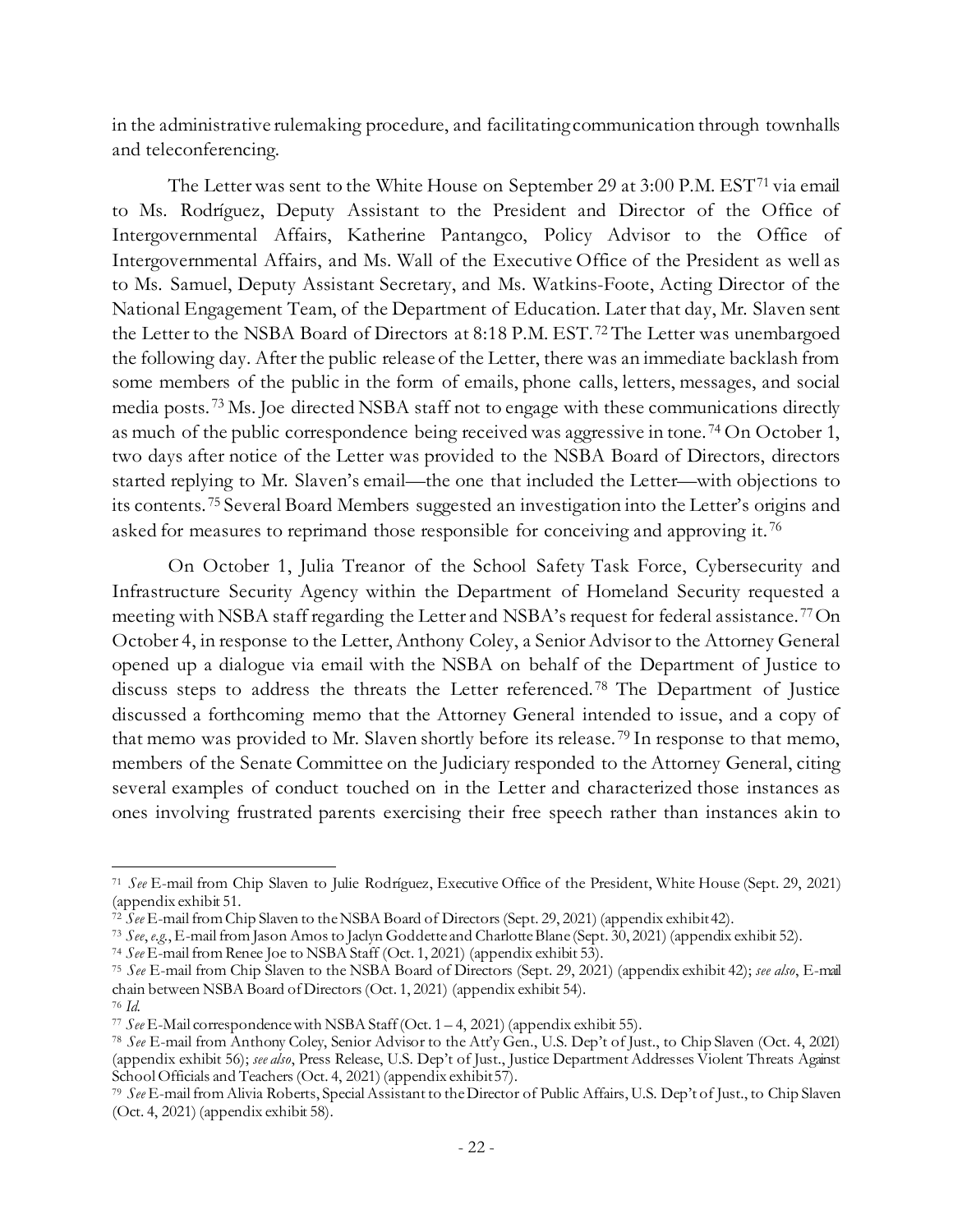domestic terrorism. <sup>80</sup> The Attorney General later participated in several congressional oversight hearings with members of both houses of Congress about the Department's memo, and stated that he relied on representations made within the Letter when issuing the directives outlined in his memo. <sup>81</sup>

On October 5, Ms. Wall emailed Mr. Slaven asking for the telephone numbers for Mr. Slaven and Dr. Garcia. <sup>82</sup> The next day, President Biden personally called Dr. Garcia regarding the Letter. According to Dr. Garcia, President Biden was "appreciative" of and thanked her for the Letter in a fifteen-minute one-on-one phone call. <sup>83</sup> President Biden also extended an invitation to Dr. Garcia to visit the Oval Office, however the visit never occurred. <sup>84</sup> The next day, Ms. Wall and Mr. Slaven discussed, via email, how Dr. Garcia was "thrilled" and had a "wonderful conversation with the President." On October 7, Ms. Wall emailed Mr. Slaven: "we have your back, and we're exploring every avenue we can."85 Dr. Garcia confided to Counsel that despite her excitement from President Biden's support, she was reluctant to discuss the call because of the perception that the NSBA was "in cahoots essentially with the Biden Administration on this Letter."86

In the background, Dr. Garcia was being considered for, and was ultimately appointed to, the Federal Education Advisory Board. This decision was publicly announced on October 13. 87 Counsel's Review has not uncovered any connection between the Letter and Dr. Garcia's appointment despite her signature to the Letter and interaction with the President regarding the Letter before her appointment.

In the weeks following the Letter's release, the NSBA reduced its public engagement about the issues raised within the Letter. Mr. Slaven, in his interview, asserted that he was essentially "under a gag order" from NSBA to not discuss the Letter.<sup>88</sup> When asked to clarify the alleged "gag order" during his interview, Mr. Slaven explained there was no "formal" directive to stop talking about the Letter, but that he was under the impression that he was "not allowed to respond."89 Mr. Slaven stated that he cooperated with the NSBA's decision to disengage, though he disagreed strongly with the decision.<sup>90</sup>Mr. Slaven attempted to defend the Letter before the Board of Directors by preparing a presentation explaining the timeline

<sup>80</sup> *See* Letter from Sen. Charles Grassley, Ranking Member, S. Comm. on the Judiciary (Oct. 7, 2021) (appendix exhibit

<sup>59).&</sup>lt;br><sup>81</sup> *Just. Dep't Oversight Hrg. of the H. Comm. on the Judiciary*, at 01:18:14–1:22:57, 117th Cong. (2021), https://www.c-<br>span.org/video/?515345-1/justice-department-oversight-hearing.

<sup>&</sup>lt;sup>82</sup> See E-mail between Chip Slaven and Mary Wall (Oct. 5-7, 2021) (appendix exhibit 60).<br><sup>83</sup> See Interview with Dr. Viola Garcia (Mar. 21, 2022) at 44:00 – 53:20.

<sup>&</sup>lt;sup>84</sup> See Interview with Dr. Viola Garcia (Mar. 21, 2022) at 48:30 – 50:30.<br><sup>85</sup> See E-mail between Chip Slaven and Mary Wall (Oct. 5-7, 2021) (appendix exhibit 60).<br><sup>86</sup> See Interview with Dr. Viola Garcia (Mar. 21, 2022) 13, 2021) (appendix exhibit 61).

<sup>88</sup> *See* Interview with Chip Slaven (Apr. 25, 2022) at 6:00-7:00; 2:31:00-2:36:00; 2:53:00-2:56:00.

<sup>89</sup> *Id.* 90 *Id.*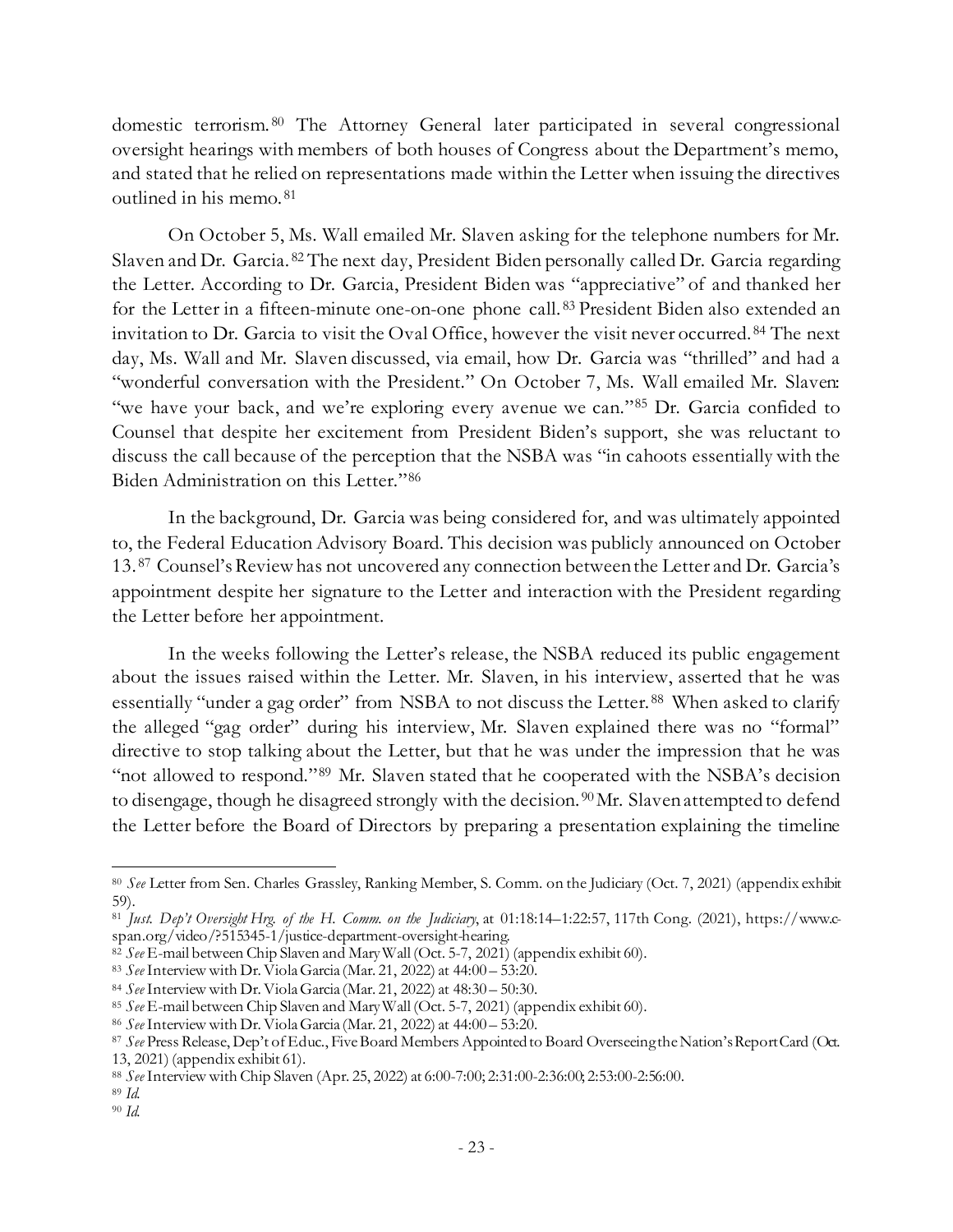and origins of the Letter. Mr. Slaven stated the presentation was intended to answer the Board's requests for more information about the Letter.<sup>91</sup> Ultimately, Mr. Slaven was not allowed to give his presentation to the Board of Directors. Mr. Slaven lamented this decision in his interview. 92

On October 22, the NSBA Board of Directors issued an apology memorandum (the "Apology") to NSBA Members about the Letter, against Mr. Slaven's "strong objections," promising a formal review of the processes and procedures that led to the Letter. <sup>93</sup> In his interview for this Review, Mr. Slaven explained his thoughts on issuing an apology, stating that it was the "worst thing that we possibly could have done" and that until the crisis management firm retained by NSBA, Rational 360, presented the Apology to the Board the day before it was released Mr. Slaven had "never seen it."94

The Apology appears to have renewed media interest in the Letter. The Attorneys General of Indiana, Alabama, Alaska, Arizona, Arkansas, Georgia, Kansas, Missouri, Montana, Oklahoma, South Carolina, and Texas issued a joint statement reiterating the need for the NSBA to rectify the situation created by the Letter and to formally investigate the circumstances surrounding its creation. 95

On October 28, Dr. Garcia communicated further with NSBA staff and members regarding the Board of Director's apology, outlining further steps the NSBA expected to take to navigate the national attention. 96 Congressional inquiries regarding the Letter are still active and include, *inter alia*, a letter dated October 7, 2021 from 63 members of Congress to the Attorney General requesting information related to his October 4, 2021 memorandum in response to the Letter; a letter dated October 27, from Representative Jim Jordan, Ranking Member of the Committee on the Judiciary, requesting documents related to the Letter; a November 12, 2021 letter from Ranking Member Jordan requesting transcribed interviewwith Mr. Slaven; a letter dated January 18, 2022 from eleven United States Senators to the Department of Education requesting information on the Letter; and a follow-up letter dated March 9, 2022 from Ranking Member Jordan to the new NSBA Executive Director and CEO, Dr. John Heim. 97

<sup>91</sup> Slaven, C. (Oct. 19, 2021). *Letter to the President of the United States* at 2 [PowerPoint Presentation]. NSBA (appendix exhibit 31) .

<sup>92</sup> *See* Interview with Chip Slaven (Apr. 25, 2022) at 2:40:00-2:43:00.

<sup>&</sup>lt;sup>93</sup> *See* E-mail from Chip Slaven to Celinda Lake, President, Lake Research Partners (Oct. 23, 2021) (appendix exhibit 62);<br>see also, Memorandum, NSBA Board of Directors (Oct. 22, 2021) (appendix exhibit 63).

<sup>&</sup>lt;sup>94</sup> See Interview with Chip Slaven (Apr. 25, 2022) at 2:38:30.<br><sup>95</sup> See Letter from Todd Rokita, Att'y Gen., State of Indiana (Oct. 26, 2021) (appendix exhibit 64).<br><sup>96</sup> See E-mail from Renee Joe to NSBA Staff (Oct. 28, 2

<sup>&</sup>lt;sup>97</sup> See Letter from Sen. Charles Grassley, Ranking Member, S. Comm. on the Judiciary (Oct. 7, 2021) (appendix exhibit 59); *see also* Letter from Rep. Jim Jordan, Ranking Member, H. Comm. on the Judiciary (Oct. 27, 2021) (appendix exhibit 68); Letter from Rep. Jim Jordan, Ranking Member, H. Comm. on the Judiciary (Nov. 12, 2021) (appendix exhibit 69); Letter from Sen. Charles Grassley, Ranking Member, S. Comm. on the Judiciary (Jan. 18, 2022) (appendix exhibit 70); Letter from Rep. Jim Jordan, Ranking Member, H. Comm. on the Judiciary (Mar. 9, 2022) (appendix exhibit 71).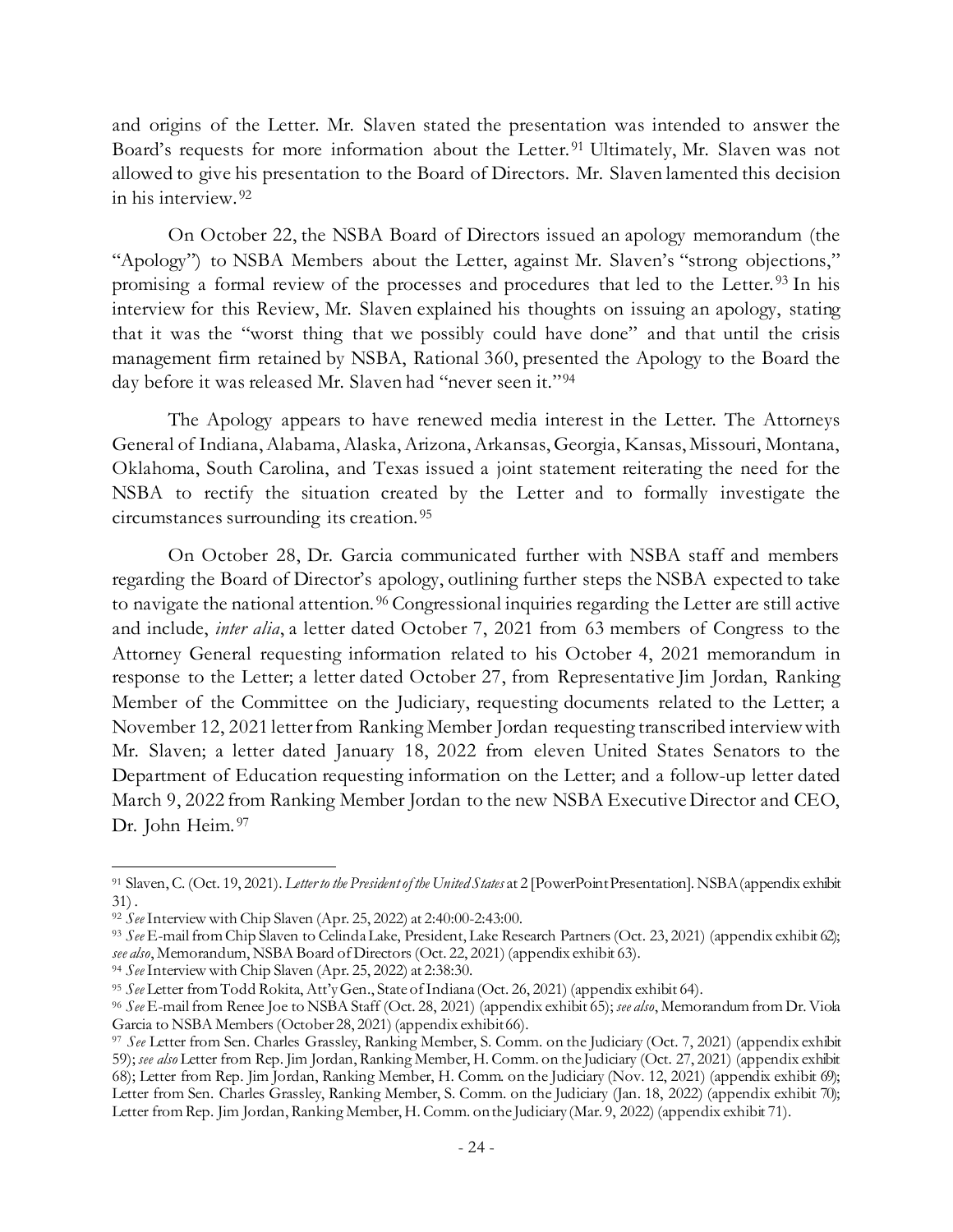In addition to this detailed narrative of the major events surrounding the Letter and associated citations, a comprehensive timeline of events revealed by Counsel's Review is further included in **Table 6** of this Report.

#### **C. THE NSBA'S ACTIONS SINCE THE LETTER**

After the Letter was sent, the NSBA listened to the response from its members and the public caused by the Letter. As part of Counsel's Review, NSBA enumerated the actions it has taken to address the Letter and the issues surrounding it. The NSBA provided the following examples:

- On October 22, 2021, the NSBA Board of Directors apologized for the Letter, expressing its regret for the Letter's language while emphasizing its desire to serve its members. The Apology also announced a formal review process.
- On November 17, 2021, the NSBA Board of Directors announced new executive leadership for the organization, hiring Dr. John Heim.
- The Board of Directors commissioned the independent review of which this Report is the product.
- On April 1, 2022, at its annual meeting, the NSBA Delegate Assembly amended the organization's constitution to refine the scope of its advocacy to "a united, *nonpartisan* national movement . . . ."
- On April 1, 2022, at its annual meeting, the NSBA Delegate Assembly reemphasized the principle of local control as a fundamental belief of the organization.
- On April 1, 2022, the NSBA Delegate Assembly amended its Beliefs of the National School Board to include Article IV, Section 5.1: "NSBA believes school boards must lead through community engagement, particularly with parents and guardians of the students they serve. NSBA urges school boards to encourage and support partnerships between schools, communities, community organizations, families and local government that bring together critical resources and enhance strategies that help students master academic and life skills and develop civic responsibility, and address students' emotional, social and physical well-being at school and beyond."<sup>98</sup>
- On April 1, 2022, the NSBA Delegate Assembly adopted a resolution opposing federal intrusion and the expansion of executive authority by the US Department of Education and other federal agencies in the absence of authorizing legislation.<sup>99</sup>
- On April 1, 2022, the NSBA Delegate Assembly also re-emphasized the importance of (1) supporting historically disadvantaged students, (2) increasing broadband internet access to close the "homework gap," (3) ensuring each classroom is staffed with a highly qualified teacher, (4) supporting students with

<sup>98</sup> Beliefs of the National School Board Association (am. Apr. 1, 2022) (available at NSBABeliefs2022.pdf) (last accessed May 11, 2022)

<sup>99</sup> Resolutions of the National School Board Association (Apr. 1, 2022) (available at NSBAResolutions2022.pdf) (last accessed May 11, 2022)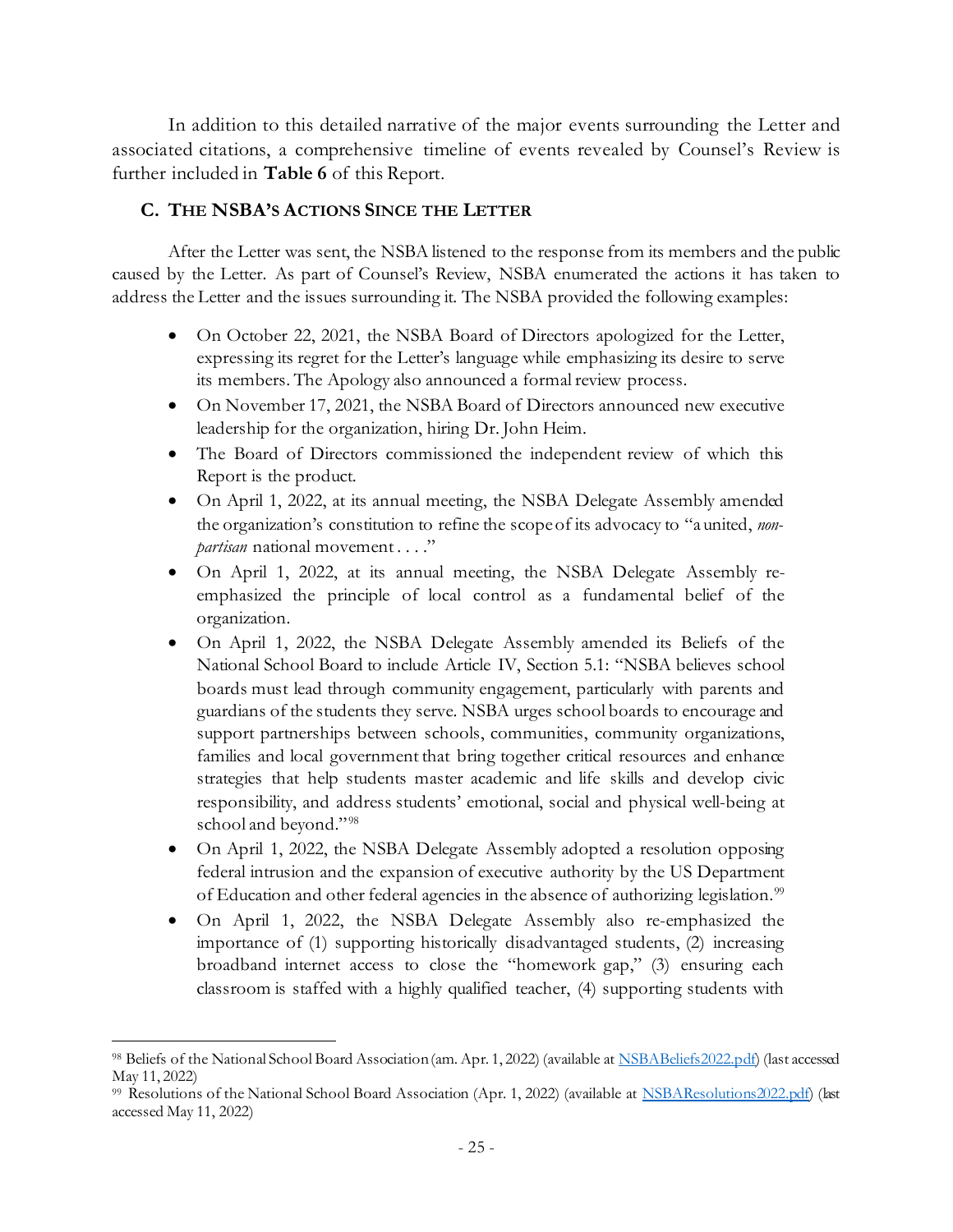disabilities and mental health needs, and (5) addressing the learning loss associated with COVID-19 pandemic and response to the same.

## **V. CONCLUSIONS**

Taken together, the facts revealed by the Review show Mr. Slaven was behind the Letter, both in origin and substance. Though Ms. Rigsby was the principal drafter of much of the Letter, she worked at Mr. Slaven's direction. Weeks prior to sending the Letter and at the request of the Administration, Mr. Slaven made the Administration aware of the issues and requests expected to be raised by the Letter. The Review shows that the Letter came about as Mr. Slaven's response to the growing tensions at local school board meetings made manifest by the divide in public opinion in the then-ongoing debate about when and how public-school students should return to in-person instruction that took place in the late summer and early fall of 2021. Counsel did not find direct or indirect evidence suggesting the Administration requested the Letter or specified, edited, or reviewed the contents of the Letter before the Letter was sent, or otherwise specifically requested that it be written. Though NSBA members or directors were aware, or should have been aware, that a letter requesting federal involvement was being worked on by NSBA, the finalized letter—including the language in the Letter that sparked national attention—was not disclosed to NSBA members or directors until after it was sent. Although the letter was reviewed and approved by NSBA's officers, the Letter was never provided to the NSBA Board of Directors for review, comment, or editing. The full Board only received the letter afterit was already submitted to the White House.

The Review did not find evidence suggesting that the Letter was part of a quid pro quo between Dr. Garcia and the Administration. Dr. Garcia was made aware of the Letter at the same time as her fellow officers. Dr. Garcia did not propose her signature being added to the Letter. Although Dr. Garcia's appointment was announced contemporaneous to the Letter, her application for the position had been pending for a significant period prior to the Letter's creation or sending. Despite reports proposing a link between Dr. Garcia's appointment to a federal education board and the Letter, although not the focus of our Review, the Review did not identify evidence suggesting the existence of such a link.

On September 29, 2021, Mr. Slaven sent the Letter to the White House, requesting federal law enforcement monitor and, potentially, intervene in local school board meetings across the country. In less than a week, Attorney General Merrick Garland issued a memorandum to federal law enforcement officials directing federal agencies to act consistent with relief requested in the Letter. The Review revealed that the Letter and the Attorney General's memorandum were the result of weeks of work by NSBA staff, at the direction of Mr. Slaven, and weeks of collaboration between Mr. Slaven and Ms. Wall, and Ms. Wall with the Department of Justice.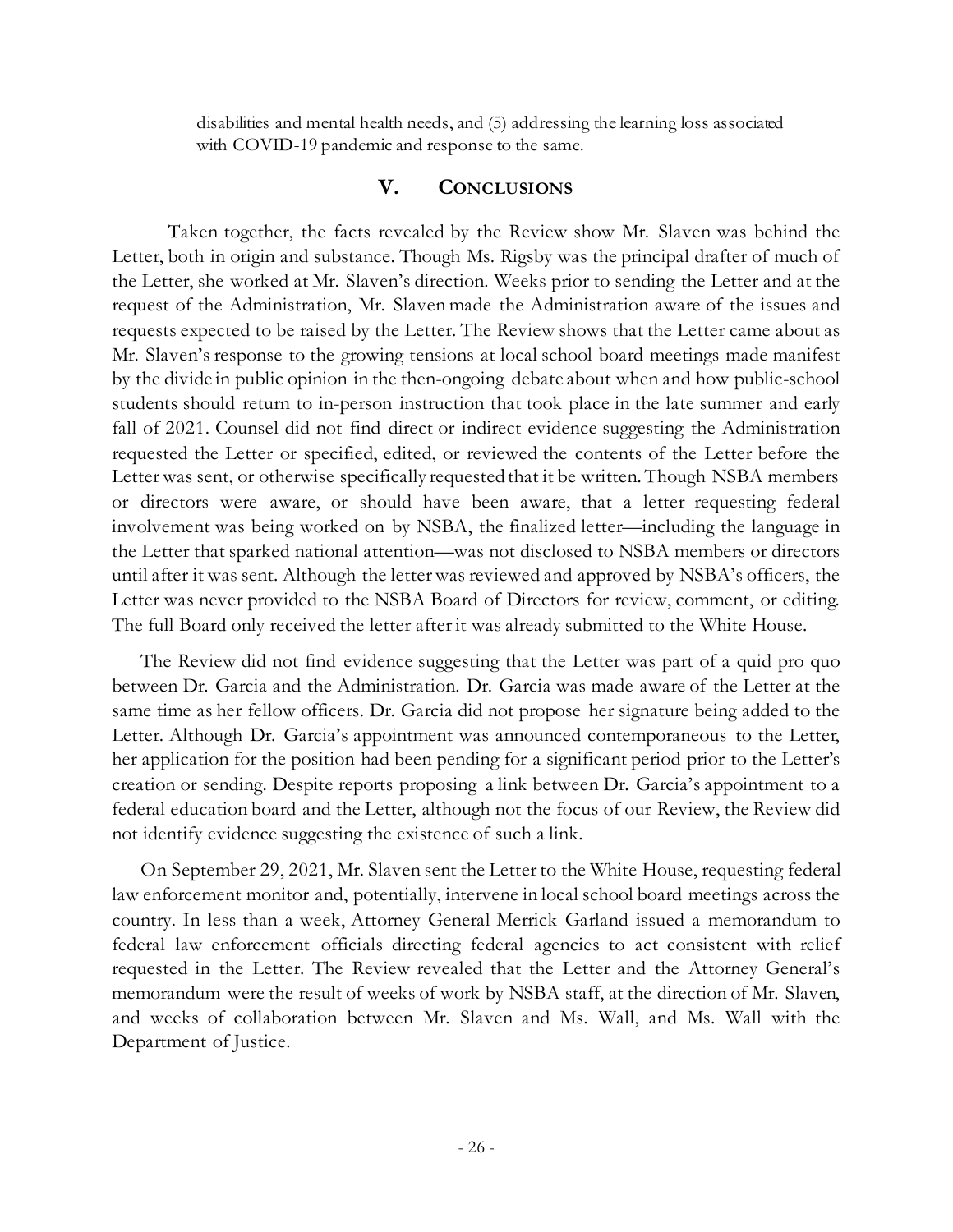## **VI. RECOMMENDATIONS**

The Review revealed that the Letter and its fallout resulted from several issues at NSBA that existed during the relevant period.

#### **A. LACK OF ESTABLISHED INTERNAL CONTROLS AND PROCESSES**

In the months leading up to the Letter the NSBA had been through personnel changes at a critical time, with three of its four executive level employees in interim positions. This situation was exacerbated by the NSBA's vague internal processes and lack of clarity regarding its internal controls. The only formal review process used by the NSBA was a review process for approving *amicus curiae* briefs filed by the NSBA in pending judicial proceedings. Counsel's Review revealed that there was no formal internal quality control process for advocacy of NSBA's policy positions before publishing advocacy materials on behalf of the NSBA. This lack of control allowed for an interim chief executive officer to direct an interim chief advocacy officer to draft a letter with significant policy and legal positions that evidently were not clearly embraced by the NSBA, its Board of Directors, or its member organizations without prior review and approval by the NSBA's legal counsel or its Board of Directors despite the fact that Mr. Slaven had cleared the letter internally with a process he thought went above and beyond what was required. In fact, whether the Letter's policy and legal positions are consistent with the NSBA's core principle of local control remains contested by the Letter's critics within the NSBA.

#### **B. LACK OF AN ESTABLISHED ROLE FOR THE BOARD OF DIRECTORS**

The Review also revealed the lack of a clearly defined relationship between NSBA staff, the chief executive officer, and the Board of Directors—especially with regard to important policy and advocacy decisions. The NSBA's governing documents obliges the Board of Directors to direct and supervise the executive director. The governing documents also contemplate that the Board of Directors will empower the Executive Committee with its authority to govern the NSBA's daily operations between Board of Director meetings. The governing documents further contemplate that the Executive Committee, comprised of NSBA's officers and select members of the Board of Directors would have routine meetings to address the NSBA's business operations consistent with an enabling resolution of the Board of Directors.

The Review revealed that the NSBA operations did not reflect the procedure envisioned by its governing documents. Interviews revealed an understanding by the Board of Directors that the NSBA's CEO and Executive Director handled daily operations of the NSBA on the Board's behalf, generally making the incumbent CEO the sole intermediary between the NSBA's Board of Directors and employees. Mr. Slaven limited most of interactions with NSBA's officers and did not often interact with most of the Board of Directors or the Executive Committee. Moreover, the Review revealed that Mr. Slaven often felt comfortable making significant decisions for the NSBA without receiving guidance or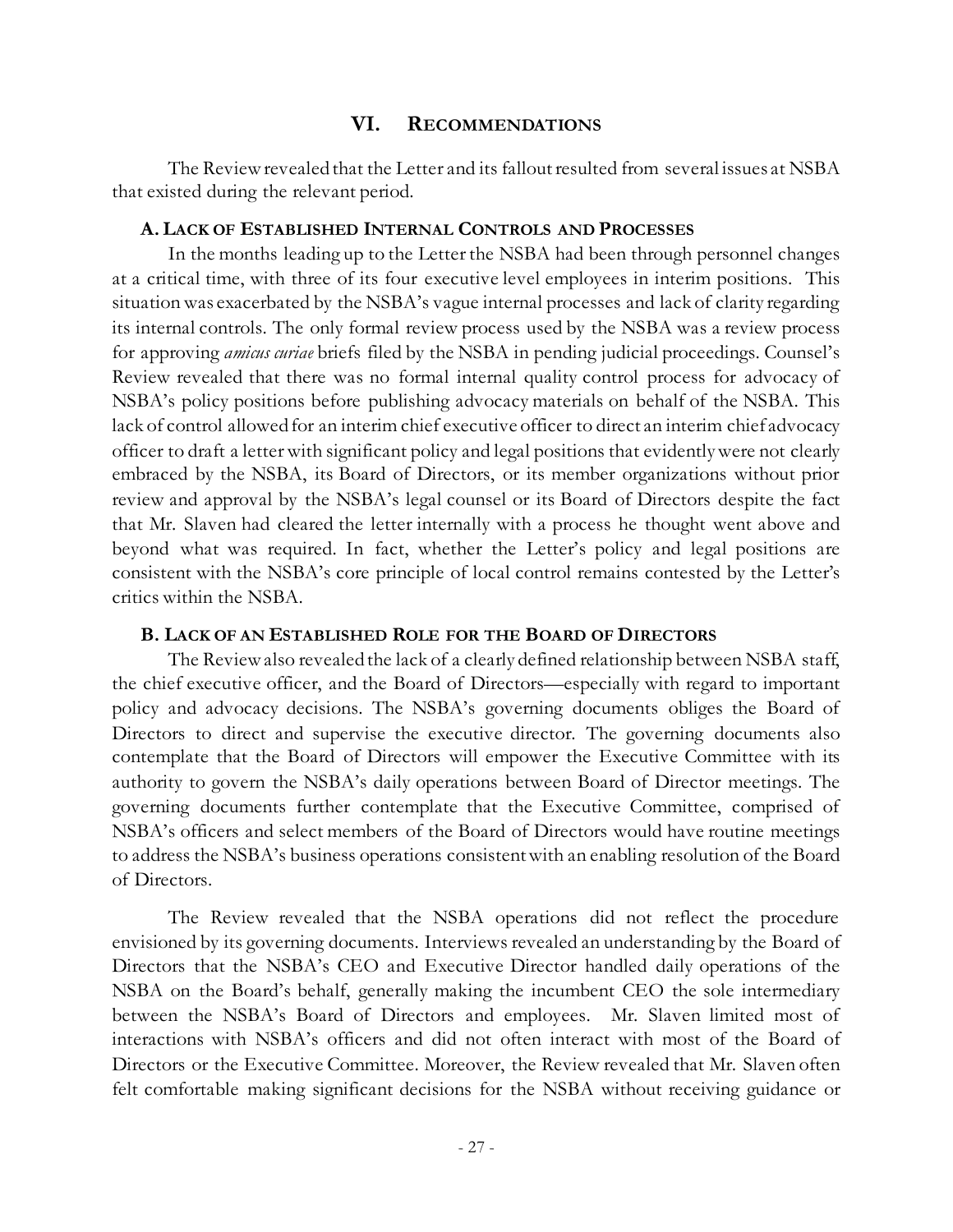input from the Board of Directors or the Executive Committee, including and the drafting and sending of the Letter. Mr. Slaven's interaction with board members and staff members give the impression that he, alone, had full knowledge and final authority over the operation of the NSBA. It appears from our Review that this was not unique to Mr. Slaven's tenure as interim CEO, but that the NSBA had operated in such a fashion for some time.

#### **C. LACK OF CLEARLY DEFINED AUTHORITY**

Finally, the Review revealed a lack of clear governance structure followed by the NSBA, its Board of Directors, Executive Committee, and officers. The NSBA has four elected officers: the immediate past president, the president, the president-elect, and the secretarytreasurer. In addition to serving on the Board of Directors, the officers also serve on the executive committee of the Board of Directors along with selected directors from the Board of Directors. The Review was not able to identify the scope of authority for either officers of the NSBA or the Executive Committee. Many of the individuals interviewed, including both NSBA staff and members of the Board, were unable to define the relationship between the Board of Directors, the Executive Committee, and the NSBA's officers or the proper role of the Board of Directors, the Executive Committee, or the officers.

We recommend that the NSBA develop a strong internal control system and rigorous process beginning with establishing clearly articulated requirements for its CEO and Executive Director to obtain the approval of significant policy and legal positions on behalf of the NSBA—whether such a process involves the NSBA's Executive Committee or Board of Directors. Such formal clearance process should be required for advocacy communications and policy statements on behalf of the NSBA, especially when communicated to high-level government officials or when the NSBA is taking a position on matters with political implications. We further recommend that the NSBA better define the roles and responsibilities associated with its CEO, its officers, its Executive Committee and Board of Directors and encourage more communication and collaboration with its Board and its membership.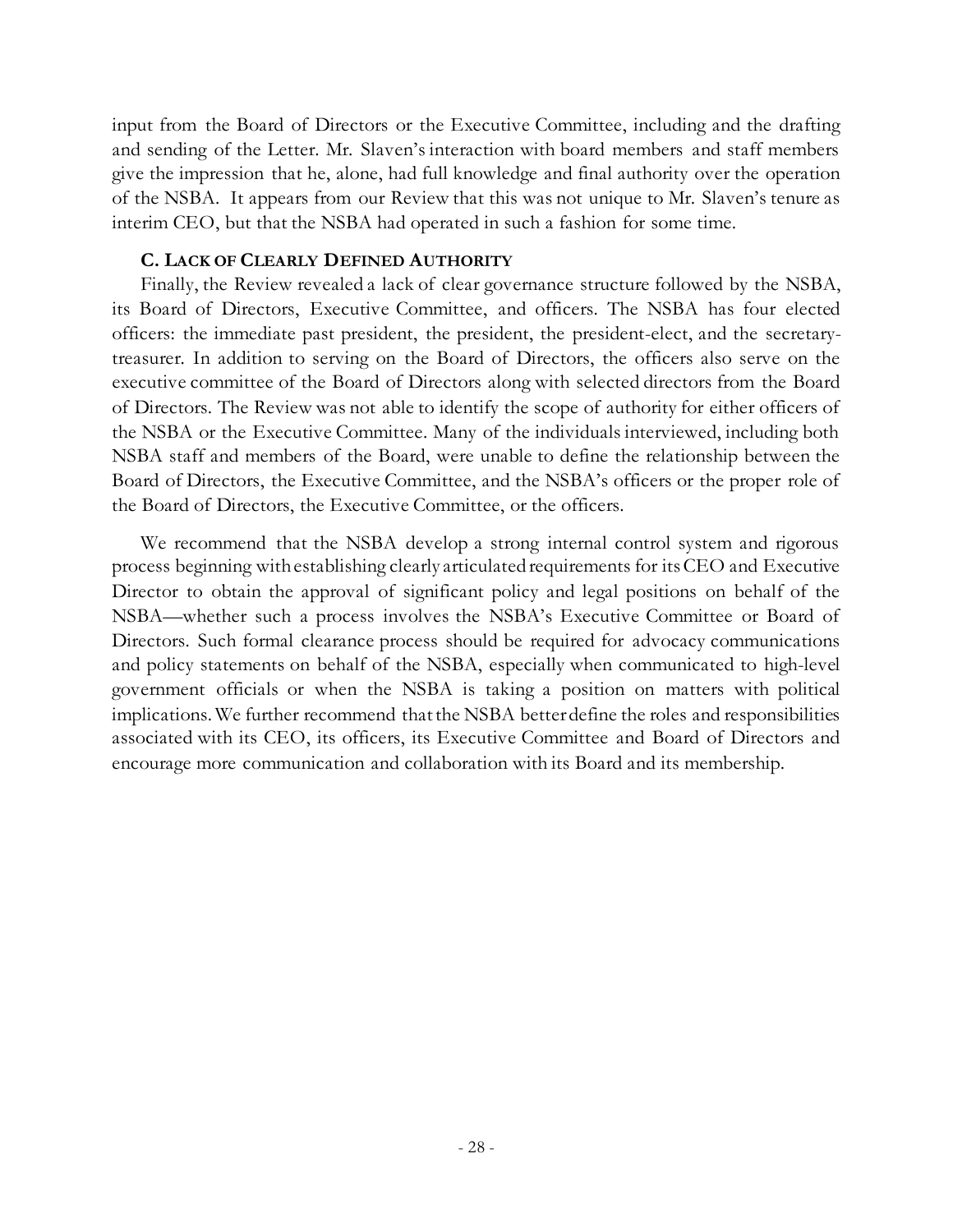# **VII. TABLES**

## **TABLE 1 –RECORD CUSTODIANS**

| Name                     | <b>NSBA Position</b>                      |  |
|--------------------------|-------------------------------------------|--|
| Chip Slaven              | Former Interim CEO and Executive Director |  |
| Francisco Negrón         | Chief Legal Officer                       |  |
| Jane Mellow              | Interim Chief Advocacy Officer            |  |
| Verjeana McCotter-Jacobs | Chief Transformation Officer              |  |
| Renee Joe                | Interim Chief Transformation Officer      |  |
| Jason Amos               | Director, Communications                  |  |
| Deborah Rigsby           | Federal<br>Program Director, Lobbying and |  |
|                          | Legislation                               |  |
| Ralph Forsht             | Director, Grassroots Advocacy             |  |
| Cheryl Richardson        | Director, Counsel of School Attorneys     |  |
| Kimberly Muse            | Executive Assistant to the CEO            |  |
| Alesha Stuart            | Executive Assistant, Advocacy             |  |
| Patricia Boyd-King       | <b>Executive Assistant</b>                |  |
| Anna Maria Chavez        | Former CEO and Executive Director         |  |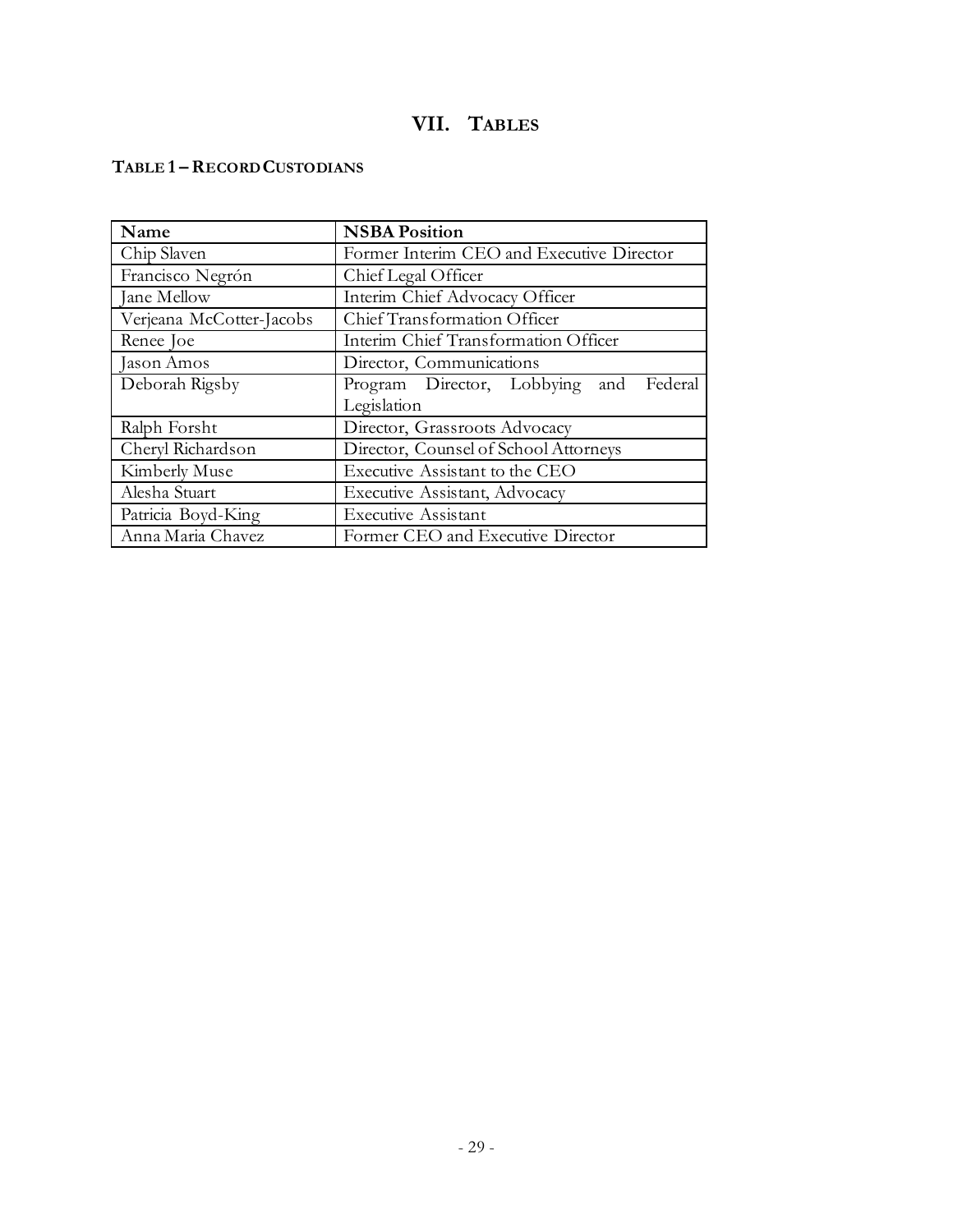| No.               | $\overline{\mathbf{N}}$ ame | <b>Interview Date</b> | Title <sup>100</sup> [Employer / Assoc.] |
|-------------------|-----------------------------|-----------------------|------------------------------------------|
| 1.                | Ralph Forsht                | March 10, 2022        | Director, Grassroots Advocacy [NSBA]     |
| $\overline{2}$ .  | Cheryl Richardson           | March 11, 2022        | Director, Council of School Attorneys    |
|                   |                             |                       | [NSBA]                                   |
| 3.                | Verjeana McCotter-Jacobs    | March 11, 2022        | Chief Transformation Officer [NSBA]      |
| 4.                | Frank S. Henderson, Jr.     | March 15, 2022        | President-Elect of NSBA,                 |
|                   |                             |                       | Seaman School Dist. #345 [KS]            |
| 5.                | Alesha Stuart               | March 15, 2022        | Executive Assistant, Advocacy [NSBA]     |
| $\overline{6}$ .  | Jason Amos                  | March 15, 2022        | Director of Communications [NSBA]        |
| 7.                | Charlie Wilson              | March 16, 2022        | Worthington Board of Education [OH]      |
| 8.                | Jane Mellow                 | March 17, 2022        | Interim Chief Advocacy Officer [NSBA]    |
| 9.                | Francisco Negrón            | March 21, 2022        | Chief Legal Officer [NSBA]               |
| 10.               | Viola M. Garcia, EdD        | March 21, 2022        | President of NSBA                        |
|                   |                             |                       | Aldine ISD [TX]                          |
| 11.               | Kristi Swett                | March 22, 2022        | Salt Lake City School District [UT]      |
| 12.               | Patricia Boyd-King          | March 22, 2022        | <b>Executive Assistant [NSBA]</b>        |
| $\overline{13}$ . | Kimberly Muse               | March 23, 2022        | Executive Assistant to the CEO [NSBA]    |
| 14.               | Deborah Rigsby              | March 23, 2022        | Program Director,                        |
|                   |                             |                       | Lobbying and Federal Legislation [NSBA]  |
| 15.               | Kathy Gebhardt              | March 28, 2022        | Boulder Valley School Dist. [CO]         |
| 16.               | Marnie J. Maraldo           | March 28, 2022        | Issaquah School Board [WA]               |
| 17.               | Devin Sheehan               | March 28, 2022        | Holyoke Public School District [MA]      |
| 18.               | Donald R. Hubler            | March 28, 2022        | Macomb Intermediate School Dist. [MI]    |
| 19.               | Floyd Simon, Jr., DDS       | March 29, 2022        | Clinton Public Schools [Oklahoma]        |
| 20.               | Steven Chapman              | March 29, 2022        | Tolleson Union High School Dist. [AZ]    |
| 21.               | Janine Bay Teske            | March 29, 2022        | Teton County School Dist. [WY]           |
| 22.               | <b>Beverly Slough</b>       | March 30, 2022        | St. Johns County School Dist. [FL]       |
| $\overline{23}$ . | Kathy Green                 | March 30, 2022        | Austin Public Schools ISD 492 [MN]       |
| 24.               | Lydia Tedone                | March 30, 2022        | Simsbury Public Schools [CT]             |
| 25.               | Peter Hoepfner              | March 31, 2022        | Cordova City School District [AL]        |
| 26.               | Pamela Doyle                | March 31, 2022        | Alabama School of Math & Science [AL]    |
| 27.               | John W. Halkias             | March 31, 2022        | Plain Local School District [OH]         |
| 28.               | Renee Joe                   | April 01, 2022        | Interim CTO/Communications [NSBA]        |
| 29.               | Chip Slaven                 | April 25, 2022        | Interim CEO / Exec. Director [NSBA]      |
| 30.               | <b>Becky Fles</b>           | April 26, 2022        | MSAD #11 School District [ME]            |

## **TABLE 2 – INTERVIEW INFORMATION**

<sup>&</sup>lt;sup>100</sup> The Titles or School Districts associated with the witnesses reflects their titles or membership during the period relevant to the Review of the Letter and do not necessarily reflect their title or membership at the time of this Report.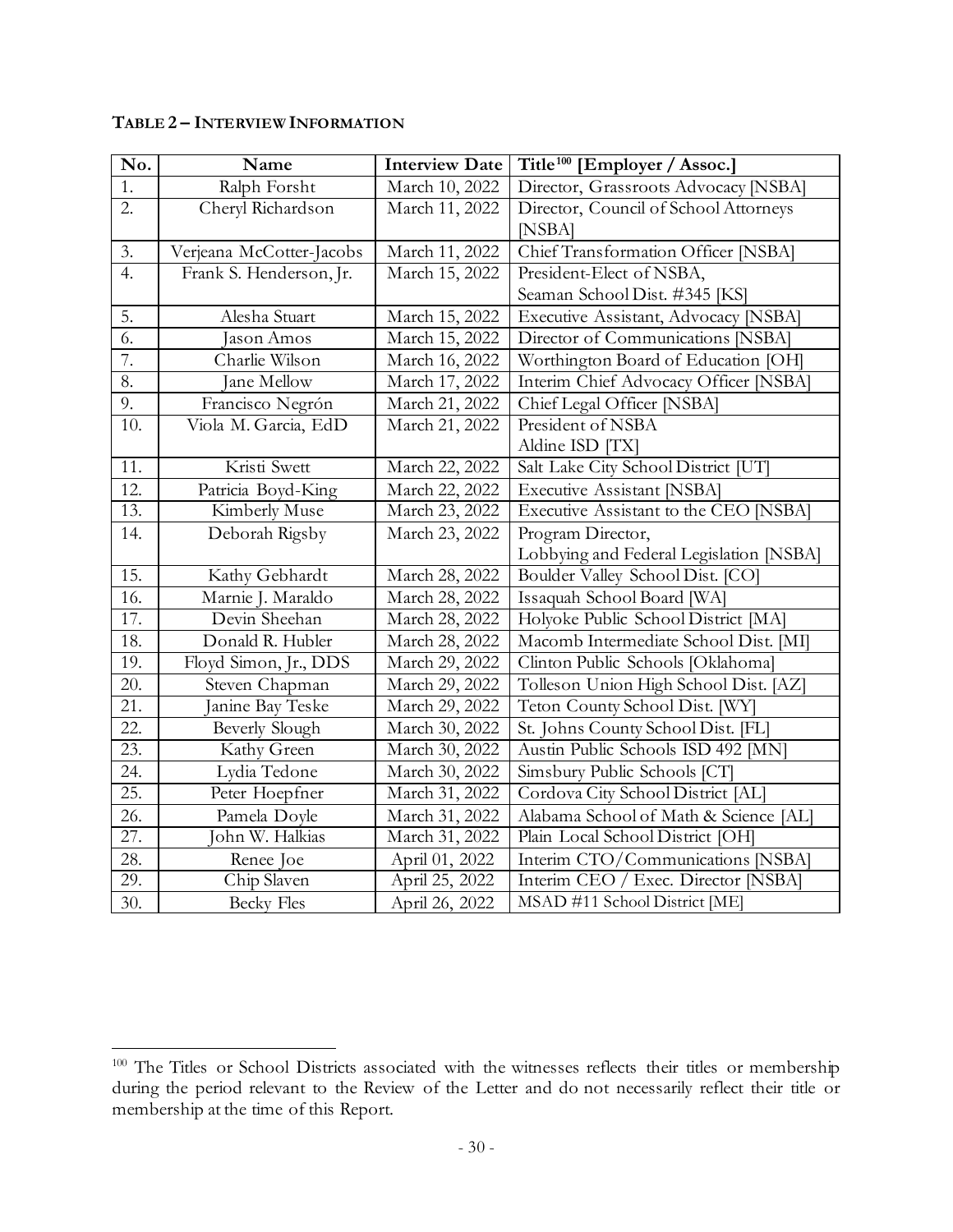| Source of     | <b>File Description</b>                                                                                               | Dupe of           |
|---------------|-----------------------------------------------------------------------------------------------------------------------|-------------------|
| Information   |                                                                                                                       | <b>NSBA</b>       |
|               |                                                                                                                       | Information       |
| Chip Slaven   | PDF of the "opening statement' read by Mr. Slaven at the                                                              | No                |
|               | beginning of his interview as part of this Review                                                                     |                   |
| Chip Slaven   | PDF of various documents, including emails and text messages                                                          | Yes, in part, and |
|               | provided by Mr. Slaven's counsel and containing Bates                                                                 | no, in part.      |
|               | Numbers CHIP000001 - CHIP000210.                                                                                      |                   |
| Chip Slaven   | PDF of a PowerPoint presentation regarding the Letter and                                                             | Yes               |
|               | timeline associated with the Letter.                                                                                  |                   |
| Chip Slaven   | Copy of letter dated October 25, 2021, from counsel for Mr.                                                           | No                |
|               | Slaven to counsel for NSBA, Thomas L. McCally.                                                                        |                   |
| Viola Garcia  | Email re "Draft Letter to the President"; 09/26/2021 email                                                            | Yes, in part, and |
|               | from Mr. Slaven to Officers regarding letter to President Biden;                                                      | no, in part.      |
|               | Above original email, Dr. Garcia also provided information                                                            |                   |
|               | about her media interview schedule as well as a meeting                                                               |                   |
|               | between NSBA officers and staff.                                                                                      |                   |
| Viola Garcia  | Email re "Updated Talking Points"; 10/02/2021 email from                                                              | Yes               |
|               | Jason Amos to Dr. Garcia and CC to Mr. Slaven with talking                                                            |                   |
|               | points for Dr. Garcia's media interviews related to the Letter                                                        |                   |
|               | with attached talking points.                                                                                         |                   |
| Janine<br>Bay | Email re "Executive Directors: Charlie Wilson on CNN";                                                                | No                |
| Teske         | 10/23/2021 email thread between Ms. Teske and Frank                                                                   |                   |
|               | Henderson discussing an underlying communication from                                                                 |                   |
|               | Timothy Duffy (ED from Rhode Island) expressing concern                                                               |                   |
|               | about Mr. Wilson's continued media interviews about the                                                               |                   |
|               | Letter.                                                                                                               |                   |
| Janine<br>Bay | Email re "Letter to Viola and Board"; 10/09/2021 email from                                                           | No                |
| Teske         | John Halkias to Pam Doyle and Janine Bay Teske with a draft                                                           |                   |
|               | letter entitled "Dear Viola and Directors" from Central Region                                                        |                   |
|               | directors and promise to provide final copy when complete.                                                            |                   |
| Janine<br>Bay | Document re "Dear Viola and Directors"; A 4-page document                                                             | No                |
| Teske         | prepared on $10/08/2021$ , and last modified on $10/09/2021$ ,                                                        |                   |
|               | by John Halkias. The document purports to be a                                                                        |                   |
|               | communication from Central Region board members to the<br>Board on behalf of their constituents regarding the Letter. |                   |
| Janine        | Email re "NSBA Federal Update 10/1/2021"; 10/01/2021                                                                  | No                |
| Bay<br>Teske  | email from Pam Doyle to Beverly Slough expressing shock that                                                          |                   |
|               | NSBA sent email including coverage of the Letter despite                                                              |                   |
|               | disagreement within Board re the Letter and suggesting                                                                |                   |
|               | Southern Region meet to discuss what to do.                                                                           |                   |
| Janine<br>Bay | Email re "seeking comment on NSBA letter"; A thread                                                                   | No                |
| Teske         | escalated from Leanne Winner (NCSBA) regarding Parents                                                                |                   |
|               | Defending<br>Education<br>ultimate<br>communication<br>with                                                           |                   |

**TABLE 3 – ADDITIONAL DOCUMENTARY INFORMATION OBTAINED**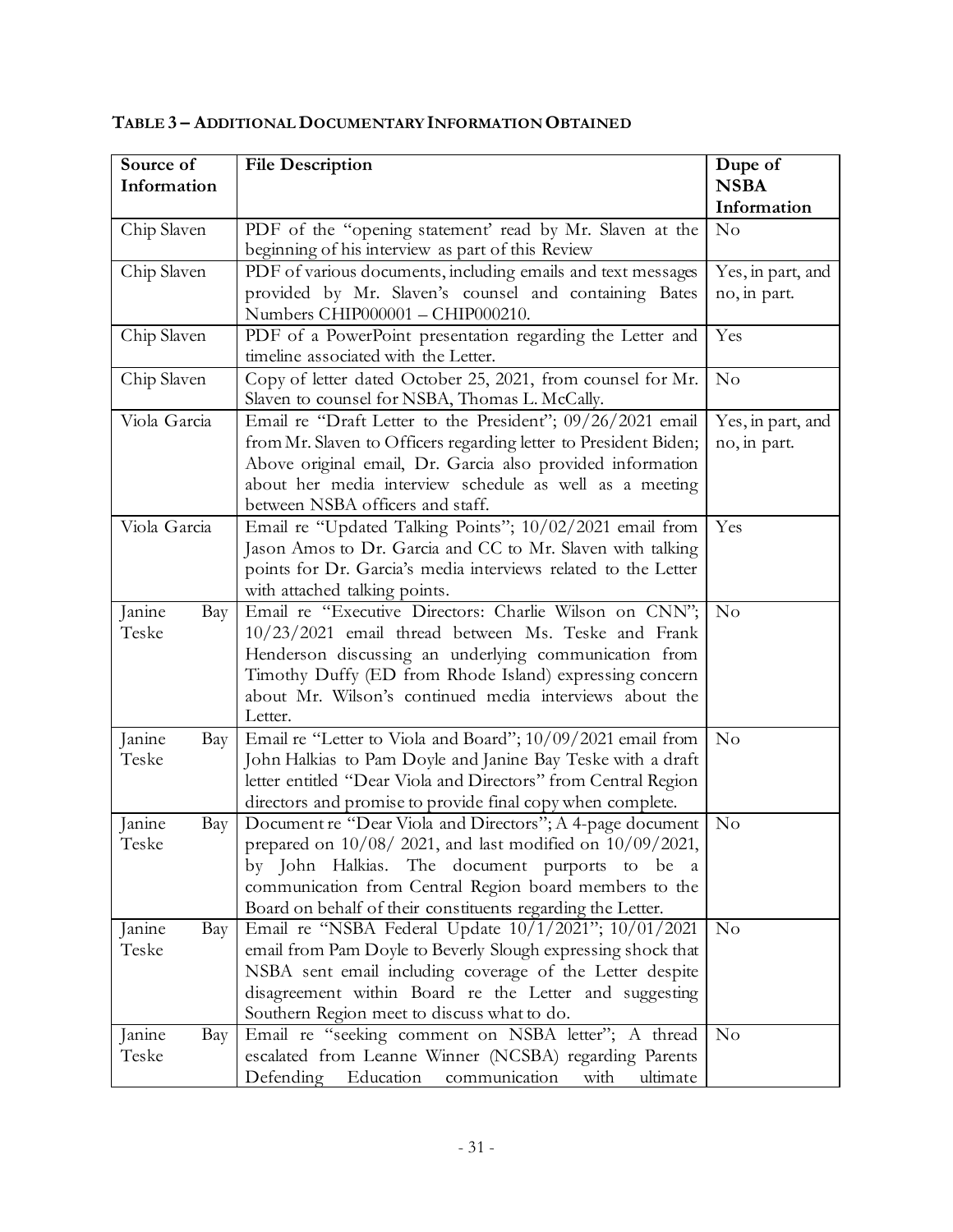|              | communication between Ms. Doyle and Dr. Garcia demanding<br>the draft of the Letter and anyone involved be fired. |          |
|--------------|-------------------------------------------------------------------------------------------------------------------|----------|
| Devin        | Email re "HJC GOP 10/27 Letter to NSBA"; 12/15/21 email   No                                                      |          |
| Sheehan      | and attachment from Elliot Walden, counsel for Ranking                                                            |          |
|              | Member Jim Jordan of the House Judiciary Committee                                                                |          |
|              | inquiring when NSBA would respond to $10/27/21$ letter                                                            |          |
| Jason Amos   | Email re "Letter to President Biden from the National School   Yes                                                |          |
|              | Boards Association"; 09/29/2021 email from Mr. Slaven to                                                          |          |
|              | Julie Rodriguez with multiple CC, delivering the Letter to the                                                    |          |
|              | White House                                                                                                       |          |
| Jason Amos   | Email re "For Your Review - EMBARGOED COPY -                                                                      | Yes      |
|              | NSBA Letter-Federal Intervention 9-2021"; 9/24/21 email                                                           |          |
|              | from Deborah Rigsby to Francisco Negrón, Renee Joe, Jason                                                         |          |
|              | Amos, and Elena Carpenter requesting "further information"                                                        |          |
|              | if needed for letter.                                                                                             |          |
| Ralph Forsht | Text thread screen shots (2) from $10/11/21$ between Mr.                                                          | $\rm No$ |
|              | Forsht and Mr. Slaven - expressing support for Mr. Slaven as                                                      |          |
|              | a friend; Mr. Slaven responded defending the letter and his                                                       |          |
|              | actions.                                                                                                          |          |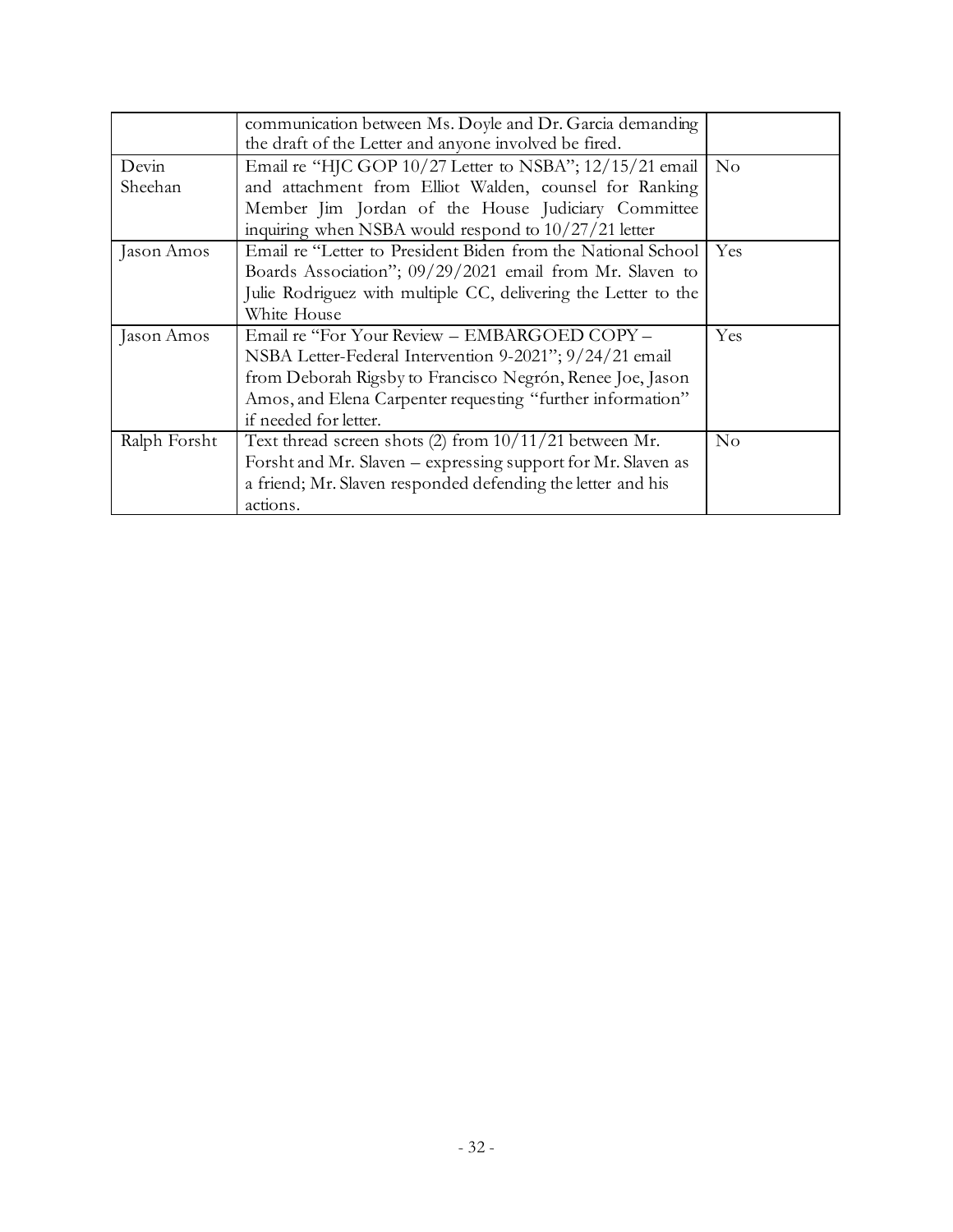| Agency                                | <b>Scope of Request</b>                                                                                                                                                                                                                                                                                                                                                                                                                                                                                                                                                                                                                                                                              |
|---------------------------------------|------------------------------------------------------------------------------------------------------------------------------------------------------------------------------------------------------------------------------------------------------------------------------------------------------------------------------------------------------------------------------------------------------------------------------------------------------------------------------------------------------------------------------------------------------------------------------------------------------------------------------------------------------------------------------------------------------|
| United States Department of Justice   | 1. Any and all information, documents, records, or<br>communications related to or referencing; the<br>NSBA dated between August 01, 2021, and<br>December 31, 2021;<br>2. Any and all information, documents, records, or<br>communications related to or referencing the<br>September 29, 2021, Letter;<br>3. Any and all information, documents, records, or<br>communications related to or referencing the<br>October 4, 2021, Memo; and<br>4. Any and all information, documents, records, or<br>communications related to or referencing Attorney<br>General Merrick Garland's October 21, 2021, and<br>October 27, 2021, testimony in front of the House<br>and Senate Judiciary Committees. |
| United States Department of Education | 1. Any and all information, documents, records, or<br>communications related to or referencing the<br>NSBA dated between August 01, 2021, and<br>October 31, 2021.<br>2. Any and all information, documents, records, or<br>communications related to or referencing the<br>September 29, 2021, Letter.<br>3. Any and all information, documents, or records<br>related to or referencing the October 4, 2021,<br>Memo.<br>4. Any and all information, documents, records, or<br>communications related to or referencing NSBA<br>President Viola Garcia's appointment to the<br>National Assessment Governing Board.                                                                                |
| United<br>Security                    | States Department of Homeland 1. Any and all information, documents, records, or<br>communications related to or referencing the<br>NSBA dated between August 01, 2021, and<br>December 31, 2021.<br>2. Any and all information, documents, records, or<br>communications related to or referencing the<br>September 29, 2021, Letter.<br>3. Any and all information, documents, records, or<br>communications related to or referencing the<br>October 4, 2021, Memo.                                                                                                                                                                                                                               |

## **TABLE 4 – FOIAREQUESTS**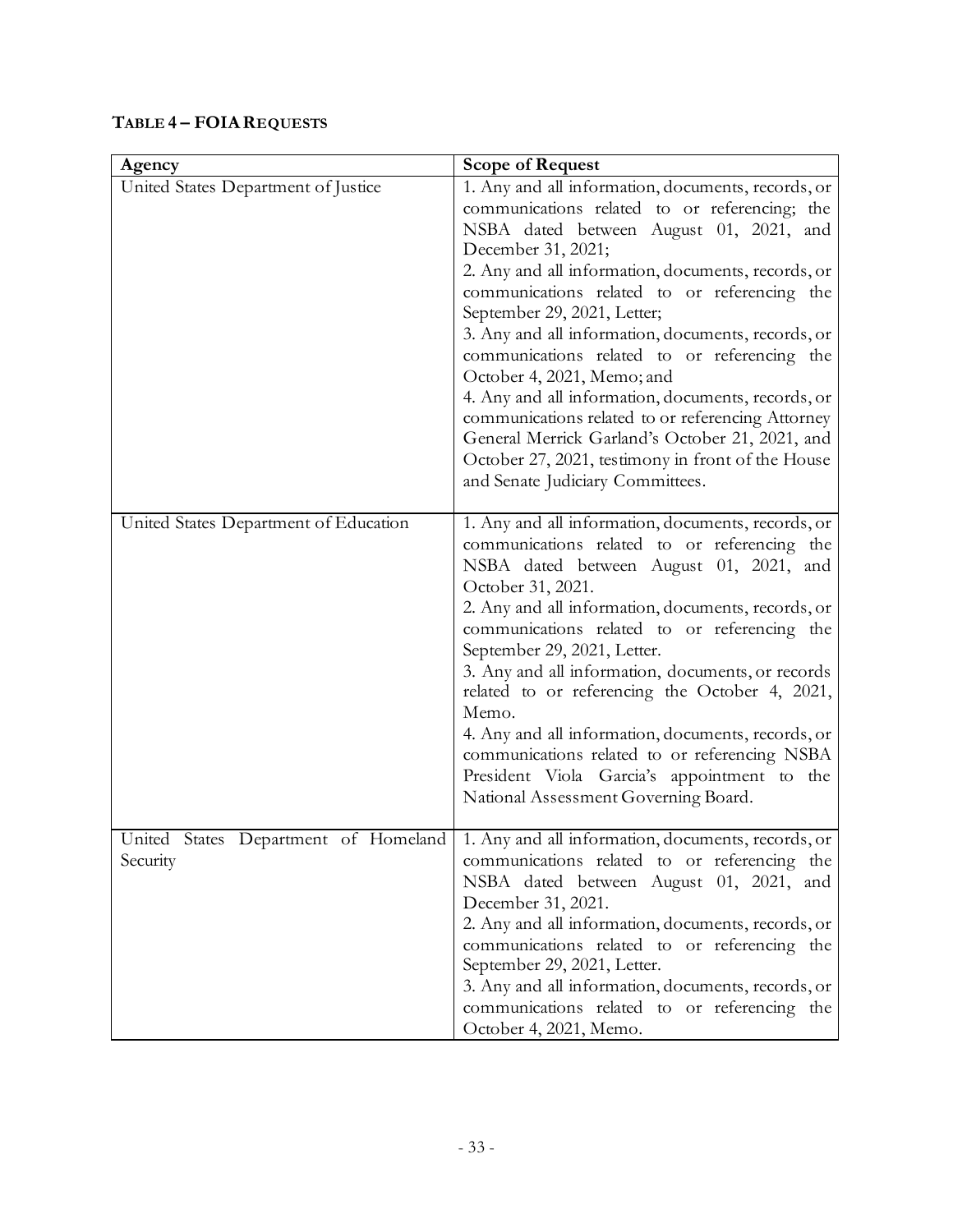## **TABLE 5 – TIMELINE OF REVIEW**

| January 27, 2022  | NSBA engages MBF to conduct an independent review into the Letter.                              |
|-------------------|-------------------------------------------------------------------------------------------------|
| February 4, 2022  | MBF opens NSBA Review Matter                                                                    |
| February 8, 2022  | MBF conducts a call with John Reeb, NSBA IT Director, and Innovative                            |
|                   | Driven ("Driven") to discuss forensic e-discovery engagement for data                           |
|                   | extract. Action items left with John Reeb via email from Nicholas Boerke.                       |
| February 10, 2022 | John Reeb responds with estimated size of responsive NSBA files.                                |
|                   | Driven provides estimated vendor expenses based on file estimates.                              |
| February 11, 2022 | Nicholas Boerke provides e-discovery vendor estimated expenses based on<br>estimated data size. |
| February 14, 2022 | John Reeb emailed Nicholas Boerke with authority to accept the proposed                         |
|                   | vendor quote.                                                                                   |
|                   | Nicholas Boerke confirms acceptance of proposed terms and requests slight                       |
|                   | revisions to engagement letter for Driven.                                                      |
| February 15, 2022 | Driven provides MBF finalized scope of work engagement for NSBA's                               |
|                   | signature.                                                                                      |
|                   | MBF provided Driven's engagement letter to NSBA for execution.                                  |
| February 17, 2022 | Nicholas Boerke emails John Reeb, following up on status of executed                            |
|                   | engagement.                                                                                     |
| February 18, 2022 | MBF team prepares initial search terms and protocols in preparation for                         |
|                   | document review.                                                                                |
| February 22, 2022 | John Reeb produced signed vendor contract from NSBA to Driven; Driven                           |
|                   | returns fully executed copy of engagement letter.                                               |
|                   | Driven, NSBA, and MBF participate in kick off call for file extraction.                         |
| February 23, 2022 | Data extraction begins.                                                                         |
| February 24, 2022 | Driven confirms NSBA responsive data size of 155 Gigabytes.                                     |
| February 27, 2022 | Driven informs MBF that first date is available for review in Relativity.                       |
| February 28, 2022 | MBF document review begins. Key words, Boolean search terms, domains,                           |
|                   | and key dates are used to review 334,296 documents.                                             |
| March 7, 2022     | Driven informs MBF that NSBA's Teams information is available for review                        |
|                   | in relativity.                                                                                  |
| March 8, 2022     | Initial witness interview requests sent to NSBA staff members.                                  |
| March 9, 2022     | Driven confirms all data from NSBA is extracted and staged on relativity.                       |
| March 10, 2022    | MBF begins requesting external interviews, including existing and former                        |
|                   | NSBA Board members and Mr. Slaven.                                                              |
|                   | MBF interviews Ralph Forsht, Director of Grassroots Advocacy (2:00pm-                           |
|                   | $4:00 \text{pm}.$                                                                               |
| March 11, 2022    | MBF interviews Cheryl Richardson, Director of the Counsel of School                             |
|                   | Attorneys (9:00am-11:00am).                                                                     |
|                   | MBF interviews Verjeana McCotter-Jacobs, Chief Transformation Officer                           |
|                   | $(11:00am-1:00pm).$                                                                             |
| March 15, 2022    | MBF interviews Frank S. Henderson, Jr., President-elect of Seaman School                        |
|                   | District 345, Kansas (7:30am-9:30am).                                                           |
|                   |                                                                                                 |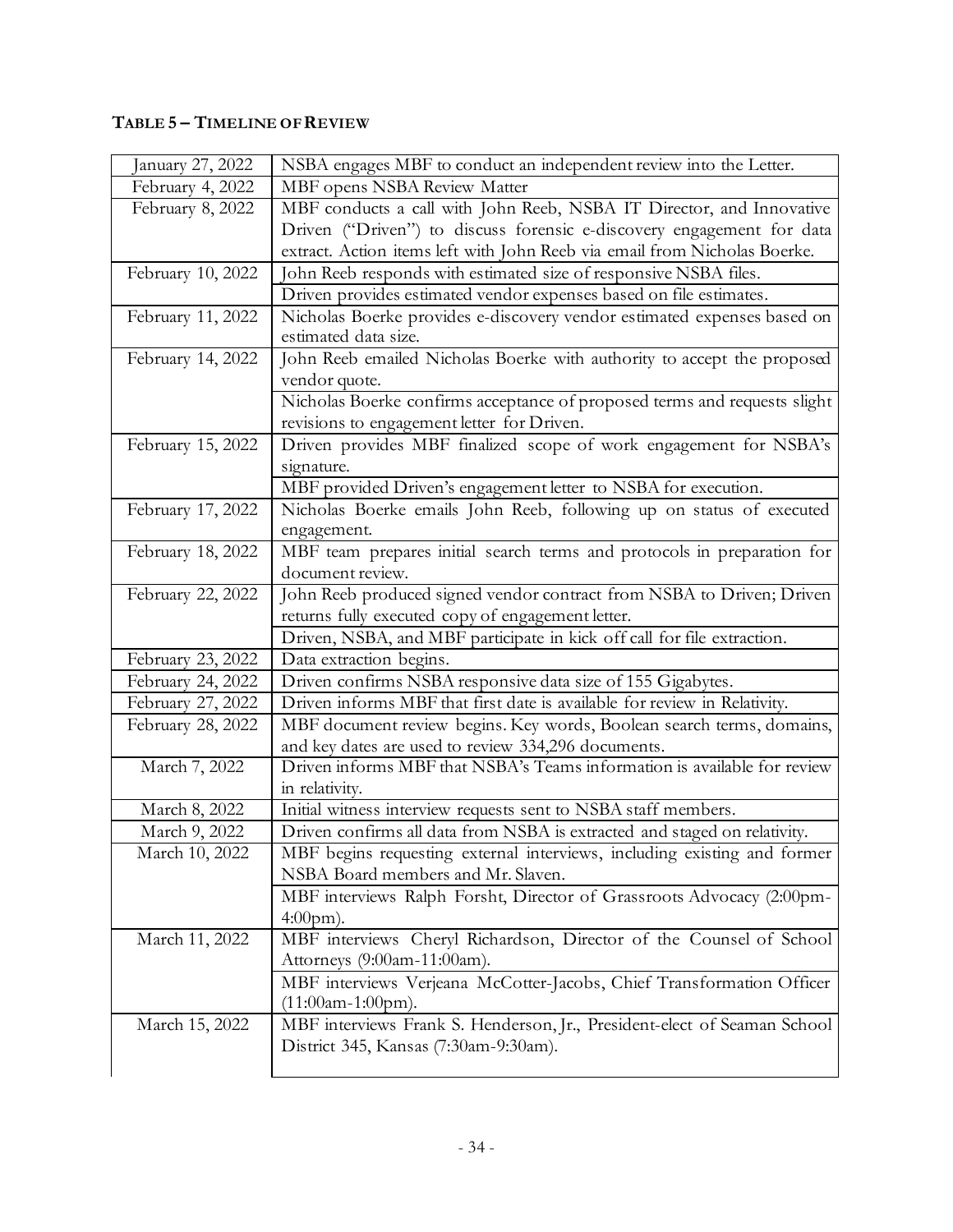| March 15, 2022 | MBF interviews Alesha Stuart, Executive Assistant, Advocacy (10:30am-<br>$12:00 \text{pm}.$                          |
|----------------|----------------------------------------------------------------------------------------------------------------------|
| (cont.)        | MBF interviews Jason Amos, Director of Communications (12:00pm-                                                      |
|                | $2:00$ pm).                                                                                                          |
| March 16, 2022 | MBF interviews Charlie Wilson, Immediate Past President of Worthington                                               |
|                | City School, Ohio (10:00am-12:00pm).                                                                                 |
| March 17, 2022 | MBF interviews Jane Mellow, Interim Chief Advocacy Officer (1:00pm-                                                  |
|                | $3:00 \text{pm}.$                                                                                                    |
| March 21, 2022 | MBF interviews Francisco Negrón, Chief Legal Officer (9:00am-11:00am).                                               |
|                | MBF interviews Viola M. Garcia, EdD, President of Aldine Independent                                                 |
|                | School District, Texas (1:00pm-3:00pm).                                                                              |
| March 22, 2022 | MBF interviews Kristi Swett, Secretary-Treasurer (10:00am-11:00am).                                                  |
|                | MBF interviews Patricia Boyd-King, Executive Assistant (12:00pm-1:00pm).                                             |
| March 23, 2022 | MBF interviews Kimberly Muse, Executive Assistant to the CEO (9:00am-                                                |
|                | $10:00am$ ).                                                                                                         |
|                | MBF interviews Deborah Rigsby, Program Director for Lobbying and                                                     |
|                | Federal Legislation (2:00pm-4:00pm).                                                                                 |
|                | MBF makes a Freedom of Information Act request to the U.S. Department                                                |
|                | of Homeland Security for all information, documents, records, or                                                     |
|                | communications related to the NSBA, the NSBA's Letter to the President,                                              |
|                | and the Attorney General's October 4, 2021, Memo.                                                                    |
|                | MBF makes a Freedom of Information Act request to the U.S. Department                                                |
|                | of Education for all information, documents, records, or communications                                              |
|                | related to the NSBA, the NSBA's Letter to the President, the Attorney                                                |
|                | General's October 4, 2021, Memo, and Viola Garcia's appointment to the                                               |
|                | National Assessment Governing Board.                                                                                 |
|                | MBF makes a Freedom of Information Act request to the U.S. Department                                                |
|                | of Justice for all information, documents, records, or communications related                                        |
|                | to the NSBA, the NSBA's Letter to the President, the Attorney General's                                              |
|                | October 4, 2021, Memo, and the Attorney General's October 21, 2021 &                                                 |
|                | October 27, 2021, testimony in front of the House and Senate Judiciary                                               |
|                | Committees.                                                                                                          |
| March 28, 2022 | MBF interviews Donald R. Hubler, Director of the Macomb Intermediate                                                 |
|                | School District, Michigan (10:00am-10:30am).                                                                         |
|                | MBF interviews Kathy Gebhardt, Director of the Boulder Valley School                                                 |
|                | District, Colorado (11:30am-12:00pm).<br>MBF interviews Marnie J. Maraldo, Director of the Issaquah School Board,    |
|                | Washington (1:00pm-1:30pm).                                                                                          |
|                |                                                                                                                      |
|                | MBF interviews Devin Sheehan, Director of the Holyoke Public School                                                  |
| March 29, 2022 | District, Massachusetts (2:30pm-3:00pm).<br>MBF interviews Floyd Simon Jr., DDS, of Clinton Public Schools, Oklahoma |
|                | $(1:30$ pm-2:00pm).                                                                                                  |
|                | MBF interviews Steven Chapman, Director of Tolleson Union High School                                                |
|                | District, Arizona (4:00pm-4:30pm).                                                                                   |
|                | MBF interviews Janine Bay Teske, Director of Teton County School District,                                           |
|                | Wyoming (11:00am-11:30am).                                                                                           |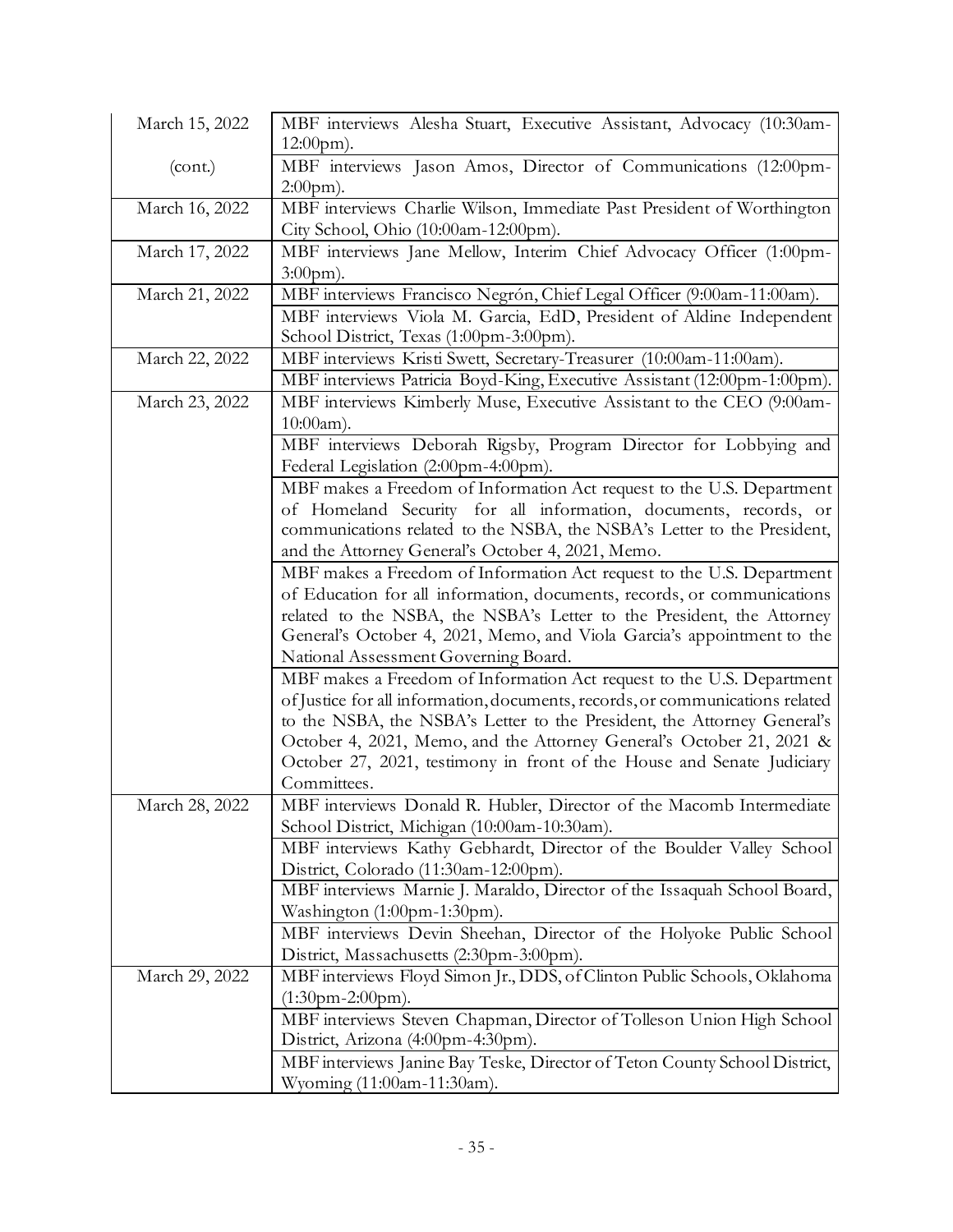| March 30, 2022 | MBF interviews Beverly Slough, Director of St. Johns County School<br>District, Florida (9:30am-10:00am). |
|----------------|-----------------------------------------------------------------------------------------------------------|
|                | MBF interviews Kathy Green, Director of Austin Public Schools ISD 492,                                    |
|                | Minnesota (11:00am-11:30am).                                                                              |
|                | MBF interviews Lydia Tedone, of Simsbury Public Schools, Connecticut                                      |
|                | $(4:00$ pm-4:30pm).                                                                                       |
| March 31, 2022 | MBF interviews Peter Hoepfner, Director of the Cordova City School                                        |
|                | District, Alaska (9:30am-10:00am).                                                                        |
|                | MBF interviews John W. Halkias, Director of Plain Local School District,                                  |
|                | Ohio (11:am-11:30am).                                                                                     |
|                | MBF interviews Pamela Doyle, Southern Region Director (4:00pm-4:30pm).                                    |
| April 1, 2022  | MBF interviews Renee Joe, Interim CTO of Communications (4:00pm-                                          |
|                | $5:30 \text{pm}$ ).                                                                                       |
| April 25, 2022 | MBF interviews Chip Slaven, former Interim CEO and Executive Director                                     |
| April 26, 2022 | MBF interviews Becky Fles, Director of MSAD 11, Maine                                                     |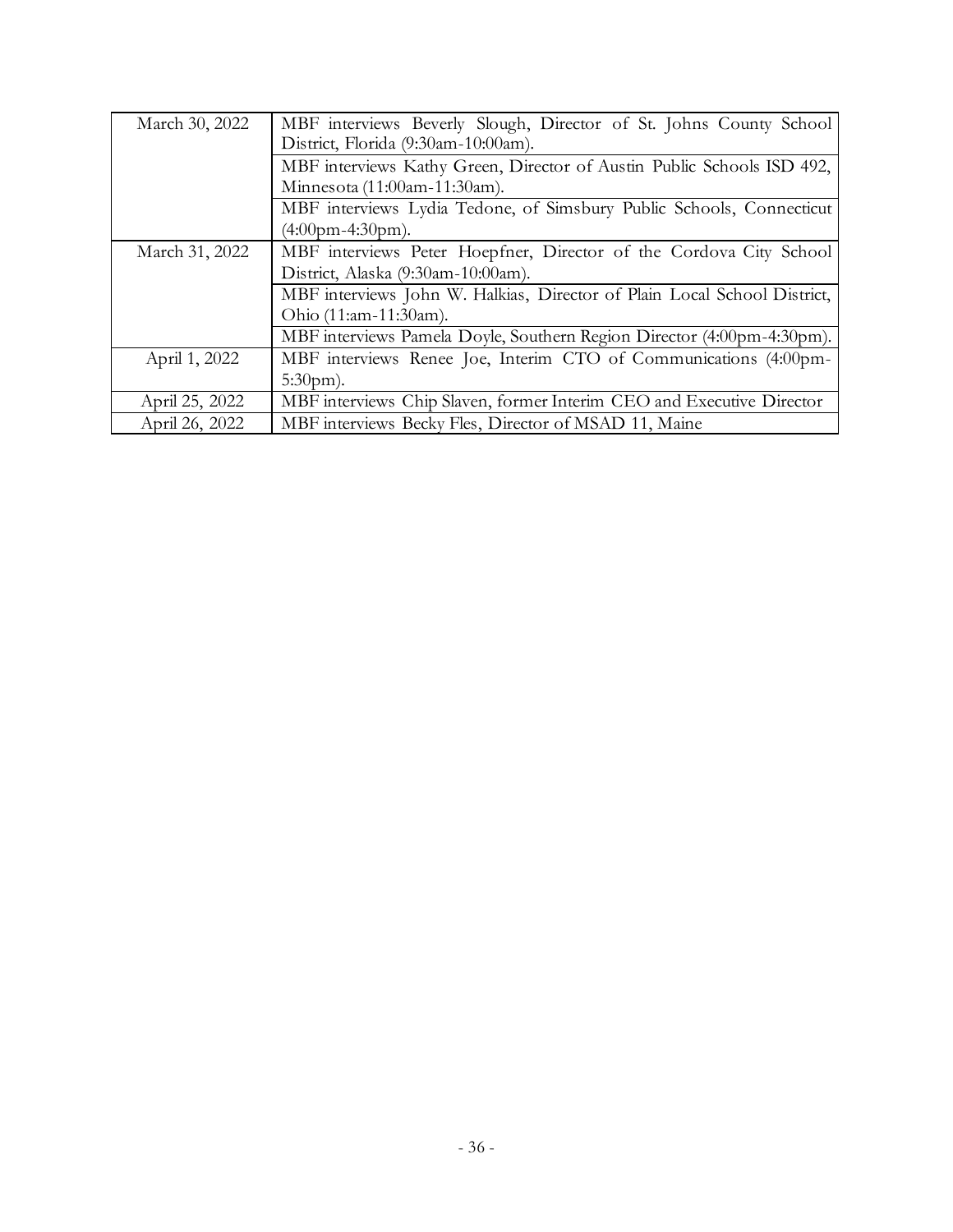# **TABLE 6 – COMPREHENSIVE TIMELINE OF EVENTS**

| May 7, 2021   | Aaliyah Samuel, Deputy Assistant Secretary of the Department of Education,         |
|---------------|------------------------------------------------------------------------------------|
|               | emailed the NSBA to coordinate a time for the NSBA and Secretary Cardona           |
|               | to discuss a strategy for reopening schools. The call was scheduled for May 24,    |
|               | 2021 with the NSBA officers hosting the call as an exclusive event for the         |
|               | NSBA Board of Directors to have a private conversation with Secretary              |
|               | Cardona.                                                                           |
| May 21, 2021  |                                                                                    |
|               | (Audio Recording) Anna Chavez gave a media interview regarding contested           |
|               | board elections in Chicago and around the country, saying the NSBA believes        |
|               | these are outliers and believes its due to heightened awareness from the           |
|               | pandemic.                                                                          |
| May 24, 2021  | Mr. Slaven had a logistics call with the Department of Education for the NSBA      |
|               | event with Secretary Cardona.                                                      |
| May 25, 2021  | Mr. Slaven, Ms. Mellow, and Ms. Chavez had an introductory call with Cindy         |
|               | Marten, Deputy Secretary of Education.                                             |
| June 2, 2021  | Christina Flores of the Department of Education emailed a 4-minute video of        |
|               | Secretary Cardona thanking Dr. Garcia and Ms. Chavez that was to be shown at       |
|               | the NSBA's Advocacy Institute Online in the following week.                        |
| June 22, 2021 | The Board of Directors received an anonymous email from                            |
|               | nsbatruth@gmail.com claiming to be a concerned member and asking why the           |
|               | Board of Directors met on June 16, 2021. Ms. Chavez emailed Eileen Frazier         |
|               | stating she has received many requests from the Board of Directors to              |
|               | investigate the source of the email. They looped in counsel at Carr Maloney,       |
|               | asking how an investigation could be done. Mr. Slaven emailed the law firm         |
|               | stating that they won't take further action due to the cost. The meeting was       |
|               | related to an internal investigation into a staff member after an allegation was   |
|               |                                                                                    |
|               | made about improper conduct.                                                       |
| June 28, 2021 | Bianca Quilantan of Politico emailed Mr. Amos regarding parents attending          |
|               | school board meetings and how boards are addressing protesting parents. They       |
|               | agreed to a July 6 interview.                                                      |
| July 1, 2021  | Dep. Asst. Sec. Samuel emailed NSBA requesting to start a conversation about       |
|               | the Department's "return to school roadmap."                                       |
|               | A Politico reporter emails Mr. Amos while working on a story about the             |
|               | "increase in parent activism in school board meetings." Mr. Amos emailed back      |
|               | on July 6, stating the NSBA is looking forward to speaking with the reporter       |
|               | today.                                                                             |
| July 2, 2021  | Bianca Quilantan (Politico Reporter) emailed Mr. Amos with a list of questions     |
|               | that will be asked during the July 6 interview. She stated that she will ask about |
|               | board member burnout resulting from the pandemic and increased parent              |
|               | activism at local board meetings.                                                  |
| July 6, 2021  | Mr. Slaven interviewed with Politico. Mr. Amos transcribed and recorded the        |
|               | interview.                                                                         |
| July 7, 2021  | Mr. Slaven and other NSBA representatives attended a Department of                 |
|               | Education conversation.                                                            |
|               |                                                                                    |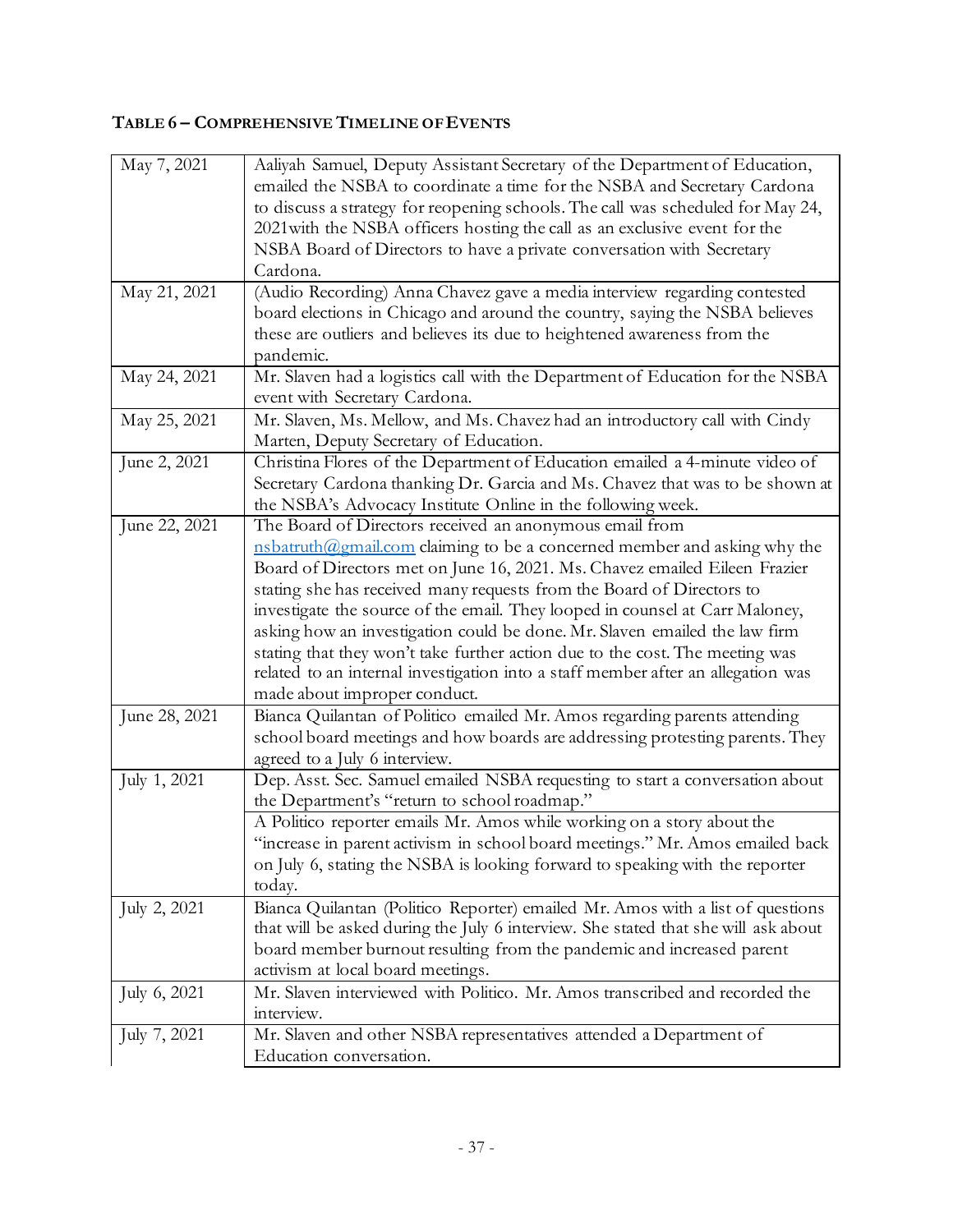| July 7. 2021  | Mr. Amos emailed Mr. Slaven "talking points" discuss threats and harassment       |
|---------------|-----------------------------------------------------------------------------------|
| cont.         | of school board members as a large concern for Mr. Slaven's interview with        |
|               | Alan Greenblatt of Stateline.                                                     |
| July 8, 2021  | Mr. Amos emailed Mr. Slaven talking points for a US News and World Report         |
|               | interview and stated that he added new talking points for Mr. Slaven to           |
|               | consider "around the role of political operatives and pursuing a recall versus    |
|               | harassment and physical threats."                                                 |
| July 15, 2021 | Mr. Slaven gave his first report as interim executive director, indicating his    |
|               | focus was on providing talking points and push back on critics regarding CRT      |
|               | and transgender policies that are creating "hostile situations for school board   |
|               | members."                                                                         |
| July 20, 2021 | Dep. Asst. Sec. Samuel emailed Mr. Slaven asking for a quick phone call on        |
|               | reopening schools.                                                                |
| July 22, 2021 | Mr. Amos emailed Mr. Slaven talking points for a Stateline interview with Alan    |
|               | Greenblatt, indicating online and in-person threats against and harassment of     |
|               | board members was a concern that NSBA was hearing about from members.             |
| July 27, 2021 | Dep. Asst. Sec. Samuel emailed Mr. Slaven and offered, on behalf of the White     |
|               | House and Department of Education, to assist any school board in setting up       |
|               | youth vaccination sites at schools. Mr. Slaven responded, talking about giving a  |
|               | CRT messaging meeting in Utah. Ms. Samuel asked whether a meeting                 |
|               | comprised of ten to fifteen school board members (from across the US) would       |
|               | benefit from an "off the record listening session on the reopening challenges."   |
|               | Mr. Slaven replied that such a meeting would be helpful.                          |
| July 30, 2021 | Mr. Slaven had a conference call with Dep. Asst. Sec. Samuel to discuss threats   |
|               | and concerns related to school board members. Mr. Slaven sent a follow up         |
|               | email on August 1, stating that he was glad Secretary Cardona wants to reach      |
|               | out to school board members. He suggested the Secretary meet with a large         |
|               | group of school board members who serve in leadership capacities to talk with     |
|               | the Secretary in a town-hall style meeting. Ms. Samuel agrees. On August 4, a     |
|               | town-hall plan is developed and finalized for an August 16 meeting. In the same   |
|               | email chain.                                                                      |
| August 13,    | Serena Walker (Department of Education), Mr. Slaven, and other NSBA staff         |
| 2021          | had a 15-minute call.                                                             |
| August 16,    | NSBA representatives met with Secretary Cardona in a virtual town hall            |
| 2021          | meeting to discuss back-to-school challenges and the Education Department's       |
|               | Return to School Roadmap. The Secretary answered questions and provided           |
|               | insight into a variety of challenges facing school board members. This town hall  |
|               | was not recorded but there are some records of communications in the              |
|               | meeting. One of the questions posed was by Mr. Henderson, who asked "how          |
|               | can you support us in [the] efforts" to overcome challenges faced by districts in |
|               | their DEI efforts that serve students and are opposed by anti-CRT groups. A       |
|               | list of people who attended is available. As well as chat messages and questions  |
|               | during the meeting.                                                               |
| August 18,    | President Biden issued a memo directing the U.S. Secretary of Education to use    |
| 2021          | all available tools to ensure a return to safe school environment. The directive  |
|               | came amid a wave of states imposing new laws and regulations preventing           |
|               | school districts and institutions from implementing mask mandates.                |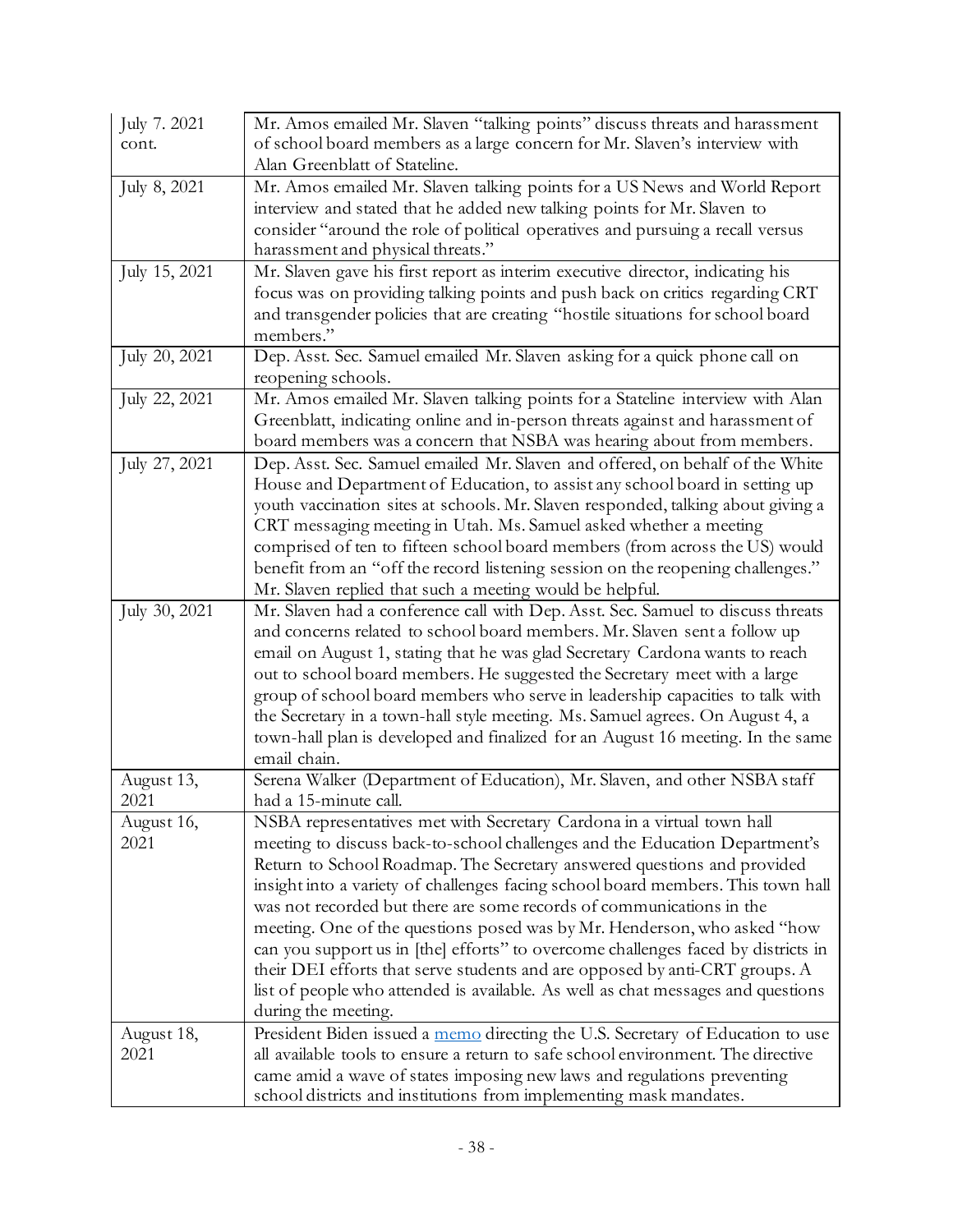| August 19,<br>2021 | Mr. Slaven interviewed with Juan Perez of Politico about the Department of<br>Education, Governors, mask mandates, and the forthcoming return to school. |  |  |  |
|--------------------|----------------------------------------------------------------------------------------------------------------------------------------------------------|--|--|--|
| August 24,         | Ms. Blane emailed Ms. Slaven with quotes from his interview with The                                                                                     |  |  |  |
| 2021               | Guardian for "Masks off: how US school boards became 'perfect battlegrounds                                                                              |  |  |  |
|                    | for vicious culture wars". Mr. Slaven was quoted about the unprecedented                                                                                 |  |  |  |
|                    | engagement and anger occurring at school board meetings. Mr. Slaven also                                                                                 |  |  |  |
|                    | compared the circumstance to September 11, 2001, and asked whether                                                                                       |  |  |  |
|                    | governors intervened to stop local officials from safeguarding public meetings                                                                           |  |  |  |
|                    | during that time.                                                                                                                                        |  |  |  |
|                    |                                                                                                                                                          |  |  |  |
| August 25,         | A CRT statement was circulated. The statement discusses how political and                                                                                |  |  |  |
| 2021               | ideological groups, with the backing or partisan funders, have been focusing on                                                                          |  |  |  |
|                    | schools and school board meetings recently and protesting. Ms. Mellow sent                                                                               |  |  |  |
|                    | edits and comments on the statement to Kathleen Vail.                                                                                                    |  |  |  |
| August 26,         | Mr. Slaven participated in a virtual town hall. Secretary Cardona and Surgeon                                                                            |  |  |  |
| 2021               | General Murphy were in attendance. Mr. Slaven shared a story told to him by                                                                              |  |  |  |
|                    | Ryan White wherein a stranger at a school board meeting showed pictures of                                                                               |  |  |  |
|                    | Ryan's children not wearing masks at summer camp.                                                                                                        |  |  |  |
| August 27,         | Mr. Slaven emailed Bob Wise voicing concern that "school boards are getting                                                                              |  |  |  |
| 2021               | more popular than even [sic] with the conspiracy groups and COVID deniers."                                                                              |  |  |  |
|                    | Mr. Slaven shared Ryan White's story and told Bob Wise that the story was                                                                                |  |  |  |
|                    | recounted to Secretary Cardona on the August 26, 2021 call.                                                                                              |  |  |  |
| September 1,       | (Audio Recording) Mr. Slaven interviewed with US News and World Report.                                                                                  |  |  |  |
| 2021               | Mr. Slaven talked about abuses to board members and the genesis of the                                                                                   |  |  |  |
|                    | hostility. After the interview ended, Mr. Amos continued to record a private                                                                             |  |  |  |
|                    | conversation between himself and Mr. Slaven., including discussion. Of behind-                                                                           |  |  |  |
|                    | the-scenes conversations with the Department of Homeland Security and                                                                                    |  |  |  |
|                    | compared it to what Mr. Negrón did with "the department around the                                                                                       |  |  |  |
|                    | investigation" where he talked with an assistant secretary and stated, "this                                                                             |  |  |  |
|                    | would be helpful." They then discussed interest in the Department of                                                                                     |  |  |  |
|                    | Homeland Security, expressing their shared belief that something was inevitably                                                                          |  |  |  |
|                    | going to happen. Finally, the two discussed the Proud Boys and law                                                                                       |  |  |  |
|                    | enforcement-level bulletin. Resulting Article].                                                                                                          |  |  |  |
| September 7,       | Mr. Slaven was interviewed by a Stateline reporter about how decisions on                                                                                |  |  |  |
| 2021               | masking had threatened the safety of school officials, including school board                                                                            |  |  |  |
|                    | members. Mr. Amos emailed talking points to Mr. Slaven related to this                                                                                   |  |  |  |
|                    | interview.                                                                                                                                               |  |  |  |
| September 8,       | Mr. Wilson forwarded an email to Mr. Slaven and Dr. Garcia from an OH                                                                                    |  |  |  |
| 2021               | school Superintendent with a document called "Coordinated Attacks on School                                                                              |  |  |  |
|                    | Boards in Ohio and Nationwide." The document discusses how "[s]everal far-                                                                               |  |  |  |
|                    |                                                                                                                                                          |  |  |  |
|                    | right wing groups are currently working in concert to attack Boards of                                                                                   |  |  |  |
|                    | Education in Ohio and nationwide by running and training extremist                                                                                       |  |  |  |
|                    | candidates, lobbying  to pass laws that  limit curricula, and attempting to                                                                              |  |  |  |
|                    | change laws to allow for expensive and burdensome recall elections." Mr.                                                                                 |  |  |  |
|                    | Wilson asked whether the NSBA would do something, like a report, on the best                                                                             |  |  |  |
|                    | practices to keep school board meetings and members safe and how to "oppose                                                                              |  |  |  |
|                    | these folks taking control of school boards across the nation." Mr. Wilson also                                                                          |  |  |  |
|                    | indicated people had contacted him asking whether one of the groups                                                                                      |  |  |  |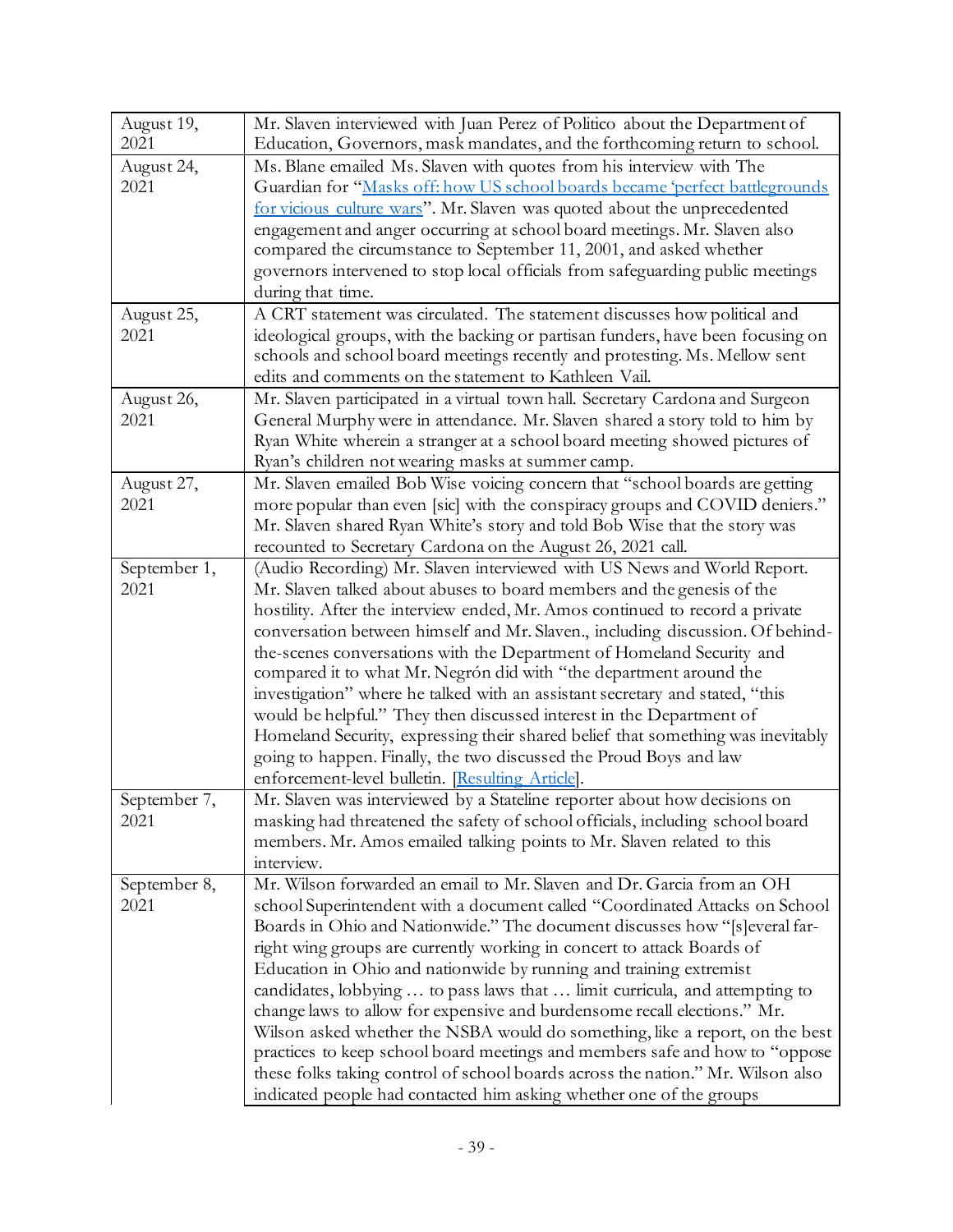| September 8,        | mentioned in the document are a part of NSBA. Mr. Slaven responded to Mr.       |  |  |  |
|---------------------|---------------------------------------------------------------------------------|--|--|--|
| 2021 cont.          | Wilson's email stating the group was potentially infringing on NSBA's           |  |  |  |
|                     | trademark and that he would ask Ms. Negrón to investigate. Mr. Slaven also      |  |  |  |
|                     | stated that he had been very concerned over these issues for several weeks and  |  |  |  |
|                     | likened the letter's language to events in the 90's following Waco and Ruby     |  |  |  |
|                     | Ridge. Mr. Slaven then stated that he was exploring several options, including  |  |  |  |
|                     | contacting the Department of Justice and/or the Department of Homeland          |  |  |  |
|                     | Security to ask for a threat assessment. Mr. Wilson responded thanking Mr.      |  |  |  |
|                     | Slaven for his excellent response.                                              |  |  |  |
|                     | Mr. Slaven emailed Mr. Negrón about a "right wing group" called the National    |  |  |  |
|                     | School Board Leadership Council that might be violating NSBA's trademark. In    |  |  |  |
|                     | the email, Mr. Slaven attached the above referenced document titled             |  |  |  |
|                     | "Coordinated Attacks on Ohio School Boards. He then asked Mr. Negrón to         |  |  |  |
|                     | investigate and inquired into whether NSBA should consider "pursuing them       |  |  |  |
|                     | legally" if the group ignored a cease-and-desist letter.                        |  |  |  |
| September 9,        | Ms. Mellow emailed Ms. Rigsby that Mr. Slaven specifically requested that Ms.   |  |  |  |
| 2021                | Rigsby draft a letter "for either the Attorney General or the Director of the   |  |  |  |
| $(1:13 \text{ pm})$ | FBI, he is not sure yet," asking for "a threat assessment of the risk to school |  |  |  |
|                     | board members and public schools in the wake of some of the confrontational     |  |  |  |
|                     | tactics" being seen across the country.                                         |  |  |  |
| $(1:35 \text{ pm})$ | Ms. Rigsby replied to Ms. Mellow and Mr. Slaven and agreed to draft the letter, |  |  |  |
|                     | further "suggest[ing] including the Secret Service as well, given the agency's  |  |  |  |
|                     | authority regarding school violence incidents."                                 |  |  |  |
| (3:06pm)            | Mr. Slaven emailed Ms. Rigsby, Mr. Forsht, Ms. Joe, Mr. Amos, Ms. Blane, Ms.    |  |  |  |
|                     | Goddette, and Jinghong Cai to tell them that he was on "a last-minute call      |  |  |  |
|                     | with the White House" regarding President Biden's speech on the pandemic.       |  |  |  |
|                     | He then related to them the information he learned during the call and asked    |  |  |  |
|                     | that they start preparing a press statement.                                    |  |  |  |
| $(3:16 \text{ pm})$ | Mr. Slaven replied to Ms. Mellow and Ms. Rigsby agreeing to include the Secret  |  |  |  |
|                     | Service. He also stated that he "just brought up the issue on this White House  |  |  |  |
|                     | call. I didn't mention our planned letter, but the issue brought a lot of       |  |  |  |
|                     | discussion among the small group. Ronn Nozoe with NASSP in particular           |  |  |  |
|                     | jumped in." He attached a letter to Charlie Wilson's board to give a sense of   |  |  |  |
|                     | what was going on.                                                              |  |  |  |
|                     | Mary Wall, White House Senior Advisor to the President, sent a mass email       |  |  |  |
|                     | sharing the President's COVID-19 Action Plan. Ms. Joe emailed Mr. Amos and      |  |  |  |
|                     | Mr. Slaven suggesting that NSBA prepare a statement.                            |  |  |  |
| $(2:30$ pm-         | NSBA staff put together a slideshow that included budget and funding            |  |  |  |
| $4:56$ pm $)$       | information. Two slides (pp. 11-16) discuss "recent animosity against school    |  |  |  |
|                     | boards" and "what we can do to stop attacks on school board members."           |  |  |  |
|                     | The NSBA issued a statement titled "National School Boards Association          |  |  |  |
|                     | Statement on Biden Plan to Stop the Delta Variant and Boost COVID-19            |  |  |  |
|                     | Vaccinations." In it, the NSBA stated: "For their hard work, school board       |  |  |  |
|                     | members, superintendents, principals, teachers, and others who work in service  |  |  |  |
|                     | to our students are being subjected to online and in-person threats, abuse, and |  |  |  |
|                     | harassment. This must stop President Biden's plan to provide support—           |  |  |  |
|                     |                                                                                 |  |  |  |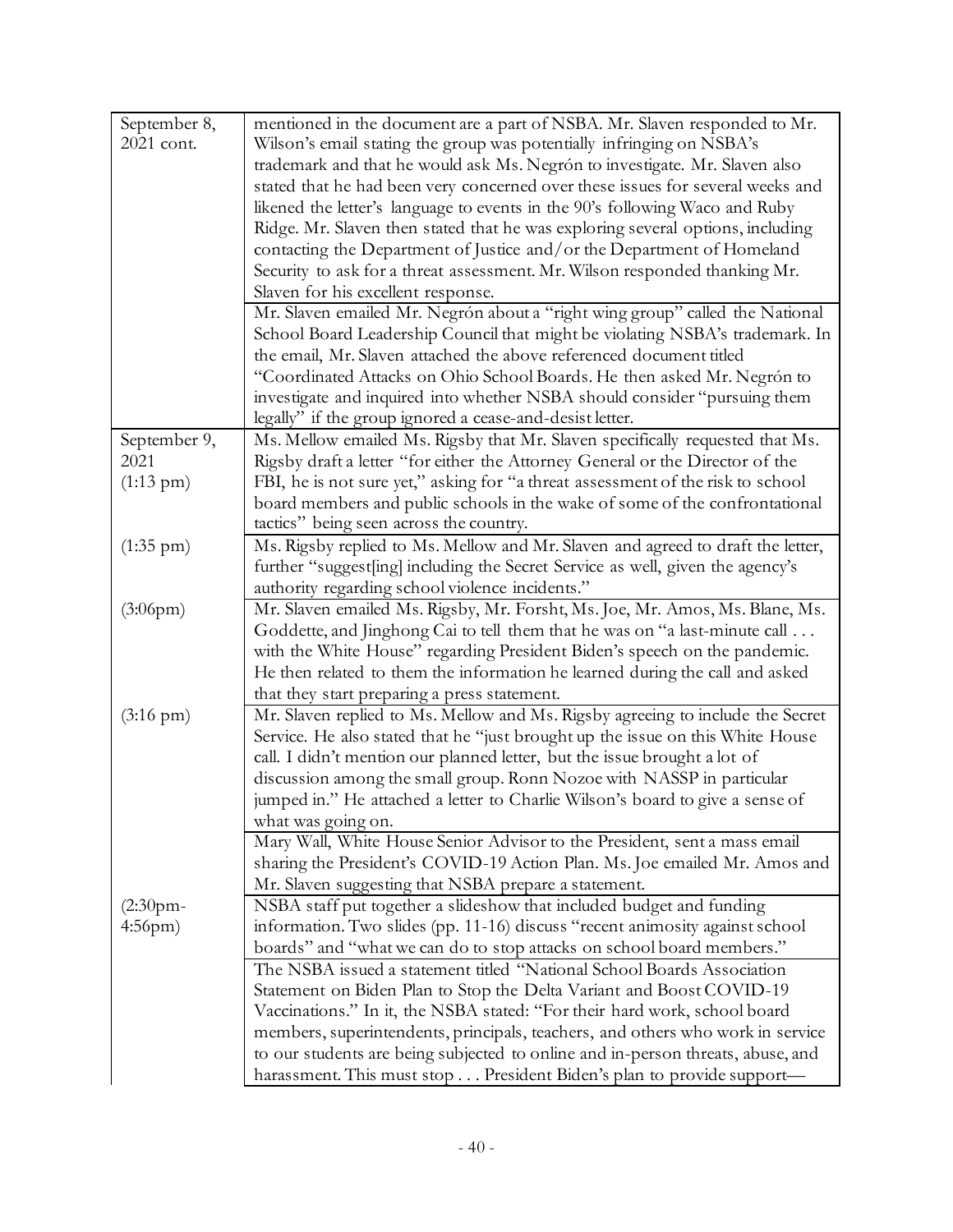| September 9,        | financial and otherwise—will allow school board members to make the                                                                                                                                                                                                            |  |  |  |  |
|---------------------|--------------------------------------------------------------------------------------------------------------------------------------------------------------------------------------------------------------------------------------------------------------------------------|--|--|--|--|
| 2021 cont.          | necessary decisions to keep students and school staff safe." [NSBA Website].                                                                                                                                                                                                   |  |  |  |  |
| (5:30pm)            | Gina Patterson, Executive Director of the Virginia School Boards Association,                                                                                                                                                                                                  |  |  |  |  |
|                     | emailed Mr. Slaven voicing frustration that her Board gets information from                                                                                                                                                                                                    |  |  |  |  |
|                     | competing organizations before they get it from the NSBA (alluding to the                                                                                                                                                                                                      |  |  |  |  |
|                     | NSBA statement). Mr. Slaven responded stating that the statement needed to                                                                                                                                                                                                     |  |  |  |  |
|                     | be released after POTUS finished the address and that he did not want to sour                                                                                                                                                                                                  |  |  |  |  |
|                     | his relationship with the White House by releasing it prematurely.                                                                                                                                                                                                             |  |  |  |  |
| $(9:56 \text{ pm})$ | Ms. Wall emailed Mr. Slaven thanking him for joining their call today. She                                                                                                                                                                                                     |  |  |  |  |
|                     | stated they should catch up "in greater depth at some point" on the school                                                                                                                                                                                                     |  |  |  |  |
|                     | board issue, stating "[w]e'd love to do anything we can to support members                                                                                                                                                                                                     |  |  |  |  |
|                     | making tough calls on behalf of their kids." Mr. Slaven responded later that                                                                                                                                                                                                   |  |  |  |  |
|                     | night thanking her for the opportunity to participate in the briefing. He then                                                                                                                                                                                                 |  |  |  |  |
|                     | raised the issue of "the many threats school board members are receiving,"                                                                                                                                                                                                     |  |  |  |  |
|                     | stating that anything "you can do to help us better prepare them with                                                                                                                                                                                                          |  |  |  |  |
|                     | information and resources will certainly help."                                                                                                                                                                                                                                |  |  |  |  |
| September 10,       | Ms. Mellow emailed Mr. Slaven and Ms. Rigsby with a link to "other violent                                                                                                                                                                                                     |  |  |  |  |
| 2021                | things at school board meetings."                                                                                                                                                                                                                                              |  |  |  |  |
| September 11,       | Mr. Slaven responded to Ms. Wall's September 9, 2021, email. He thanked her                                                                                                                                                                                                    |  |  |  |  |
| 2021                | for the opportunity to participate in the briefing and expresses additional                                                                                                                                                                                                    |  |  |  |  |
| (11:00 am)          | concern about "the many threats school board members are receiving.                                                                                                                                                                                                            |  |  |  |  |
|                     | Anything that you can do to help us better prepare them with information and<br>resources will certainly help. We appreciate what the President and<br>Administration are doing to deal with these tough challenges." Ms. Wall agreed<br>to speak with him the following week. |  |  |  |  |
|                     |                                                                                                                                                                                                                                                                                |  |  |  |  |
|                     |                                                                                                                                                                                                                                                                                |  |  |  |  |
|                     |                                                                                                                                                                                                                                                                                |  |  |  |  |
| September 12,       | Mr. Slaven drafted a letter to "Sally" which discusses the NSBA's function and                                                                                                                                                                                                 |  |  |  |  |
| 2021                | procedures for issuing public statements, further explaining why the NSBA                                                                                                                                                                                                      |  |  |  |  |
|                     | statement following the President's September 9, 2021 statement was released                                                                                                                                                                                                   |  |  |  |  |
|                     | in the way it was.                                                                                                                                                                                                                                                             |  |  |  |  |
|                     | Mr. Slaven scheduled a call with Ms. Wall for September 14, 2021. The call                                                                                                                                                                                                     |  |  |  |  |
|                     | occurred at 10:15am.                                                                                                                                                                                                                                                           |  |  |  |  |
| September 13,       | Ms. Rigsby scheduled a meeting from 11:00am-1:30am about the "school                                                                                                                                                                                                           |  |  |  |  |
| 2021                | boards safety letter."                                                                                                                                                                                                                                                         |  |  |  |  |
| September 14,       | Ms. Wall and Mr. Slaven discussed President Biden's Plan to Stop the Delta                                                                                                                                                                                                     |  |  |  |  |
| 2021 (10:15am-      | Variant and Boost Covid-19 Vaccinations.                                                                                                                                                                                                                                       |  |  |  |  |
| 10:45am)            |                                                                                                                                                                                                                                                                                |  |  |  |  |
|                     | At the quarterly OSAED Liaison meeting, Mr. Slaven gave an overview of                                                                                                                                                                                                         |  |  |  |  |
|                     | ongoing issues and claims that he mentioned the NSBA was going to write a                                                                                                                                                                                                      |  |  |  |  |
|                     | letter to the President requesting federal assistance.                                                                                                                                                                                                                         |  |  |  |  |
| September 16,       | Christine Cole, of the Crime and Justice Institute, emailed Ms. McCotter-Jacobs                                                                                                                                                                                                |  |  |  |  |
| 2021                | what appears to be an unsolicited email with strategies for de-escalating conflict                                                                                                                                                                                             |  |  |  |  |
|                     | at school board meetings.                                                                                                                                                                                                                                                      |  |  |  |  |
|                     | Noelle Ellerson Ng, Associate Executive Director of Advocacy & Governance                                                                                                                                                                                                      |  |  |  |  |
|                     | of the American Association of School Administrators, emailed Mr. Slaven                                                                                                                                                                                                       |  |  |  |  |
|                     | asking whether NSBA had any interest in a joint statement for an end to threats                                                                                                                                                                                                |  |  |  |  |
|                     | and violence towards school boards. Mr. Slaven agreed to issue a joint                                                                                                                                                                                                         |  |  |  |  |
|                     | statement. Ms. Ellerson Ng then sent NSBA draft language on September 20                                                                                                                                                                                                       |  |  |  |  |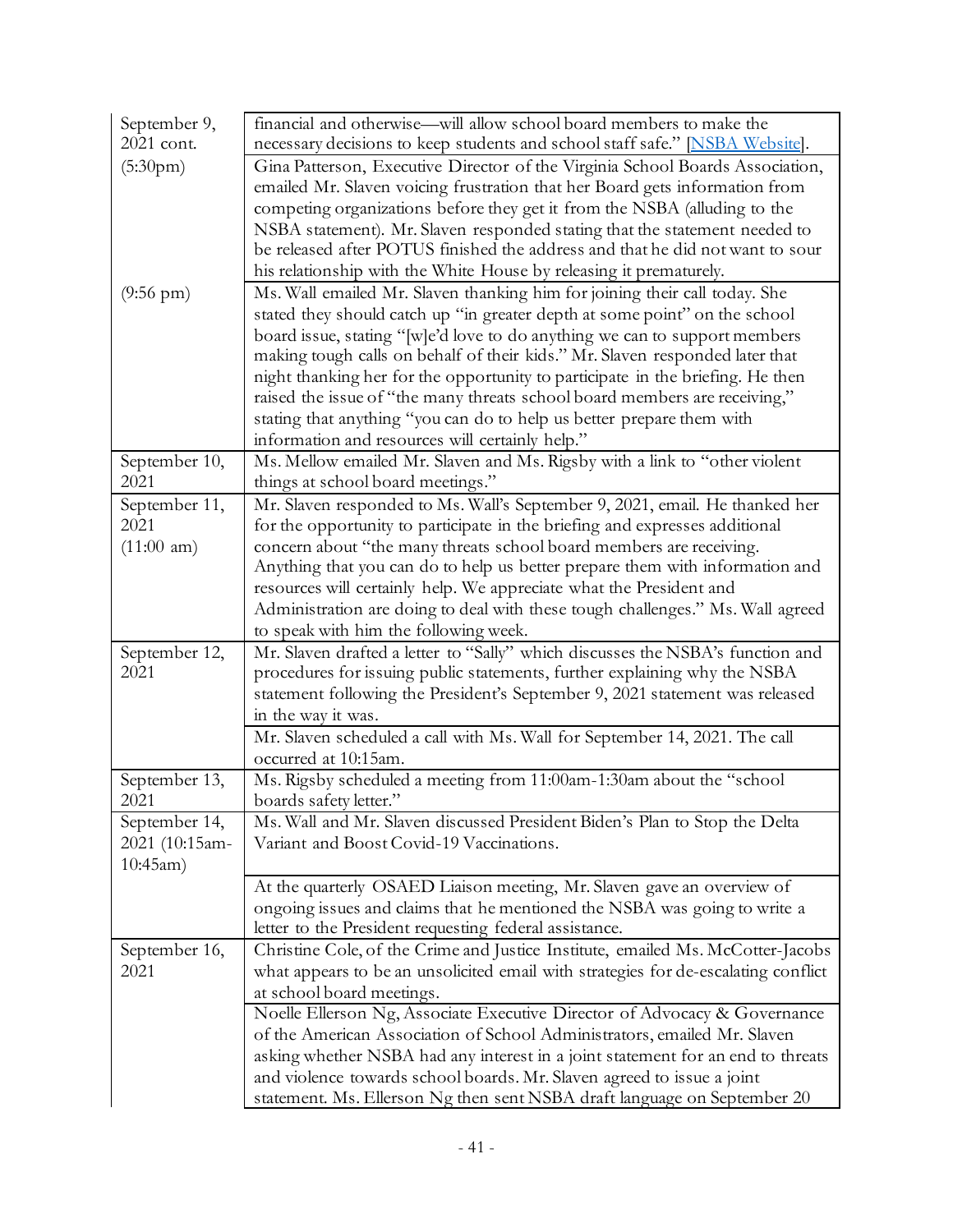| September 16,<br>2021, cont. | and NSBA proposed some edits. Mr. Slaven was removed from the email<br>thread, and Ms. Mellow stated the parties did not need to get into CRT. Ms.<br>Ellerson Ng tells Ms. Mellow that she spoke with Mr. Slaven about including<br>AASA Presidents. Ms. Mellow then emailed Mr. Amos and asked, "if we do the<br>release w/ AASA Monday/Tuesday, when would we release our letter?" Later,<br>on September 20, 2021, Ms. Mellow sent Ms. Ellerson Ng a drafted quote.<br>The National Association for Secondary School Principals (NASSP) issued a<br>statement calling "on Federal Officials to Protect School Leaders from Threats                                                                                                                                                                                                  |
|------------------------------|-----------------------------------------------------------------------------------------------------------------------------------------------------------------------------------------------------------------------------------------------------------------------------------------------------------------------------------------------------------------------------------------------------------------------------------------------------------------------------------------------------------------------------------------------------------------------------------------------------------------------------------------------------------------------------------------------------------------------------------------------------------------------------------------------------------------------------------------|
|                              | and Violence." An email thread indicates support from various groups<br>including the American Federation of Teachers (AFT) and National Education<br>Association (NEA).                                                                                                                                                                                                                                                                                                                                                                                                                                                                                                                                                                                                                                                                |
|                              | Ms. Mellow forwarded the NASSP statement to Ms. Rigsby. Ms. Rigsby replied<br>that she was finalizing the NSBA Letter draft for Mr. Slaven and will look at the<br>NASSP statement after.                                                                                                                                                                                                                                                                                                                                                                                                                                                                                                                                                                                                                                               |
| September 17,<br>2021        | Ms. Rigsby emailed the first draft of The Letter to Mr. Slaven and Ms. Mellow<br>with a summary of what was included. Ms. Mellow and Mr. Slaven responded,<br>acknowledging receipt.                                                                                                                                                                                                                                                                                                                                                                                                                                                                                                                                                                                                                                                    |
|                              | Thomas Bertrand, Executive Director of the Illinois Association of School<br>Boards, posted a message in the Executive Directors Chat about the NASSP<br>statement. He asked, "if there may be an opportunity to show support and<br>empathy for our school board members across the country with something<br>similar from NSBA," stating the belief that "a national approach may have<br>more impact. Mr. Slaven replied to Mr. Bertrand outlining the school board<br>threats issue. Mr. Slaven indicated that NSBA "[was] taking a number of actions<br>regarding calling for protection and resources to assist school board members<br>with these threats, including a call for the President and federal government for<br>more assistance." Mr. Slaven then explained the forthcoming Letter and joint<br>statement with AASA. |
| September 19,<br>2021        | Mr. Slaven drafted a document about the September 14, 2021, OSAED<br>meeting. In it, he recalled the events of the meeting and stated that he informed<br>the participants that he discussed the issue with Ms. Wall, and notes that he was<br>meet with displeasure at those remarks, including "eye rolling, the shaking of<br>the head no, grimacing and frowning," and that at least one Executive Director<br>audibly sighed. An argument ensued with Valerie Wilson (Georgia) wherein Mr.<br>Slaven explained NSBA's lack of notice of the September 9, 2021, statement<br>following President Biden's address.                                                                                                                                                                                                                   |
| September 20,<br>2021        | Ms. Mellow emailed a new draft of The Letter to Ms. Rigsby that included<br>additions and edits. Ms. Rigsby then emailed a draft of the letter to Mr. Slaven<br>incorporating Ms. Mellow's edits.                                                                                                                                                                                                                                                                                                                                                                                                                                                                                                                                                                                                                                       |
|                              | Ms. Ellerson Ng emailed a draft of the joint statement to Ms. Mellow. Mr.<br>Negrón also emailed edits to Mr. Slaven, who himself makes a few minor edits.<br>Ms. Mellow then emailed Mr. Slaven and others that she sent Mr. Negrón's<br>version of the statement to Ms. Ellerson Ng and made it clear it had not gotten<br>approval yet from NSBA to go out. Mr. Slaven emailed back thanking her.                                                                                                                                                                                                                                                                                                                                                                                                                                    |
| September 21,<br>2021        | Ms. Rigsby forwarded Mr. Slaven an email containing a list of acts of violence<br>that occurred during school board meetings, which was compiled by Jinghong<br>Cai.                                                                                                                                                                                                                                                                                                                                                                                                                                                                                                                                                                                                                                                                    |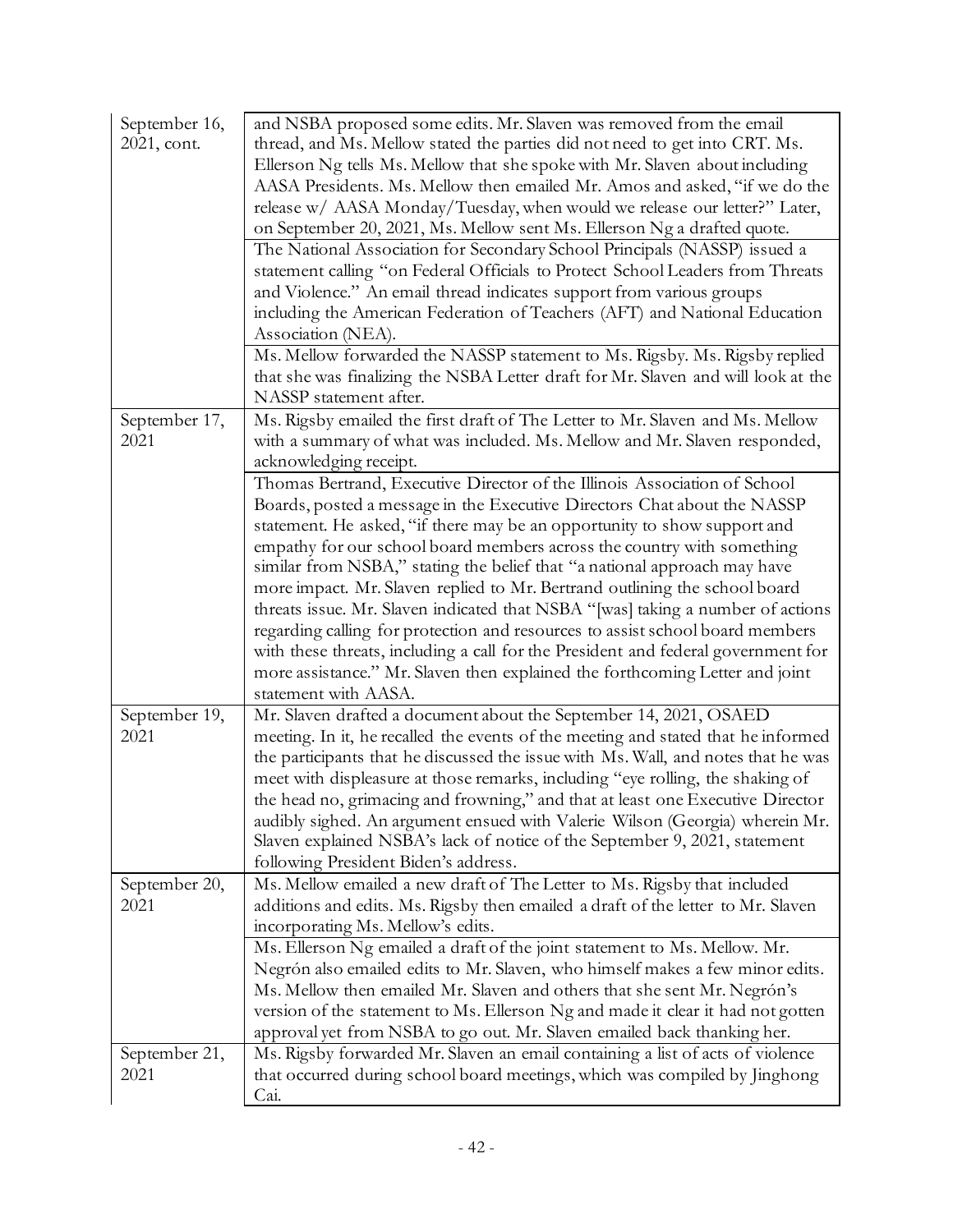| September 21,<br>2021, cont. | Mr. Slaven emailed the list, along with a comprehensive summary of The<br>Letter's planned contents to Ms. Wall. |  |  |  |
|------------------------------|------------------------------------------------------------------------------------------------------------------|--|--|--|
|                              | Ms. Mellow emailed Ms. Joe, Mr. Amos, and Mr. Slaven about the                                                   |  |  |  |
|                              | AASA/NSBA Joint Statement. Ms. Mellow then circulated a version from Mr.                                         |  |  |  |
|                              | Amos, and NSBA staff discussed the draft-statement's language. Dr. Garcia                                        |  |  |  |
|                              | approved of the message and a finalized version is drafted.                                                      |  |  |  |
| September 22,                | The NSBA and AASA issued a joint statement calling for an end to threats and                                     |  |  |  |
| 2021                         | violence around safe school opening. [Statement].                                                                |  |  |  |
|                              | Ms. Ellerson Ng replied to an email from a reporter at Education Week asking                                     |  |  |  |
|                              | if the joint statement was a call to action to the Department of Education about                                 |  |  |  |
|                              | acting on threats of violence. Ms. Ellerson Ng stated that asking for federal                                    |  |  |  |
|                              | government involvement was "a recipe for disaster and not at all a role for the                                  |  |  |  |
|                              | fed govt in school board meetings." Ms. Mellow forwarded that conversation to                                    |  |  |  |
|                              | Mr. Slaven and stated, "I think Noelle will be surprised and likely pissed when                                  |  |  |  |
|                              | we do our letter." Mr. Amos then emailed Ms. Mellow and Mr. Slaven                                               |  |  |  |
|                              | recommending a response to Ms. Ellerson Ng. Ms. Mellow replied to Ms.                                            |  |  |  |
|                              | Ellerson Ng using Mr. Amos's language, stating that Mr. Slaven had been in                                       |  |  |  |
|                              | regular communication with the White House about the issue. Mr. Amos then                                        |  |  |  |
|                              | forwarded these concerns to Mr. Slaven, stating that "I thought it might be                                      |  |  |  |
|                              | helpful for you to see Noelle's comments about federal involvement in case you                                   |  |  |  |
|                              | get push back from them about why we didn't involve them [in the letter]." Mr.                                   |  |  |  |
|                              | Slaven responded, stating "I was pretty open w/ Noelle we were going to our                                      |  |  |  |
|                              | own letter but this is good context."                                                                            |  |  |  |
|                              | Ms. Rigsby emailed Mr. Slaven and Ms. Mellow with an updated version of The                                      |  |  |  |
|                              | Letter incorporating their additions.                                                                            |  |  |  |
| September 24,                | Mr. Slaven emailed Ms. Rigsby and states the letter is in a good place but                                       |  |  |  |
| 2021                         | suggests taking out the national guard language.                                                                 |  |  |  |
|                              | Ms. Rigsby emailed a near-final embargoed copy to the staff at NSBA. Mr.                                         |  |  |  |
|                              | Amos replied, congratulating her on the Letter and pointing out typos.                                           |  |  |  |
| September 26,                | Mr. Slaven emailed the Letter to Dr. Garcia, Mr. Henderson, Ms. Swett, and                                       |  |  |  |
| 2021                         | Mr. Wilson. Mr. Wilson responded, stating the Letter looked fine and asking                                      |  |  |  |
|                              | whether it should also be signed by the President as well as the CEO.Ms. Swett                                   |  |  |  |
|                              | responded by stating the letter was good and agreeing with Mr. Wilson that Dr.                                   |  |  |  |
|                              | Garcia should be included as a signatory. Dr. Garcia agreed. Mr. Slaven emailed                                  |  |  |  |
|                              | all of them while responding to their comments and Mr. Slaven then emailed                                       |  |  |  |
|                              | NSBA staff asking them to include Dr. Garcia's signature. Mr. Amos                                               |  |  |  |
|                              | responded about signature lines on the letter, and Mr. Slaven replied, saying                                    |  |  |  |
|                              | tomorrow or the day after is fine.                                                                               |  |  |  |
|                              | Ms. Rigsby emailed NSBA staff the most recent version of the letter.                                             |  |  |  |
| September 27,<br>2021        |                                                                                                                  |  |  |  |
| September 28,                | Ms. Rigsby emailed Mr. Amos back about the proposed press release on the                                         |  |  |  |
| 2021                         | letter to POTUS.                                                                                                 |  |  |  |
|                              | Mr. Amos emailed several reporters:                                                                              |  |  |  |
|                              | Mr. Amos emailed a reporter at Bloomberg with an embargoed copy of                                               |  |  |  |
|                              | the Letter. Mr. Amos stated that he was giving the reporter a heads up                                           |  |  |  |
|                              | that the Letter will be released tomorrow. [The Bloomberg reporter                                               |  |  |  |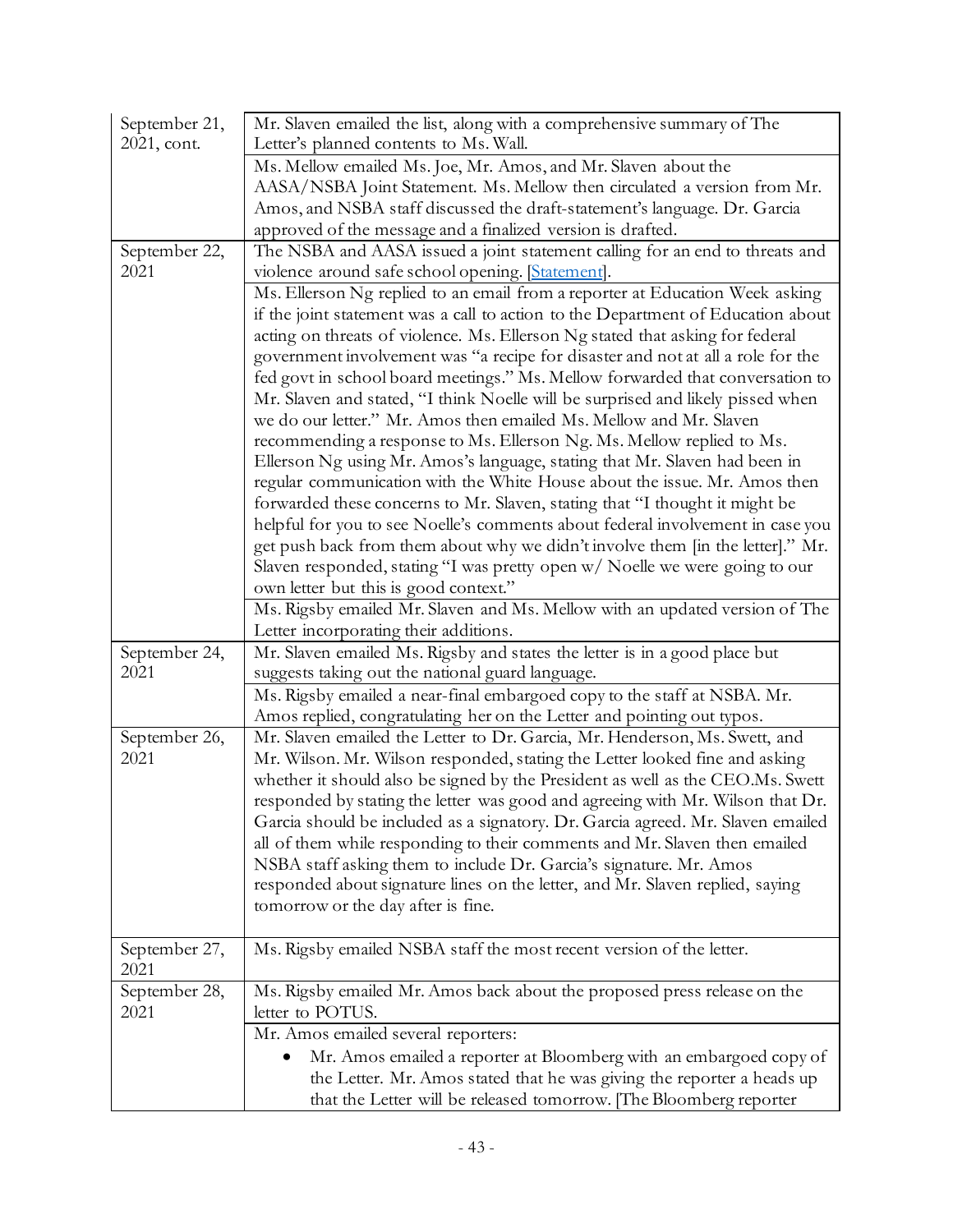|                | replied to Mr. Amos on September 29, stating that Bloomberg expected                                                                                                                                                                                                                                                                                          |  |  |  |
|----------------|---------------------------------------------------------------------------------------------------------------------------------------------------------------------------------------------------------------------------------------------------------------------------------------------------------------------------------------------------------------|--|--|--|
|                | to have a short piece on the letter out on September 30, and a longer                                                                                                                                                                                                                                                                                         |  |  |  |
|                | piece about campus harassment would be released later that day. Mr.                                                                                                                                                                                                                                                                                           |  |  |  |
|                | Amos then emailed the Bloomberg reporter on September 29 with the                                                                                                                                                                                                                                                                                             |  |  |  |
|                | embargoed final Letter and associated press release.                                                                                                                                                                                                                                                                                                          |  |  |  |
|                | Mr. Amos emailed a reporter at the Wall Street Journal with the                                                                                                                                                                                                                                                                                               |  |  |  |
|                | embargoed letter.                                                                                                                                                                                                                                                                                                                                             |  |  |  |
|                | Mr. Amos emailed a reporter at Axios about the embargoed letter, and                                                                                                                                                                                                                                                                                          |  |  |  |
|                | then asks that the story be held from publication until Thursday                                                                                                                                                                                                                                                                                              |  |  |  |
|                | morning. The Axios reporter stated the story would run September 30.                                                                                                                                                                                                                                                                                          |  |  |  |
|                | Mr. Amos replied that Axios can attribute the language "NSBA has                                                                                                                                                                                                                                                                                              |  |  |  |
|                | been in touch w/ the WH" to Mr. Slaven. Mr. Amos emailed the                                                                                                                                                                                                                                                                                                  |  |  |  |
|                | Axios reporter again on September 29 with the embargoed final letter                                                                                                                                                                                                                                                                                          |  |  |  |
|                | and associated press release.                                                                                                                                                                                                                                                                                                                                 |  |  |  |
|                | Mr. Amos emailed a reporter at the Associated Press on September 29,<br>$\bullet$                                                                                                                                                                                                                                                                             |  |  |  |
|                | stating the NSBA ran into a speed bump on release and that the Letter                                                                                                                                                                                                                                                                                         |  |  |  |
|                | was still embargoed. Mr. Amos then emailed the Associated Press                                                                                                                                                                                                                                                                                               |  |  |  |
|                | reporter on September 29 with the final embargoed copy of the Letter                                                                                                                                                                                                                                                                                          |  |  |  |
|                | and the associated press release.                                                                                                                                                                                                                                                                                                                             |  |  |  |
|                | Ms. Mellow emailed Mr. Negrón with the Letter asking if he had any legal                                                                                                                                                                                                                                                                                      |  |  |  |
|                | concerns about it.                                                                                                                                                                                                                                                                                                                                            |  |  |  |
|                | Ms. Rigsby emailed Mr. Amos stating that NSBA had never requested this                                                                                                                                                                                                                                                                                        |  |  |  |
|                | magnitude of Federal support before.                                                                                                                                                                                                                                                                                                                          |  |  |  |
|                | Mr. Amos emailed Mr. Negrón with a question from reporters about whether                                                                                                                                                                                                                                                                                      |  |  |  |
|                | NSBA had ever requested this much help from the federal government.                                                                                                                                                                                                                                                                                           |  |  |  |
|                | Mr. Amos emailed Ms. Rigsby and Ms. Mellow with other reporter questions<br>about the PATRIOT Act and lists his suggested answers                                                                                                                                                                                                                             |  |  |  |
|                | Ms. Rigsby replied with changes to his suggested answers.                                                                                                                                                                                                                                                                                                     |  |  |  |
|                |                                                                                                                                                                                                                                                                                                                                                               |  |  |  |
|                | Mr. Amos then emailed Mr. Slaven with the suggested answers<br>Mr. Slaven emailed back with slight edits.                                                                                                                                                                                                                                                     |  |  |  |
|                |                                                                                                                                                                                                                                                                                                                                                               |  |  |  |
|                | Mr. Amos then emailed Ms. Mellow asking if there was anything they could say<br>in the press release about "our conversations with the WH as mentioned in the                                                                                                                                                                                                 |  |  |  |
|                |                                                                                                                                                                                                                                                                                                                                                               |  |  |  |
|                | letter? I haven't been privy to those so I'm not sure what to say."<br>Ms. Mellow got back to him on September 30, stating "I don't know much<br>more than you do about those conversations that were just Chip. I do know<br>they asked him for examples which we included."<br>Ms. Mellow emailed Mr. Amos with edits to the Letter. Ms. Mellow then sent a |  |  |  |
|                |                                                                                                                                                                                                                                                                                                                                                               |  |  |  |
|                |                                                                                                                                                                                                                                                                                                                                                               |  |  |  |
|                |                                                                                                                                                                                                                                                                                                                                                               |  |  |  |
|                | Microsoft Teams message to Mr. Amos about high-level framing of the Letter,                                                                                                                                                                                                                                                                                   |  |  |  |
|                | stating that she expected push back about federal overreach "or something                                                                                                                                                                                                                                                                                     |  |  |  |
|                | stupid like that."                                                                                                                                                                                                                                                                                                                                            |  |  |  |
| September 29,  | Mr. Slaven emailed a copy of his draft email to the White House, including the                                                                                                                                                                                                                                                                                |  |  |  |
| 2021           | Letter, and tells NSBA staff that they would discuss at 1:45pm.                                                                                                                                                                                                                                                                                               |  |  |  |
| (1:29pm)       |                                                                                                                                                                                                                                                                                                                                                               |  |  |  |
|                | Mr. Slaven emailed the Letter to Ms. Goddette, asking her to update the letter                                                                                                                                                                                                                                                                                |  |  |  |
| $(1:47$ pm $)$ | on the NSBA website with an updated URL.                                                                                                                                                                                                                                                                                                                      |  |  |  |
| September 29,  | Ms. Rigsby emailed Mr. Amos the finalized Letter. Mr. Slaven then emailed a                                                                                                                                                                                                                                                                                   |  |  |  |
| 2021, cont.    | final version to Ms. Rigsby, Mr. Amos, and Ms. Mellow stating they changed                                                                                                                                                                                                                                                                                    |  |  |  |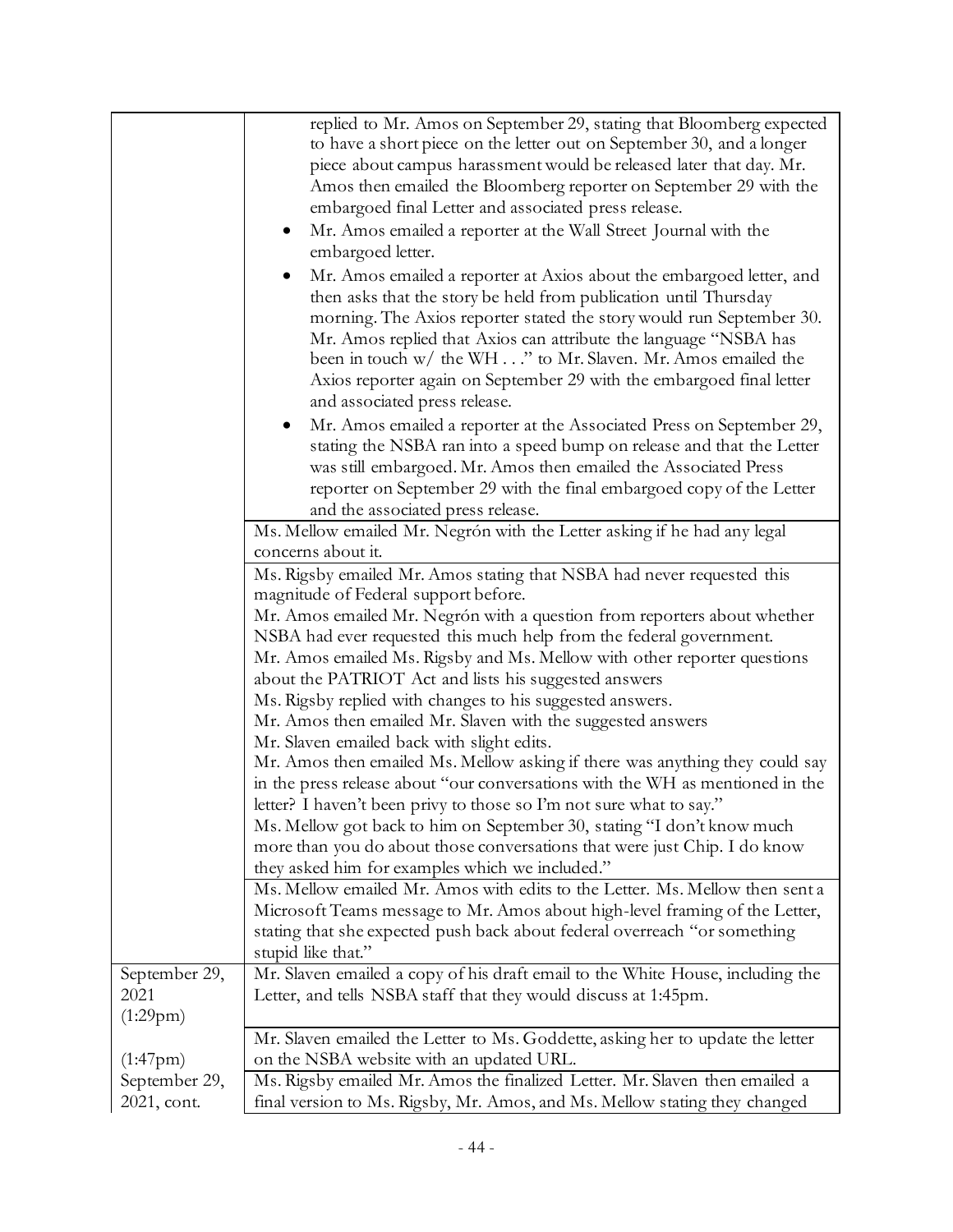|                       | the title of the Letter and that the White House email is almost ready and could                                                                                                              |  |  |  |
|-----------------------|-----------------------------------------------------------------------------------------------------------------------------------------------------------------------------------------------|--|--|--|
| (2:17pm)              | be expected to go out very soon.                                                                                                                                                              |  |  |  |
| $(3:00 \text{pm})$    | The Letter was sent to the White House via Ms. Rodríguez. Ms. Wall emailed                                                                                                                    |  |  |  |
|                       | Mr. Slaven back to thank him that the Letter was sent in advance of its release.<br>She reiterated that the President "stands with educators who are doing right by                           |  |  |  |
|                       |                                                                                                                                                                                               |  |  |  |
|                       | kids-and we know they/you all need to be protected now more than ever." Ms.                                                                                                                   |  |  |  |
|                       | Rodríguez also thanks Mr. Slaven for his leadership and stated that "we look                                                                                                                  |  |  |  |
|                       | forward to our continued work together. Mr. Slaven replied, thanking her.                                                                                                                     |  |  |  |
| (3:28pm)              | Ms. Rigsby emailed Amanda Beaumont (Senate HELP Committee) with the                                                                                                                           |  |  |  |
|                       | Letter in advance of the September 30 Senate HELP Committee meeting.                                                                                                                          |  |  |  |
|                       | Mr. Slaven, Ms. Rigsby, Ms. Mellow, Mr. Amos, and Ms. Joe exchanged emails                                                                                                                    |  |  |  |
| (4:48pm)              | about the CSBA's letter to Governor Newsom, which asked for similar                                                                                                                           |  |  |  |
|                       | investigations and assistance to help protect board members.                                                                                                                                  |  |  |  |
| (8:18pm)              | Mr. Slaven emailed the Letter to the NSBA Board of Directors explaining that                                                                                                                  |  |  |  |
|                       | it was sent to President Biden. No Board members responded until October 1,                                                                                                                   |  |  |  |
|                       | 2021.                                                                                                                                                                                         |  |  |  |
| (8:30 <sub>pm</sub> ) | Mr. Slaven emailed Daniel Domenech (AASA) informing him that NSBA                                                                                                                             |  |  |  |
|                       | would release the Letter the following day and explains NSBA is asking for                                                                                                                    |  |  |  |
|                       | federal involvement.                                                                                                                                                                          |  |  |  |
| (10:12pm)             | Mr. Amos forwarded an email chain that included Ms. Ellerson Ng about the                                                                                                                     |  |  |  |
|                       | joint statement from September to provide context in case NSBA received                                                                                                                       |  |  |  |
|                       | push back from AASA about not collaborating with them on the Letter. Mr.                                                                                                                      |  |  |  |
|                       | Slaven then indicated he was very open with Ms. Ellerson Ng about the                                                                                                                         |  |  |  |
|                       | contents of the Letter.                                                                                                                                                                       |  |  |  |
| September 30,         | Mr. Amos responds to a reporter from NPR; He tells her that she can talk                                                                                                                      |  |  |  |
| 2021                  | interview Mr. Slaven about the letter later that day.<br>Ms. Mellow sent the Letter to many organizations across the country. Nozoe<br>(NASSP) responded, praising Mr. Slaven for the Letter. |  |  |  |
|                       |                                                                                                                                                                                               |  |  |  |
|                       |                                                                                                                                                                                               |  |  |  |
|                       | Mr. Amos forwarded the first unsolicited email sent by a citizen in response to                                                                                                               |  |  |  |
|                       | the letter to Ms. Blane and Ms. Goddette. Ms. Blane then asked whether they                                                                                                                   |  |  |  |
|                       | should give Mr. Slaven and Dr. Garcia advanced notice that they would likely                                                                                                                  |  |  |  |
|                       | receive similar emails, and whether all of these emails should be forwarded to                                                                                                                |  |  |  |
|                       | them.                                                                                                                                                                                         |  |  |  |
|                       | Mr. Amos emailed Dr. Garcia and Mr. Slaven talking points about the Letter.                                                                                                                   |  |  |  |
| October 1,            | Ms. Joe emailed NSBA staff directing them not to engage with unsolicited calls,                                                                                                               |  |  |  |
| 2021                  | emails, and social media posts they receive in response to the Letter.                                                                                                                        |  |  |  |
|                       | Julia Treanor, DHS Cybersecurity School Safety Task Force, emailed NSBA                                                                                                                       |  |  |  |
|                       | about the Letter to get background on NSBA's requests within it. This was                                                                                                                     |  |  |  |
|                       | forwarded to Mr. Slaven, who was asked whether they should proceed. Mr.                                                                                                                       |  |  |  |
|                       | Amos began to "quarterback" internal response to the blowback and referred                                                                                                                    |  |  |  |
|                       | to callers as "spewing hate and chaos" while lamenting about right-wing                                                                                                                       |  |  |  |
|                       | websites. During a recording, Mr. Amos's and Mr. Slaven's conversation was                                                                                                                    |  |  |  |
|                       | interrupted when Randi Weingarten called to congratulation Mr. Slaven on the                                                                                                                  |  |  |  |
|                       | Letter.                                                                                                                                                                                       |  |  |  |
| October 1,            | Nicole Neily sent a letter in response to NSBA's Letter to NSBA on behalf of                                                                                                                  |  |  |  |
| 2021, cont.           | 20 other parent organizations from around the country.                                                                                                                                        |  |  |  |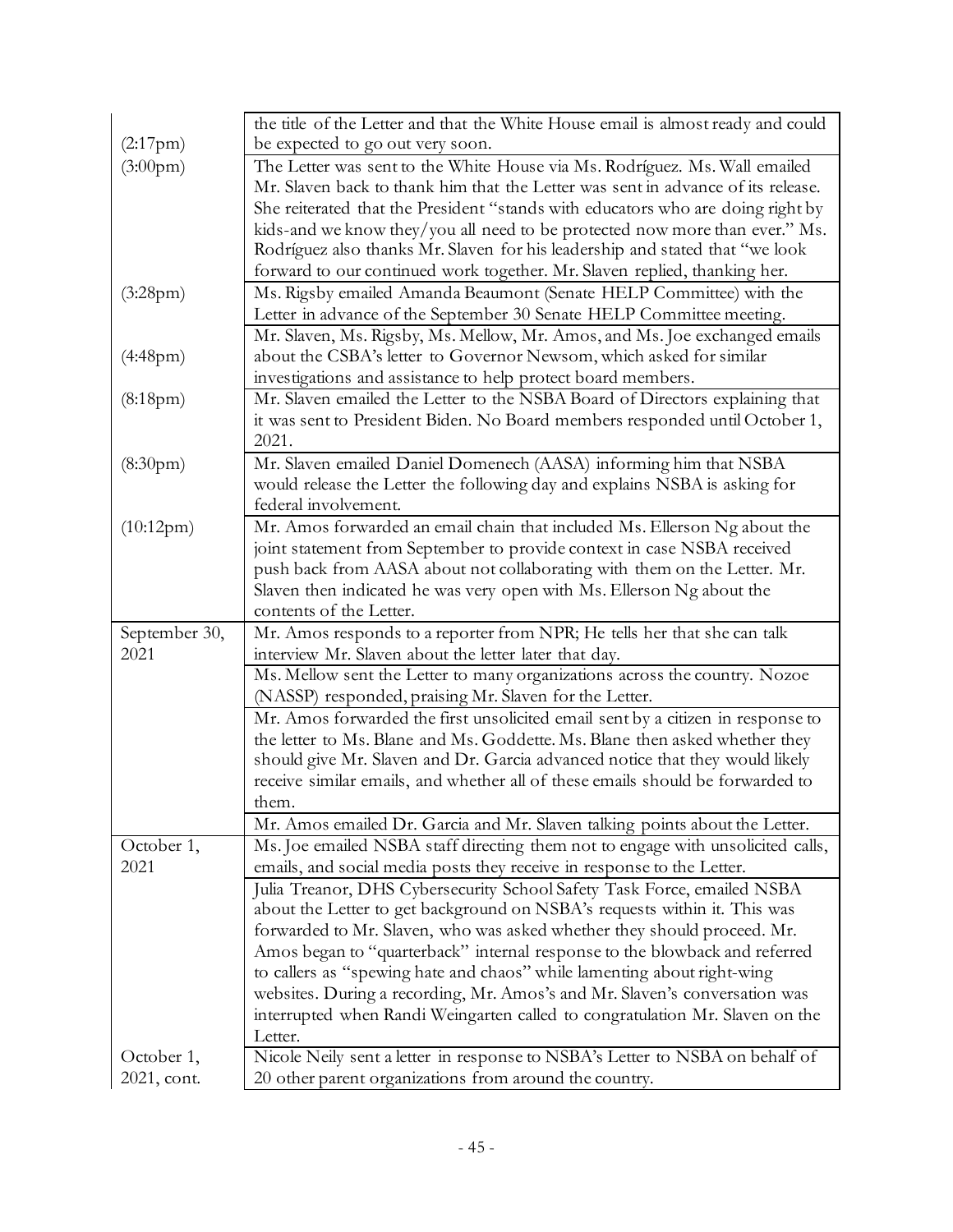|            | NSBA team edited a paragraph for their newsletter that discussed not trying to                                                                              |  |  |  |
|------------|-------------------------------------------------------------------------------------------------------------------------------------------------------------|--|--|--|
|            | silence parents.                                                                                                                                            |  |  |  |
|            | Beverly Slough of the NSBA Board of Directors emailed Mr. Slaven and the                                                                                    |  |  |  |
|            | NSBA Board of Directors strongly objecting to the Letter being sent while                                                                                   |  |  |  |
|            | making clear that the Letter should not have been sent without the approval of                                                                              |  |  |  |
|            | the Board of Directors.                                                                                                                                     |  |  |  |
|            | John Halkias emailed Mr. Slaven and the NSBA Board of Directors, stating the                                                                                |  |  |  |
|            | Board should have been consulted before the Letter was sent. He also                                                                                        |  |  |  |
|            | discussed how the Letter made the situation worse.                                                                                                          |  |  |  |
| October 2, | Steven Chapman (NSBA Board of Directors) emailed Mr. Slaven and the Board                                                                                   |  |  |  |
| 2021       | stating that letters like the Letter should at the very least be reviewed by the                                                                            |  |  |  |
|            | executive committee.                                                                                                                                        |  |  |  |
|            | Dr. Garcia emailed Mr. Slaven and the Board thanking them for their                                                                                         |  |  |  |
|            | responses. She indicates the NSBA had been engaged with the White House                                                                                     |  |  |  |
|            | and Department of Education on these issues for several weeks and promises                                                                                  |  |  |  |
|            | to coordinate next steps with Mr. Slaven.                                                                                                                   |  |  |  |
|            | Janine Bay Teske emailed Mr. Slaven, Dr. Garcia, and the Board and discusses                                                                                |  |  |  |
|            | the negative wording of the Letter and how it promotes divisiveness.                                                                                        |  |  |  |
|            | Dr. Garcia responded to the email chain stating that the Letter does not call                                                                               |  |  |  |
|            | parents terrorists.                                                                                                                                         |  |  |  |
|            | Mr. Slaven responded to the email chain with a long explanation that discusses                                                                              |  |  |  |
|            | sending the Letter to the Board the day before it was released, how the request                                                                             |  |  |  |
|            | to the federal government is legitimate, and about how these issues are                                                                                     |  |  |  |
|            | escalating across the country.                                                                                                                              |  |  |  |
| October 4, | Ms. Joe emailed NSBA staff, stating "expect for direction from [Mr. Slaven]                                                                                 |  |  |  |
| 2022       | today," after lots of NSBA staff forward a Department of Homeland Security                                                                                  |  |  |  |
|            | invitation to Mr. Slaven asking what to do in response. Ms. Joe followed up,                                                                                |  |  |  |
|            | stating that Mr. Slaven wanted Ms. Mellow, Ms. Rigsby, and Mr. Lustig to take                                                                               |  |  |  |
|            | the meeting. Ms. Joe then followed up with Mr. Slaven's assistant stating that                                                                              |  |  |  |
|            | after talking it through with Ms. Mellow, they believe Mr. Slaven should lead                                                                               |  |  |  |
|            | the call for NSBA.                                                                                                                                          |  |  |  |
|            | Anthony Cole, Department of Justice Sr. Advisor to the Attorney General,                                                                                    |  |  |  |
|            | emailed Mr. Slaven asking to chat in the afternoon. Mr. Slaven agreed, and the                                                                              |  |  |  |
|            | call took place "within the hour" between 3:45pm-4:45pm.                                                                                                    |  |  |  |
|            | Alivia Roberts at the Department of Justice had a conversation with Mr. Slaven                                                                              |  |  |  |
|            | about steps the Department could take to address the threats referenced in                                                                                  |  |  |  |
|            | Letter. Ms. Roberts then followed up with an email. She attached the Attorney                                                                               |  |  |  |
|            | General's Memo that would be made public later that day. Anthony Cole was                                                                                   |  |  |  |
|            | also on the call. Mr. Slaven thanks them for demonstrating leadership and<br>stated that he believes the Attorney General's actions will make a difference. |  |  |  |
|            |                                                                                                                                                             |  |  |  |
|            | Attorney General Merrick Garland issued a memo with steps the Department                                                                                    |  |  |  |
|            | would take in response to the Letter.                                                                                                                       |  |  |  |
| October 5, | Ms. Wall emails Mr. Slaven asking for his and Dr. Garcia's phone number.                                                                                    |  |  |  |
| 2021       |                                                                                                                                                             |  |  |  |
|            |                                                                                                                                                             |  |  |  |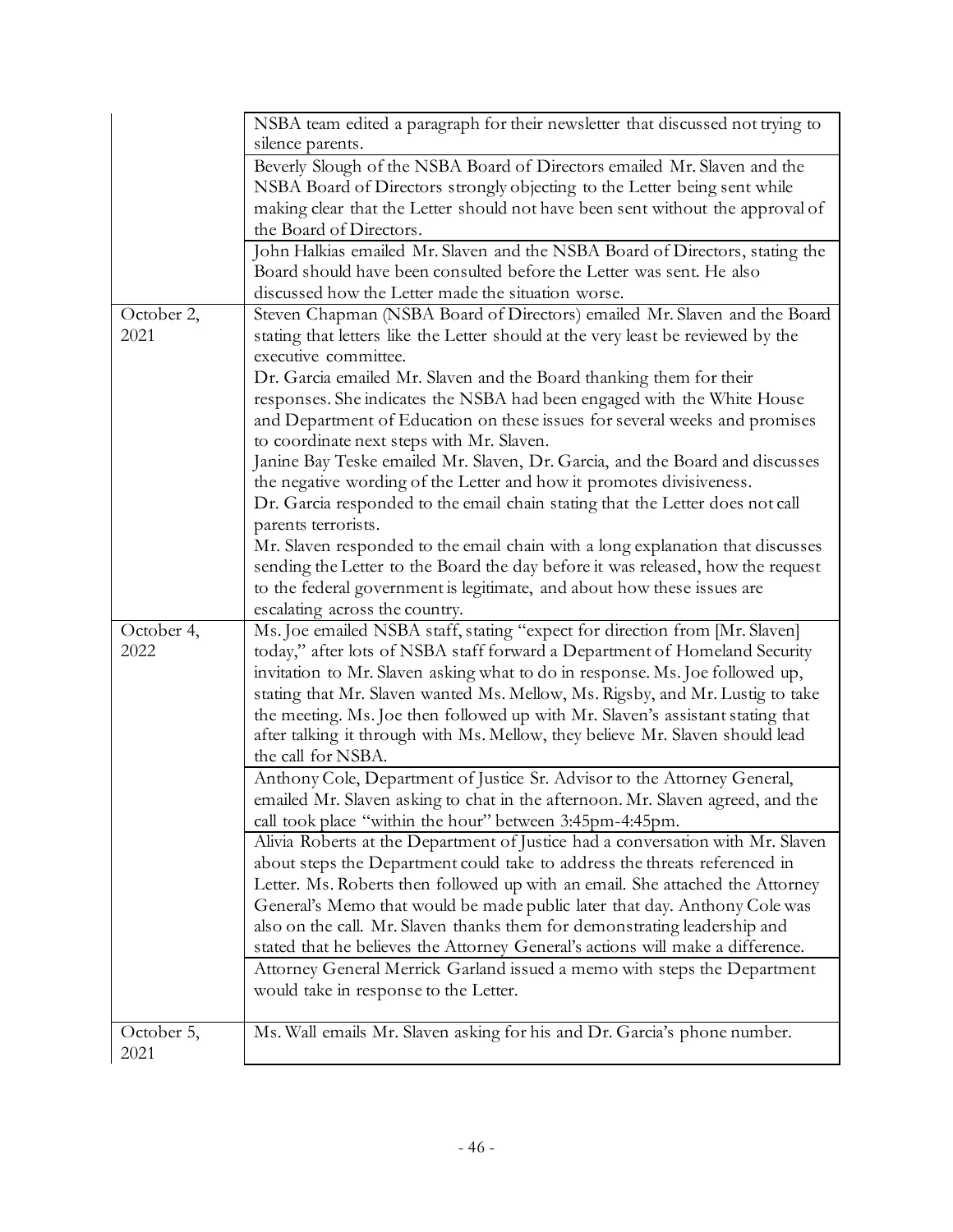|            | Mr. Negrón emailed Mr. Slaven voicing personal safety concerns in the wake of                                                          |  |  |  |  |
|------------|----------------------------------------------------------------------------------------------------------------------------------------|--|--|--|--|
|            | the Letter, noting a specific instance about his personal information being                                                            |  |  |  |  |
|            | shared on LinkedIn.                                                                                                                    |  |  |  |  |
|            | Mr. Slaven emailed NSBA staff and asked for edits on the FAQs they plan to                                                             |  |  |  |  |
|            | release regarding the Letter. Comments and edits are visible.                                                                          |  |  |  |  |
| October 6, | Ms. Doyle emailed the NSBA Board of Directors calling for disclosure about                                                             |  |  |  |  |
| 2021       | the origins of the Letter as well as corrective action and calling for "the inept                                                      |  |  |  |  |
|            | employee and anyone else that had a hand in this" Letter to be replaced.                                                               |  |  |  |  |
|            | Mr. Slaven emailed Dr. Garcia, Frank Henderson (KS), Kristi Swett (UT), and                                                            |  |  |  |  |
|            | Charlie Wilson (OH) with an article about a fight between Florida and NSBA                                                             |  |  |  |  |
|            | over safety concerns. He told them "Board members have a duty of                                                                       |  |  |  |  |
|            | confidentiality, loyalty and obedience as part of their fiduciary duties to the                                                        |  |  |  |  |
|            | org. they represent. The best interests [sic] of the association is to prevail over                                                    |  |  |  |  |
|            | any individual interest even if they disagree barring an illegal action—which is                                                       |  |  |  |  |
|            | not at play in this situation."                                                                                                        |  |  |  |  |
|            | Ms. Doyle responded, suggesting Ms. Slaven send the talking points to the                                                              |  |  |  |  |
|            | state association executive directors himself because she would not defend the                                                         |  |  |  |  |
|            | Letter.                                                                                                                                |  |  |  |  |
|            | Mr. Slaven sent Anthony Cole a follow-up email after their phone call. Mr.                                                             |  |  |  |  |
|            | Slaven expressed happiness about the Attorney General's announcement. He                                                               |  |  |  |  |
|            | told Mr. Cole that emails and calls to NSBA are increasing and wonders if he                                                           |  |  |  |  |
|            | should report them to the Alexandria Police Department or Federal Bureau of<br>Investigation. Mr. Cole then gave Mr. Slaven resources. |  |  |  |  |
|            |                                                                                                                                        |  |  |  |  |
|            | Mr. Slaven started to draft a "Timeline" of events surrounding the Letter. He                                                          |  |  |  |  |
|            | emailed it to Ms. Mellow on October 19 to "check for accuracy," and tells her                                                          |  |  |  |  |
|            | he will be sharing it with the NSBA's PR firm today.<br>Ms. Samuel emailed Mr. Slaven asking how he is doing (in light of the Letter   |  |  |  |  |
|            |                                                                                                                                        |  |  |  |  |
|            | fallout). Mr. Slaven responded stating that he doesn't like bullies. He then told                                                      |  |  |  |  |
|            | an anecdote about his father and maintains that he will fight for students                                                             |  |  |  |  |
|            | "against violence, threats, and anything else that interferes with an excellent<br>education."                                         |  |  |  |  |
| October 7, | Senator Charles Grassley and other members of the Senate Committee on the                                                              |  |  |  |  |
| 2021       | Judiciary send Attorney General Garland a memo related to the Letter.                                                                  |  |  |  |  |
|            | Available Here.                                                                                                                        |  |  |  |  |
|            | Ms. Wall emailed Mr. Slaven saying, "I know I didn't call on Tuesday, but I                                                            |  |  |  |  |
|            | think Dr. Garcia got a call from someone way better than me," alluding to The                                                          |  |  |  |  |
|            | President                                                                                                                              |  |  |  |  |
| October 8, | Mr. Lustig responded to the Department of Homeland Security's request for                                                              |  |  |  |  |
| 2021       | information, stating that Mr. Slaven would participate along with Ms. Rigsby.                                                          |  |  |  |  |
|            | NSBA requested that the Department's Director of State and Local Affairs be                                                            |  |  |  |  |
|            | present.                                                                                                                               |  |  |  |  |
|            | Ms. Watkins-Foote (Dept. of Educ.) asked Ms. Mellow to start having 20                                                                 |  |  |  |  |
|            | minute bi-weekly check ins to include Ms. Rigsby on October 7. The first                                                               |  |  |  |  |
|            | meeting happens on October 8.                                                                                                          |  |  |  |  |
|            |                                                                                                                                        |  |  |  |  |
| October 8, | Mr. Slaven emailed Ms. Wall, stating that Dr. Garcia "was thrilled and said she                                                        |  |  |  |  |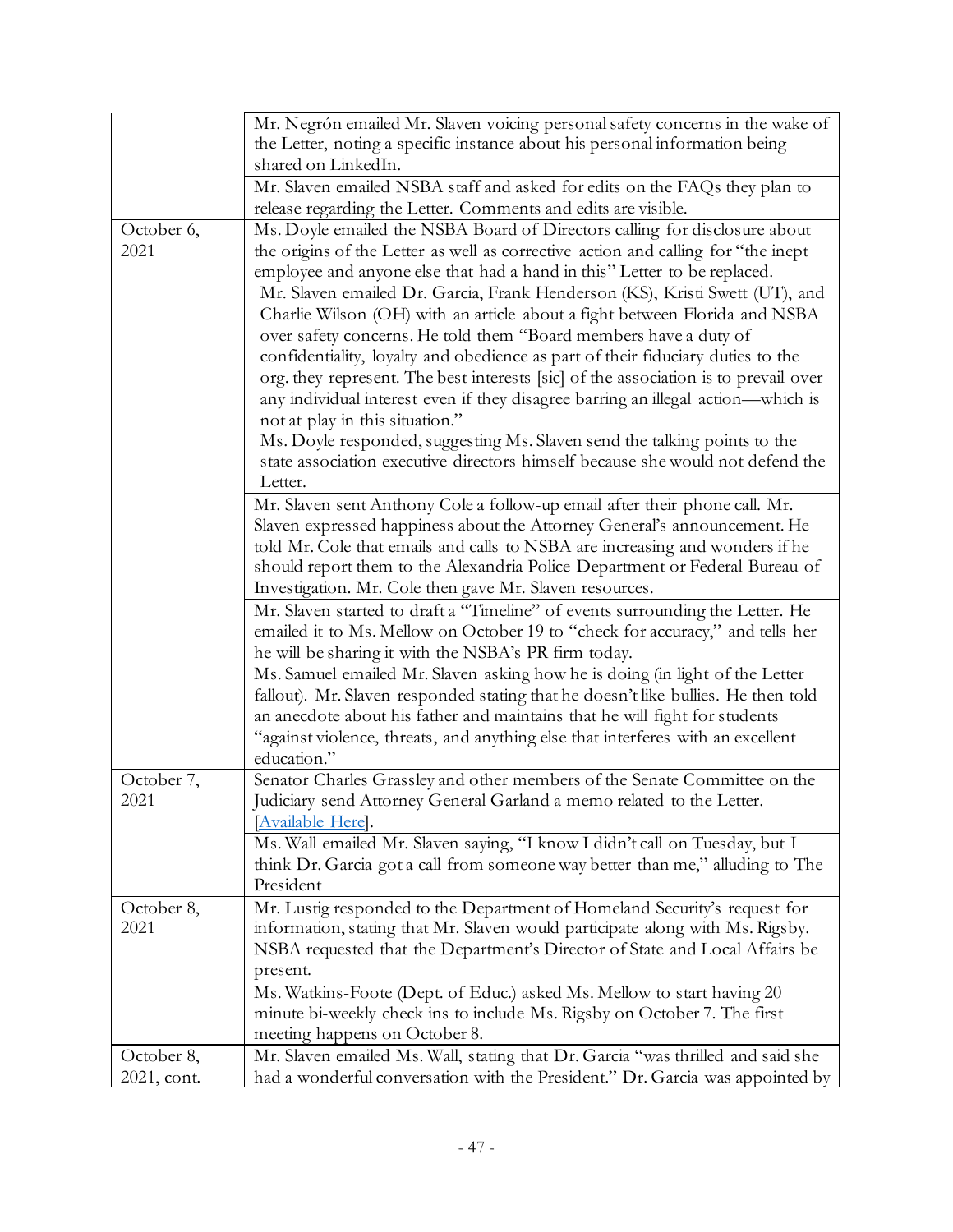|                     | the Administration to the Federal Education Advisory Board on October 13,<br>2021.                         |  |  |  |
|---------------------|------------------------------------------------------------------------------------------------------------|--|--|--|
| October 10,         | Mr. Slaven emailed talking points about the Letter to the NSBA Board of                                    |  |  |  |
| 2021                | Directors. Ms. Doyle responded that he should send it to state executive                                   |  |  |  |
|                     | directors $b/c$ she would not defend the Letter.                                                           |  |  |  |
| October 13,         | Dr. Garcia was appointed as a Board Member to the Federal Education                                        |  |  |  |
| 2021                | Advisory Board. [Available Here].                                                                          |  |  |  |
| October 15,         | Mr. Slaven and NSBA staff attend the Department of Homeland Security's                                     |  |  |  |
| 2021                | School Safety Meeting to discuss, among other types of safety, the concerns                                |  |  |  |
|                     | raised in the Letter. Prior, Mr. Lustig told Mr. Slaven that the Department                                |  |  |  |
|                     | asked to provide it with information about how to frame the Letter if it comes                             |  |  |  |
|                     | up during the town hall and wanted to know whether NSBA will answer                                        |  |  |  |
|                     | questions directly during the Q&A. Mr. Slaven stated that it would be "best if                             |  |  |  |
|                     | we be silent listeners tomorrow." Mr. Slaven emailed Ms. Rigsby and Mr. Lustig                             |  |  |  |
|                     | following the meeting, stating that it went great and there were at least two<br>NSBA Board Members there. |  |  |  |
|                     | The NSBA's counsel, Carr Maloney, sent a letter about NSBA retaining counsel                               |  |  |  |
|                     | to navigate the deluge of records requests associated with the Letter.                                     |  |  |  |
| October 19,         | Mr. Slaven prepared a presentation for the NSBA Board of Directors about the                               |  |  |  |
| 2021                | timeline of events surrounding the Letter.                                                                 |  |  |  |
|                     | Attorney General Garland is sued for allegedly violating free speech following                             |  |  |  |
|                     | the release of the Memo.                                                                                   |  |  |  |
| October 21,         | Mr. Slaven, Mr. Lustig, Ms. Mellow, and Ms. Rigsby participated in a call with                             |  |  |  |
| 2021                | the Department of Homeland Security Cybersecurity Division, School Safety                                  |  |  |  |
|                     | Taskforce.                                                                                                 |  |  |  |
|                     | Attorney General Garland testified at a Justice Department Oversight Hearing                               |  |  |  |
|                     | about his memo, acknowledging that he relied on the Letter as a basis for                                  |  |  |  |
|                     | issuing his October 4 Memo. [Available Here at 01:18:14-1:22:57].                                          |  |  |  |
| October 22,<br>2021 | NSBA Board of Directors issued an apology over the Letter.                                                 |  |  |  |
| October 23,         | Mr. Slaven sent an email to Celinda Lake (of Lake Research) and told her the                               |  |  |  |
| 2021                | Board of Directors apologized yesterday over "my strong objections and it has                              |  |  |  |
|                     | only made things worse which is what I predicted."                                                         |  |  |  |
|                     | Mr. Amos emailed Mr. Slaven and Ms. Joe that the Oregon School Board                                       |  |  |  |
|                     | Association posted the apology memo yesterday and that it was getting some                                 |  |  |  |
|                     | traction.                                                                                                  |  |  |  |
| October 26,         | Mr. Amos emailed Mr. Slaven and Ms. Joe, advising them that a "new news                                    |  |  |  |
| 2021                | angle" had begun running in which outlets were trying to tie Dr. Garcia's                                  |  |  |  |
|                     | nomination to the National Assessment Governing Board to an alleged quid-                                  |  |  |  |
|                     | pro-quo for cooperation between NSBA and the Biden Administration on the                                   |  |  |  |
|                     | Letter. Mr. Slaven responded that Dr. Garcia's nomination was in the works for                             |  |  |  |
|                     | months and the appointment letter came "well before the NSBA letter."                                      |  |  |  |
|                     | Indiana's Attorney General issued a letter calling for actions to be taken by the                          |  |  |  |
|                     | NSBA. The Attorneys General of Alabama, Alaska, Arizona, Arkansas,                                         |  |  |  |
| October 26,         | Georgia, Kansas, Missouri, Montana, Oklahoma, South Carolina, and Texas                                    |  |  |  |
| 2021, cont.         | were all signatories.                                                                                      |  |  |  |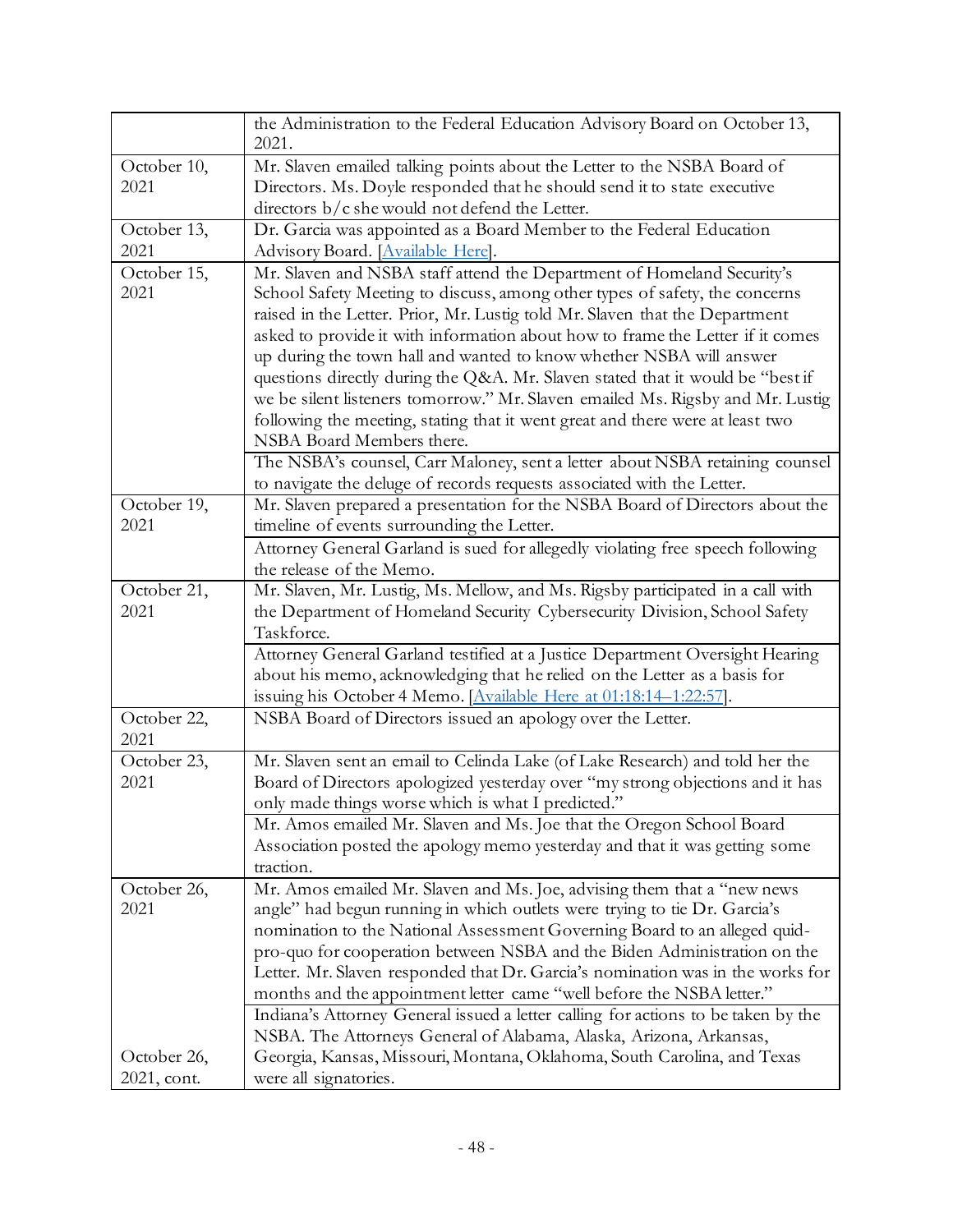| October 27,<br>2021 | The House of Representatives Committee on the Judiciary sent a memo to<br>NSBA announcing its investigation based on factual allegations that hinted at |  |  |  |
|---------------------|---------------------------------------------------------------------------------------------------------------------------------------------------------|--|--|--|
|                     | backchanneling concerns.                                                                                                                                |  |  |  |
|                     | Attorney General Garland testified before the House Committee on the                                                                                    |  |  |  |
|                     | Judiciary. [Available Here].                                                                                                                            |  |  |  |
|                     |                                                                                                                                                         |  |  |  |
|                     | Senator Charles Grassley and other Senators sent Attorney General Garland a                                                                             |  |  |  |
|                     | follow-up requesting information discussed during his hearing. [Available                                                                               |  |  |  |
|                     | Here.                                                                                                                                                   |  |  |  |
| October 28,         | Dr. Garcia issued a follow-up to the NSBA's apology letter and sent it to                                                                               |  |  |  |
| 2021                | NSBA Members to outline the next steps NSBA would take.                                                                                                 |  |  |  |
|                     | Ms. Joe emailed Dr. Garcia's apology to NSBA staff.                                                                                                     |  |  |  |
|                     | NSBA held an internal staff call to discuss responses to the Letter. During the                                                                         |  |  |  |
|                     | meeting, Ms. Mellow was upset that the NSBA backed off support of the letter                                                                            |  |  |  |
|                     | because of a "politically false narrative" and another staff member wanted to                                                                           |  |  |  |
|                     | know if the NSBA truly meant the apology. Dr. Garcia explained the apology                                                                              |  |  |  |
|                     | was to address the concerns of members and based on the crisis management                                                                               |  |  |  |
|                     | team's suggestions, to step away from the "hottest terms" in the Letter.                                                                                |  |  |  |
| November 12,        | Mr. Amos prepared Revised Board Talking Points regarding the Letter.                                                                                    |  |  |  |
| 2021                |                                                                                                                                                         |  |  |  |
|                     | Ranking Member Jordan sent Mr. Slaven a memo laying out events surrounding                                                                              |  |  |  |
|                     | the Letter and asking Mr. Slaven to make himself available for an interview with                                                                        |  |  |  |
|                     | the Committee. A news article outlining Ranking Member Jordan's claims was                                                                              |  |  |  |
|                     | published on March 9, 2022. [Available Here].                                                                                                           |  |  |  |
| December 6,         | Senator Charles Grassley and other members of the Senate Committee on the                                                                               |  |  |  |
| 2021                | Judiciary sent Attorney General Garland another follow-up memo. [Available                                                                              |  |  |  |
|                     | Here.                                                                                                                                                   |  |  |  |
| January 18,         | Senator Charles Grassley and other members of the Committee on the Judiciary                                                                            |  |  |  |
| 2021                | sent Attorney General Garland another memo with email exhibits dated from                                                                               |  |  |  |
|                     | October 5, 2021. [Available Here].                                                                                                                      |  |  |  |
| January 24,         | Senator Tom Cotton sent a memo to Secretary Cardona. [Available Here]. The                                                                              |  |  |  |
| 2022                | memo deals with an October 8 email from NEA (National Education                                                                                         |  |  |  |
|                     | Association) sent to Facebook, Twitter, and Tik Tok accusing them of                                                                                    |  |  |  |
|                     | spreading misinformation.                                                                                                                               |  |  |  |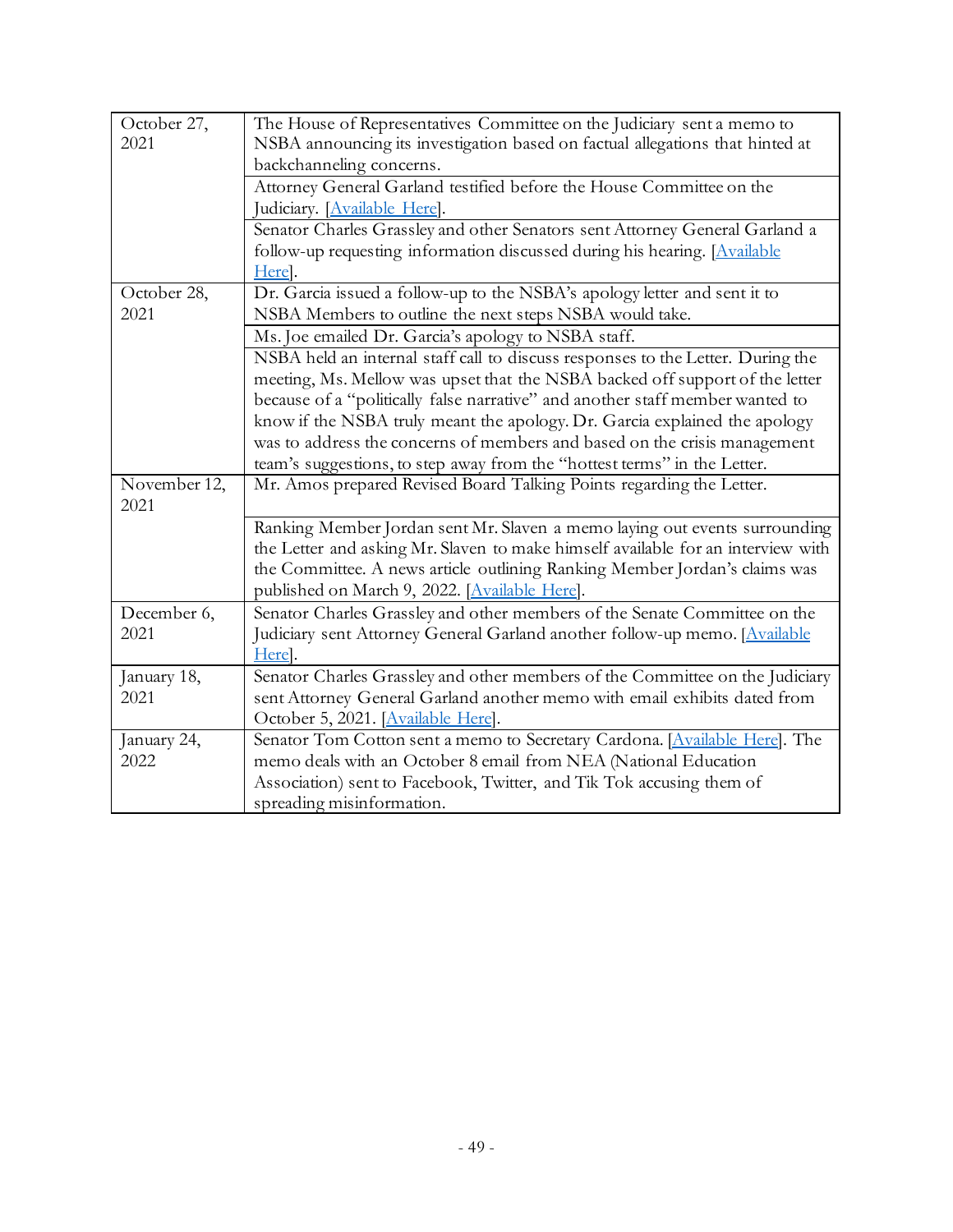| Date                  | Editor         | Edits & Comments                                                                                                                                                                                                                                                                                                                                                                                                                                                                                                                                                                                                                                                                                                                                                                                                                                                                                                                                                                                                                                                                |
|-----------------------|----------------|---------------------------------------------------------------------------------------------------------------------------------------------------------------------------------------------------------------------------------------------------------------------------------------------------------------------------------------------------------------------------------------------------------------------------------------------------------------------------------------------------------------------------------------------------------------------------------------------------------------------------------------------------------------------------------------------------------------------------------------------------------------------------------------------------------------------------------------------------------------------------------------------------------------------------------------------------------------------------------------------------------------------------------------------------------------------------------|
| September 9,<br>2021  | Jane Mellow    | Ms. Mellow emailed Ms. Rigsby stating that Mr. Slaven had<br>asked that she draft a letter to "either the Attorney General<br>or the Director of the FBI, he is not sure yet, about threats to<br>school boards across the country." <sup>101</sup>                                                                                                                                                                                                                                                                                                                                                                                                                                                                                                                                                                                                                                                                                                                                                                                                                             |
|                       |                |                                                                                                                                                                                                                                                                                                                                                                                                                                                                                                                                                                                                                                                                                                                                                                                                                                                                                                                                                                                                                                                                                 |
|                       | Deborah Rigsby | Ms. Rigsby emailed Ms. Mellow agreeing to draft a letter and<br>suggested including the Secret Service. <sup>102</sup>                                                                                                                                                                                                                                                                                                                                                                                                                                                                                                                                                                                                                                                                                                                                                                                                                                                                                                                                                          |
|                       | Chip Slaven    | Mr. Slaven emailed Ms. Rigsby agreeing, further stating that                                                                                                                                                                                                                                                                                                                                                                                                                                                                                                                                                                                                                                                                                                                                                                                                                                                                                                                                                                                                                    |
|                       |                | he brought the issue up on his call to the White House and<br>that it sparked considerable discussion. <sup>103</sup>                                                                                                                                                                                                                                                                                                                                                                                                                                                                                                                                                                                                                                                                                                                                                                                                                                                                                                                                                           |
| September 17,<br>2021 | Deborah Rigsby | Ms. Rigsby emailed the initial draft of the letter to Mr. Slaven<br>and Ms. Mellow. <sup>104</sup>                                                                                                                                                                                                                                                                                                                                                                                                                                                                                                                                                                                                                                                                                                                                                                                                                                                                                                                                                                              |
| September 20,<br>2021 | Jane Mellow    | Ms. Mellow emailed a newer version of the letter <sup>105</sup> with<br>comments and edits:                                                                                                                                                                                                                                                                                                                                                                                                                                                                                                                                                                                                                                                                                                                                                                                                                                                                                                                                                                                     |
|                       |                | In [2, Ms. Mellow commented: "Do we want to add<br>'investigate' before 'intercept'"<br>In ¶3, Ms. Mellow commented: "We should all talk<br>$\bullet$<br>about this" on the line discussing the Army National<br>Guard and Military Police deployment to school<br>districts.<br>In ¶7, Ms. Mellow commented: "I'm not sure where<br>٠<br>we should include this but I want to insert something<br>along these lines: These types of incidents are causing<br>many school board members, most of whom are not<br>paid, to decide to not run again. It also has the effect<br>of causing good people who are interested in making<br>a difference in their community choose not to<br>engage."<br>Ms. Mellow removed the language "Reportedly, this<br>$\bullet$<br>apprehension is because a number of districts may<br>have previously revised or ordered a hiatus of<br>contracts and memoranda of understanding with law<br>enforcement agencies for school resource officer<br>support and other public safety services."<br>Date changed from September 17 to September 22 |
| September 21,<br>2021 | Chip Slaven    | Mr. Slaven edited Jane Mellow and Deborah Rigsby's draft<br>and emailed a new version back to Deborah Rigsby <sup>106</sup> with<br>the following changes:                                                                                                                                                                                                                                                                                                                                                                                                                                                                                                                                                                                                                                                                                                                                                                                                                                                                                                                      |

**TABLE 7 – SUMMARY OF LETTER CHANGES AND DRAFTS**

<sup>101</sup> *See* E-mail from Jane Mellow to Deborah Rigsby (Sept. 9, 2021) (appendix exhibit 72).

<sup>&</sup>lt;sup>103</sup> *Id.*<br><sup>104</sup> See Letter Draft (Sept. 17, 2021) (appendix exhibit 73).<br><sup>105</sup> See Letter Draft (Sept. 22, 2021) (appendix exhibit 74).<br><sup>106</sup> See Letter Draft (Sept. 23, 2021) (appendix exhibit 75).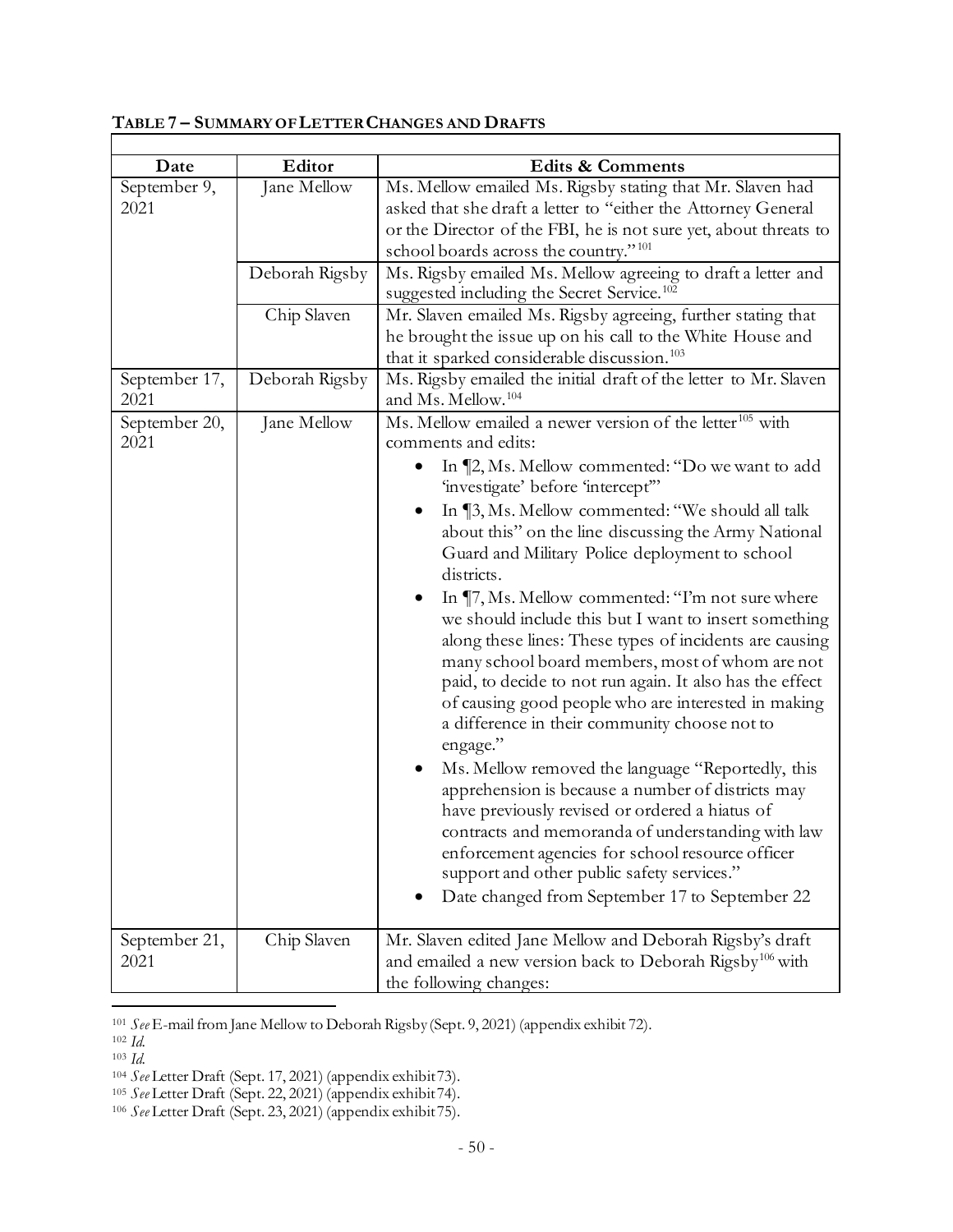| September 21, | Mr. Slaven commented on the heading: "Should we<br>$\bullet$                                                             |
|---------------|--------------------------------------------------------------------------------------------------------------------------|
| 2021, cont.   | address directly to President Biden?" in lieu of "The                                                                    |
|               | President."                                                                                                              |
|               | Mr. Slaven commented at [8: "I need to check with<br>$\bullet$                                                           |
|               | Charlie and see if we can reference the letter. I am                                                                     |
|               | not sure if they wanted it released publicly but I am                                                                    |
|               | glad you included. It sends the message of how bad                                                                       |
|               | things are right now."                                                                                                   |
|               | The Date is changed to September 23.                                                                                     |
|               | Mr. Slaven inserted this language into ¶1: "America's                                                                    |
|               | public schools and its education leaders are under an                                                                    |
|               | immediate threat. The National School Boards                                                                             |
|               | Association (NSBA) respectfully asks for immediate<br>federal law enforcement and other assistance to deal               |
|               | with the growing number of threats of violence and                                                                       |
|               | acts of intimidation occuring [sic] across the nation."                                                                  |
|               | Mr. Slaven inserted this language into ¶2: "This<br>$\bullet$                                                            |
|               | propaganda continues despite the fact that critical                                                                      |
|               | race theory is not taught in public schools and                                                                          |
|               | remains a complex law school and graduate school                                                                         |
|               | subject well beyond the scope of a K-12 class."                                                                          |
|               | Mr. Slaven inserted this language into [3: "We also<br>٠                                                                 |
|               | appreciate recent discussions with White House and                                                                       |
|               | Department of Education staff on many critical                                                                           |
|               | issues facing public schools including threats school                                                                    |
|               | offocials are receing." [sic].                                                                                           |
|               | Mr. Slaven edited ¶4 from "are reticent to intervene"<br>$\bullet$<br>to "need assistance including help with monitoring |
|               | threat levels."                                                                                                          |
|               | Mr. Slaven inserted this language into ¶4: "NSBA<br>$\bullet$                                                            |
|               | respectfully asks that a joint collaboration among                                                                       |
|               | federal law enforcement agencies, state and local law                                                                    |
|               | enforcement [sic], and with public school officials be                                                                   |
|               | undertaken to focus on these threats. NSBA                                                                               |
|               | specifically solicits the expertise and resources of the                                                                 |
|               | U.S. Department of Justice, Federal Bureau of                                                                            |
|               | Investigation (FBI)."                                                                                                    |
|               | Mr. Slaven inserted this language into [5: "in regards                                                                   |
|               | to domestic terrorism."                                                                                                  |
|               | Mr. Slaven inserted this language into ¶5: "As the                                                                       |
|               | threats grow and news of extremist hate                                                                                  |
|               | organizations showing up at school board meetings<br>are being reported, this is a critical time for a                   |
|               | proactive approach to deal with this difficult issue."                                                                   |
|               | Mr. Slaven inserted this language into ¶8: "These                                                                        |
|               | threats and acts of violence are affecting our nation's                                                                  |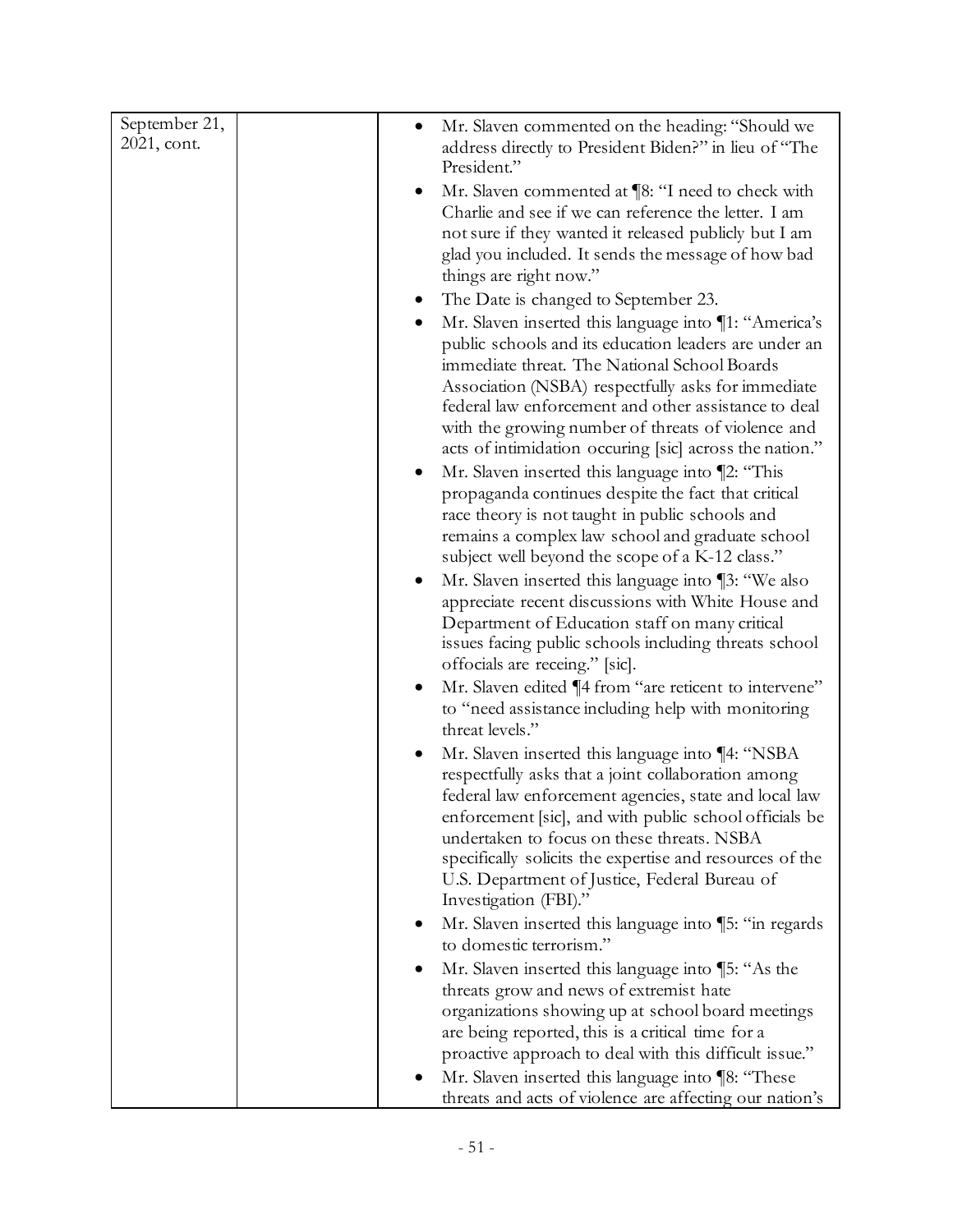| September 21, |                | democracy at the very foundational levels, causing                 |
|---------------|----------------|--------------------------------------------------------------------|
| 2021, cont.   |                | school board members – including many who are not                  |
|               |                | paid - to resign immediately and/or discontinue their              |
|               |                | service after their respective terms. Further, this                |
|               |                | increasing violence is a clear and present danger to               |
|               |                | civic participation, in which other citizens who have              |
|               |                | been contemplating service as either an elected or                 |
|               |                | appointed school board member have reconsidered."                  |
|               |                | Mr. Slaven inserted this language into ¶8: "NSBA                   |
|               |                | believes public discussions and transparency by local              |
|               |                | school board members are important for the safe and                |
|               |                | effective operations of schools. It is vital that public           |
|               |                | discources be encourgaged in a safe and open                       |
|               |                | envrionment in which varying viewpoints can be                     |
|               |                | offered in a peacful manner. Our children are                      |
|               |                | watching the examples of the current debates and we                |
|               |                | must encourage a postive debate even with different                |
|               |                | opinons." [sic].                                                   |
| September 22, | Deborah Rigsby | Ms. Rigsby emailed a newer draft of the letter to Mr. Slaven       |
| 2021          |                | and Jane Mellow with additional edits and comments. <sup>107</sup> |
|               |                | These included changes to footnotes as well as the following:      |
|               |                | Ms. Rigsby commented in [3: "If a district and its                 |
|               |                | officials have received imminent threats and have                  |
|               |                | canceled contracts with local police/sheriff                       |
|               |                | departments – and is experiencing threats, protests,               |
|               |                | and related disruptions and also any changes in                    |
|               |                | community standard(s) – perhaps the National Guard                 |
|               |                | is needed  especially if a governor will not                       |
|               |                | intervene with state law enforcement. We are already               |
|               |                |                                                                    |
|               |                | seeing punitive actions from governors over masks,                 |
|               |                | thereby jeopardizing lives."                                       |
|               |                | Ms. Rigsby commented in ¶4: "This phrase may be                    |
|               |                | redundant as the PATRIOT Act was enacted to                        |
|               |                | protect the US domestically. Overseas surveillance, if             |
|               |                | needed, would be linked to accounts or electronic                  |
|               |                | correspondence, for example, "transmitted                          |
|               |                | domestically" on the "in regards to domestic                       |
|               |                | terrorism" language.                                               |
|               |                | Ms. Rigsby commented: 'Plotters' is an actual term<br>٠            |
|               |                | used by the U.S. Secret Service, including in its                  |
|               |                | investigations into incidents of school violence" in               |
|               |                | last paragraph over Mr. Slaven's edit removing                     |
|               |                | "plotters" in exchange for "individuals and hate                   |
|               |                | groups."                                                           |

<sup>107</sup> *See* Letter Draft (Sept. 23, 2021) (appendix exhibit 76).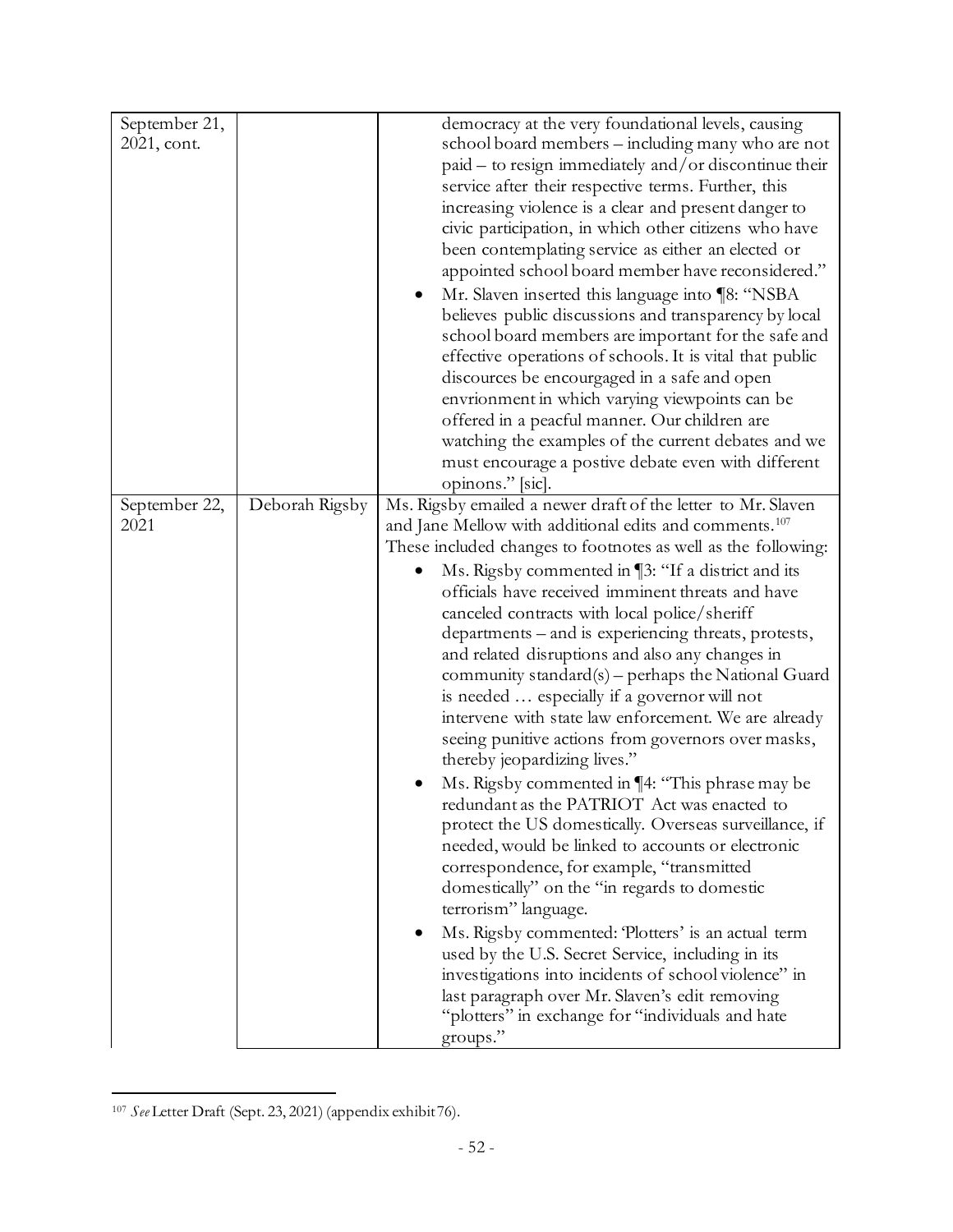| September 22,         | Chip Slaven | Ms. Rigsby added all citations included on the Letter<br>in reference to specific instances of threats or<br>harassment at school board meetings.<br>Mr. Slaven commented in [3: "I went back and forth<br>$\bullet$                                                                                                                                                                                                                                                                                                                                                                                                                                                                                                                                                                                                                                                                                                                                                                                                                                                                                                                                                                                                                                                                                                                                                                                                                                                                                                                                                                                                                                                                                                                                                                                                                         |
|-----------------------|-------------|----------------------------------------------------------------------------------------------------------------------------------------------------------------------------------------------------------------------------------------------------------------------------------------------------------------------------------------------------------------------------------------------------------------------------------------------------------------------------------------------------------------------------------------------------------------------------------------------------------------------------------------------------------------------------------------------------------------------------------------------------------------------------------------------------------------------------------------------------------------------------------------------------------------------------------------------------------------------------------------------------------------------------------------------------------------------------------------------------------------------------------------------------------------------------------------------------------------------------------------------------------------------------------------------------------------------------------------------------------------------------------------------------------------------------------------------------------------------------------------------------------------------------------------------------------------------------------------------------------------------------------------------------------------------------------------------------------------------------------------------------------------------------------------------------------------------------------------------|
| 2021, cont.           |             | on this one. I think we should leave it out for now. I<br>am concerned it could be seen as us asking for too<br>much of a federal intervention. However, if things<br>start to get bad, we can revisit" about the language<br>asking for National Guard/Military Police support.                                                                                                                                                                                                                                                                                                                                                                                                                                                                                                                                                                                                                                                                                                                                                                                                                                                                                                                                                                                                                                                                                                                                                                                                                                                                                                                                                                                                                                                                                                                                                             |
| September 24,<br>2021 | Chip Slaven | Mr. Slaven emailed the letter back to Deborah <sup>108</sup> with the<br>following changes:<br>Mr. Slaven commented in $\P$ 1: "I added this line just<br>to reinforce the notion we still want public discourse,<br>just not chaos."<br>Mr. Slaven commented in [3: "I've reviewed this<br>section again and think it will be seen as a federal<br>intervention into local and state issues. School<br>districts that have this issue should be reaching out to<br>their Governor first who can deploy State Police. I<br>also think this is not a widespread problem. If we<br>leave this in it will garner a lot of attention away from<br>the broader context. I think we leave it out and can<br>revisit it if things turn out to be more widespread."<br>Mr. Slaven commented in ¶4: "You are right<br>Deborah but I recommend keeping it in because<br>there is often confusion on the PATRIOT Act from<br>the public so I thought calling it was important so<br>there is not confusion."<br>Mr. Slaven commented in \[7: "I'm going to go ahead<br>and take this out. I am not sure they are actively<br>talking around this publicly and I don't want to put<br>them in a bad situation."<br>Letter date is edited to September 27.<br>Mr. Slaven inserted this language in ¶1: "Local school<br>board members want to hear from their communities<br>on important issues and that must be at the forefront<br>of good school board governance and pro."<br>Mr. Slaven deleted this language in ¶3: "Further, in<br>egregious circumstances and via coordination with<br>local and state authorities, we ask that the Army<br>National Guard and its Military Police be deployed to<br>certain school districts and related events where<br>students and school personnel have been subjected<br>to acts and threats of violence." |

<sup>108</sup> *See* Letter Draft (Sept. 23, 2021) (appendix exhibit 77).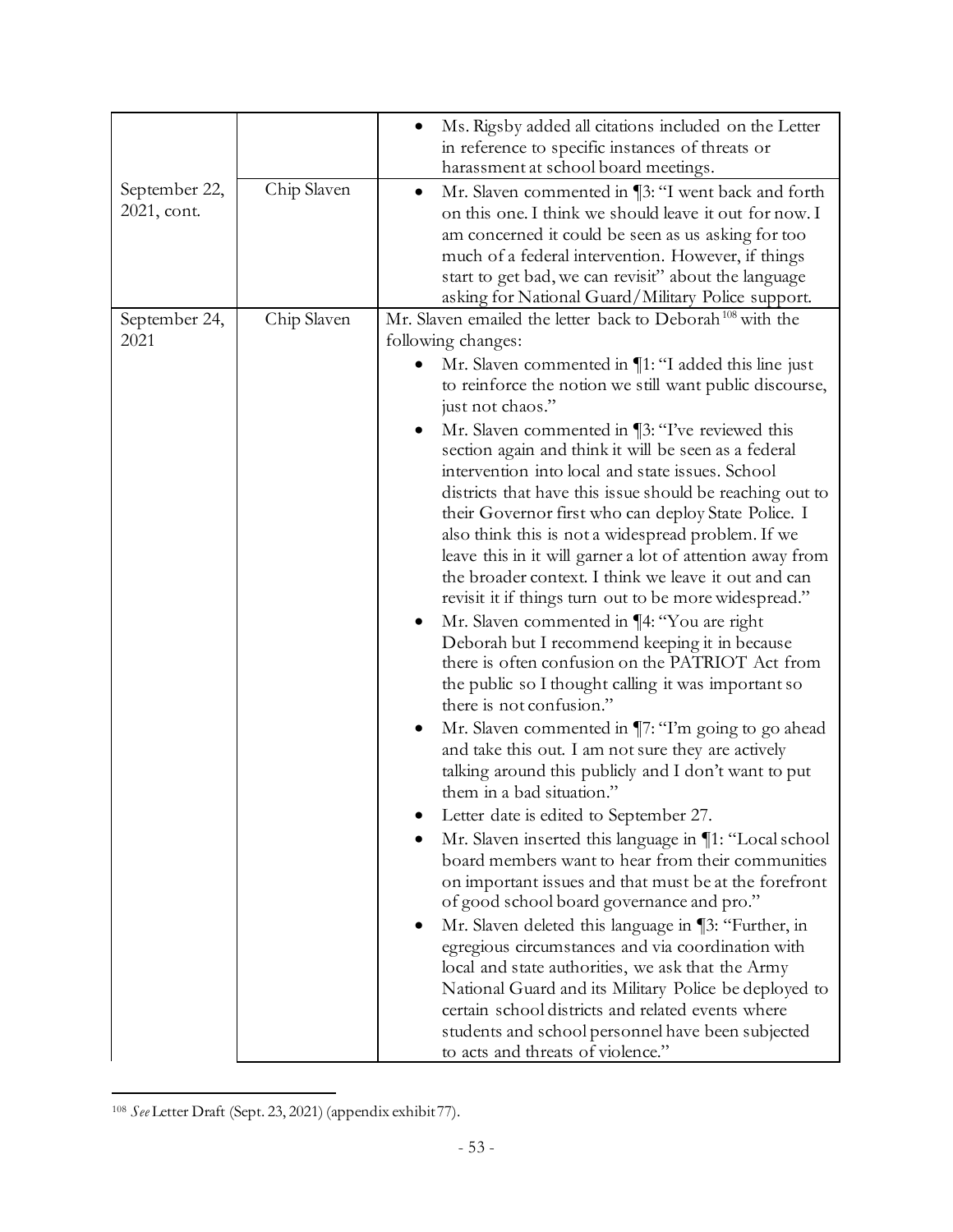|                              |                | Mr. Slaven deleted this language in ¶7: "In Ohio, an<br>individual mailed a letter to a school board member<br>labeling the return address on the envelope from a<br>local neighborhood association and then enclosing<br>threatening hate mail from another entity."<br>Mr. Slaven deleted this language in ¶7: "This<br>correspondence states that, "We are coming after you<br>and all the members on the  BoE [Board of<br>Education]." This hate mail continues by stating,<br>"You are forcing them to wear mask—for no reason<br>in this world other than control. And for that you will<br>pay dearly." Among other incendiaries, this same<br>threat also calls the school board member a "filthy<br>traitor," implies loss of pension funds, and labels the<br>school board as Marxist." |
|------------------------------|----------------|----------------------------------------------------------------------------------------------------------------------------------------------------------------------------------------------------------------------------------------------------------------------------------------------------------------------------------------------------------------------------------------------------------------------------------------------------------------------------------------------------------------------------------------------------------------------------------------------------------------------------------------------------------------------------------------------------------------------------------------------------------------------------------------------------|
| September 24,<br>2021, cont. | Deborah Rigsby | Ms. Rigsby emailed the version with Chip Slaven's edits to<br>Jason Amos, who pointed out a few minor typographical<br>mistakes. <sup>109</sup>                                                                                                                                                                                                                                                                                                                                                                                                                                                                                                                                                                                                                                                    |
| September 26,<br>2021        | Chip Slaven    | Mr. Slaven emailed a near finalized version of the letter to<br>Charlie Wilson, Dr. Viola Garcia, Frank Henderson, and<br>Kristi Swett. <sup>110</sup>                                                                                                                                                                                                                                                                                                                                                                                                                                                                                                                                                                                                                                             |
|                              | Charlie Wilson | Mr. Wilson emailed Chip Slaven with a single typographical<br>error edit. <sup>111</sup>                                                                                                                                                                                                                                                                                                                                                                                                                                                                                                                                                                                                                                                                                                           |
| September 27,<br>2021        | Deborah Rigsby | Ms. Rigsby emailed the most recent draft of the letter to<br>Chip Slaven, Jason Amos, Jane Mellow, Francisco Negrón,<br>Renee Joe, Elena Kukanova-Carpenter, and he cc'd Lenora<br>Johnson, Kimberly Muse, and Alesha Stuart asking for edits.<br>This draft reflected no differences from the September 26<br>draft. <sup>112</sup>                                                                                                                                                                                                                                                                                                                                                                                                                                                               |
| September 28,<br>2021        | Jane Mellow    | Ms. Mellow emailed Jason Amos and Deborah Rigsby<br>pointing out the following edits via e-mail. <sup>113</sup><br>I think in the first graph we say "immediately" two times<br>in a row. Ditch one of them.<br>Change "intervention" to "assistance" in the headline and<br>first graph of the release and in the letter.<br>He was concerned that "intervention" would draw an<br>immediate negative reaction among some and I think he's<br>right.<br>Can you both make those edits and send to: Chip, Jane,<br>Deborah, Jason, Francisco."                                                                                                                                                                                                                                                     |

<sup>109</sup> *See* E-mail from Jason Amos to Deborah Rigsby (Sep. 29, 2021) (appendix exhibit 78). 110 *See* E-Mail from Charlie Wilson to Chip Slaven, Dr. Viola Garcia, Frank Henderson, and Kristi Swett (Sep. 26, 2021) (appendix exhibit 79).<br> $^{111}$  *Id.* 

<sup>&</sup>lt;sup>111</sup> *Id.*<br><sup>112</sup> See Letter Draft (Sept. 27, 2021) (appendix exhibit 80).

<sup>113</sup> *See* E-mail from Jane Mellow to Jason Amos and Deborah Rigsby (Sept. 28, 2021) (appendix exhibit 81).